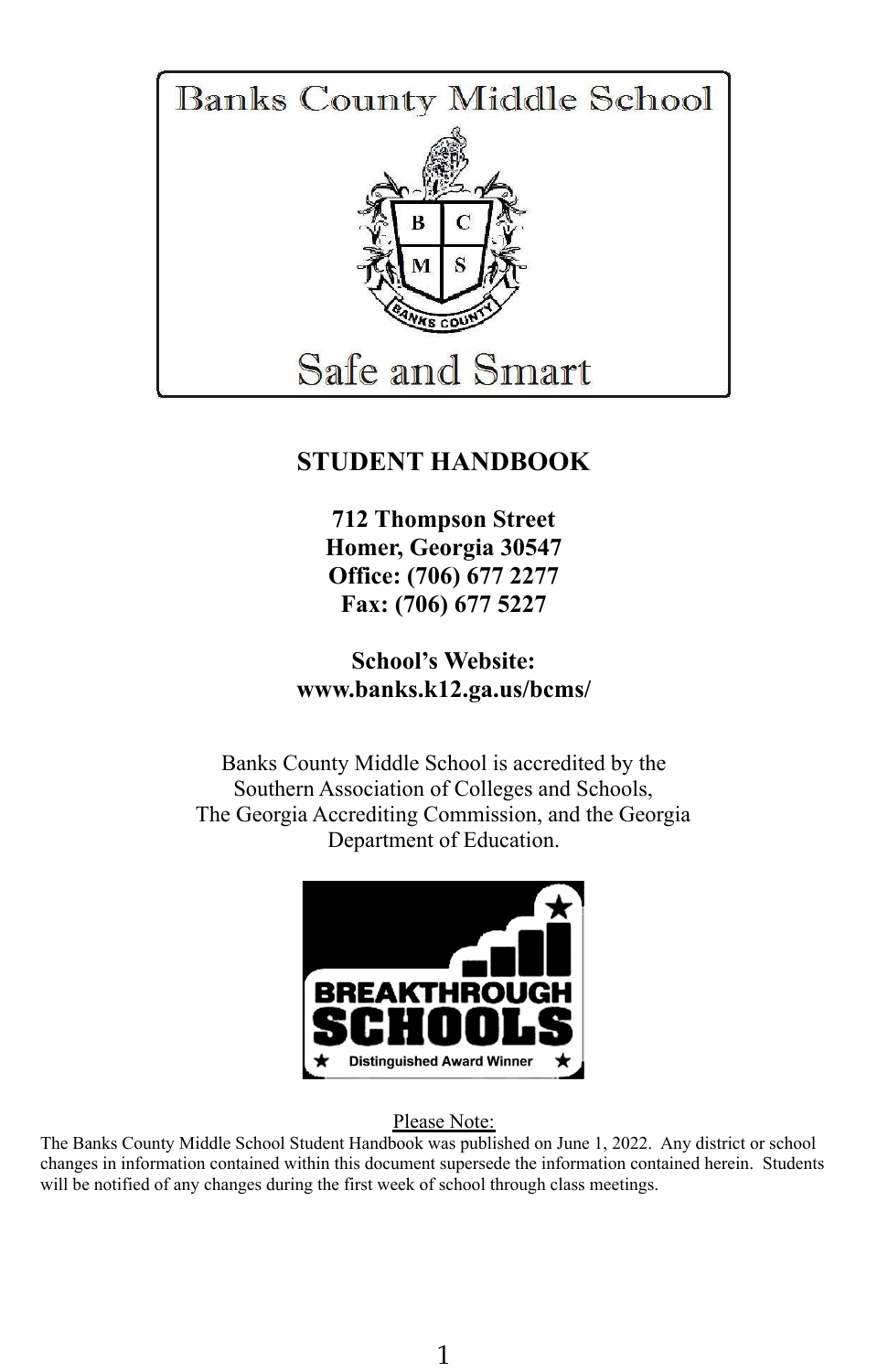

# **OUR MISSION AND BELIEFS**

# **THE BANKS COUNTY SCHOOL SYSTEM'S VISION**

# "Educating and Empowering for Success"

# **OUR MISSION**

- To provide a foundation for learning
- To encourage responsible citizenship
- To maximize individual potential

# **WE BELIEVE IN**

- Having a safe and smart school
- Being Boldly Committed to Student Success
- A relentless focus on improving student achievement
- Using Data to drive instruction and school improvement
- Using State Standards for instruction and assessment
- Having a school-wide focus on literacy
- Team

# **NOTIFICATIONS FOR PARENTS**

## **THE SCHOOL DAY**

Our day at BCMS begins at **7:50 a.m**. with the Pledge of Allegiance, a moment of silent reflection, and announcements. Students arriving after **7:50 a.m.** are considered tardy. The school day is divided into six periods- Language Arts, Science, Math, Social Studies, and Connections.

## **STUDENT ARRIVAL TIME**

**Students may not arrive at school before 7:15 a.m.** Before that time, there is no one who is available to supervise them.

Students who arrive late on a bus are not considered tardy and will be given an opportunity to eat in the cafeteria.

## **AFTER-SCHOOL SUPERVISION**

Students may not stay after school unsupervised. For safety reasons, students may not walk to the recreation department or other off-campus location. Students going to locations off campus other than home, must have a parent note on file in the office giving permission to ride a shuttle bus to another location (i.e. : library, daycare center etc.)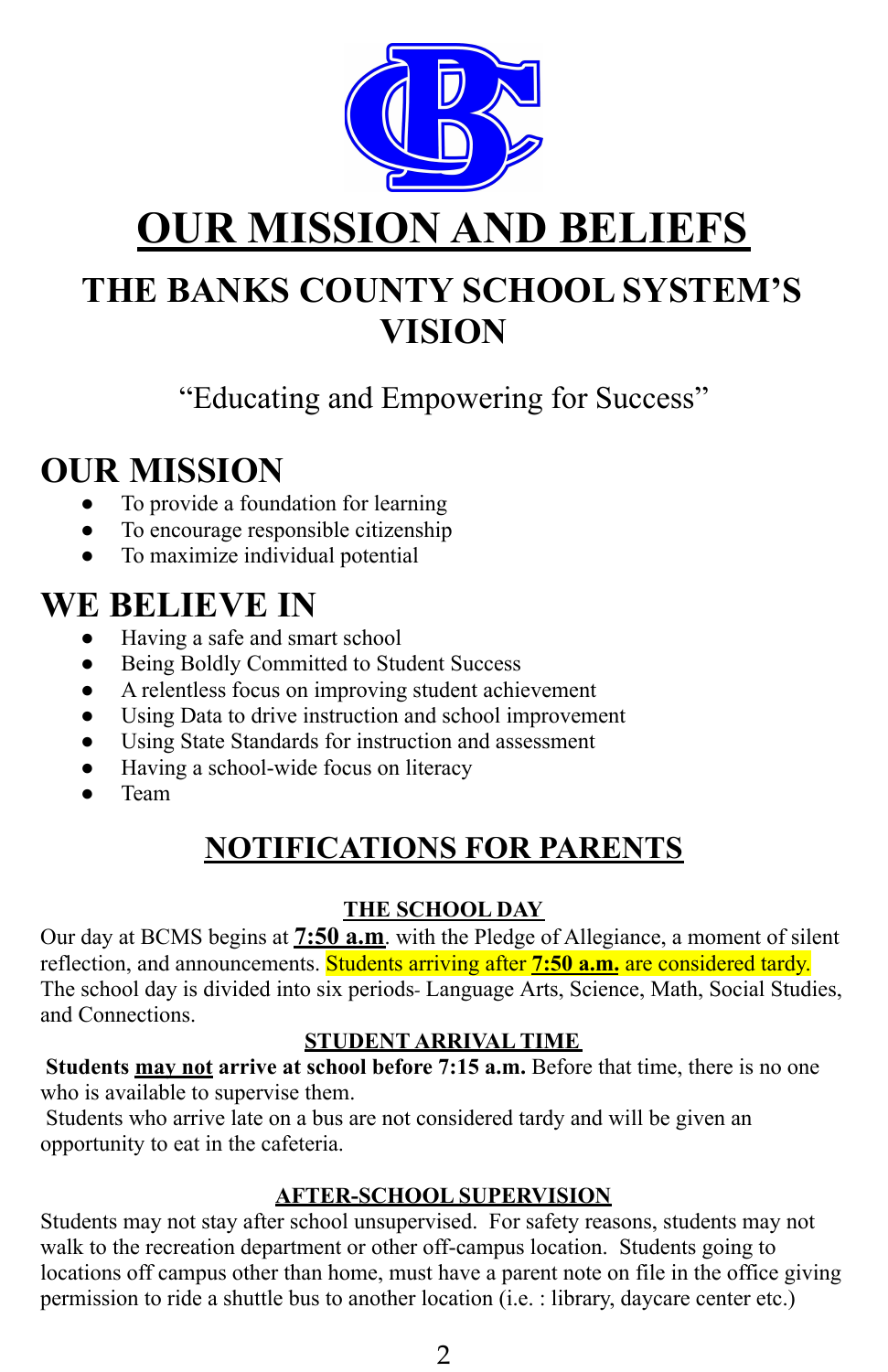Students found on campus unsupervised will face disciplinary consequences. Students are not permitted to stay after-school to wait for a sibling/friend who has athletic practice or some other extra-curricular activity.

## **SCHOOL VISITORS**

For the protection of the students and security in the school, state law mandates that any person entering the building during the school day come through the main entrance and go directly to the office before visiting any other part of the school. A visitor's pass must be obtained from the office before going to any classroom or other part of the building, and visitors should come back by the office to sign out before they leave.

#### **PARENT VISITORS**

Parents are welcome to eat lunch with their child in the school cafeteria. Parents should check-in as a visitor at the main office and indicate the purpose of their visit. An area may be designated in the cafeteria for a parent and their child to eat. Parents are welcome to observe in classrooms. A parent who wishes to visit a classroom should request to speak to the Principal first.

#### **STUDENT INSURANCE**

Student insurance is available for all students if their families choose to purchase it. The school system provides this as a service for our students, receives no proceeds for the service, and is not responsible for claims. For convenience, claim forms may be obtained in the school office. Parents should submit all claims directly to the insurance carrier.

### **STUDENT SALES**

Students are prohibited from selling items at school according to law as set forth by the State Board of Education. This rule includes students bringing toys and/or collectibles to swap or trade with other students.

#### **MEDICATIONS**

Banks County teachers or school designees may administer drugs prescribed by a doctor only if all of the following requirements are met:

- 1. All routine and intermittent medications shall be in the original labeled container from the pharmacy. Written instructions from a doctor as to how to administer, amount, time, etc., must be shown on the medication container label.
- 2. No medication, including over the counter medication, shall be given without written parental permission. According to DHR nurse protocols, the school nursing staff may administer medications as indicated on the School Nurse Consent Form.
- 3. The administration of any medication will be documented on the medication log maintained in the school office. This log will indicate date, time, name of medication and signature of person administering the medication.

4. No prescription medication shall be given without a physician's order. The Banks County Board of Education recognizes the necessity of providing individualized medical procedures ordered by a licensed physician to promote physical comfort for optimum learning. In order to provide the aforementioned medical procedures the following is required:

- 1. The parent shall provide a copy of the physician's order for the requested procedure.
- 2. Medical procedures shall be done only with written parental permission.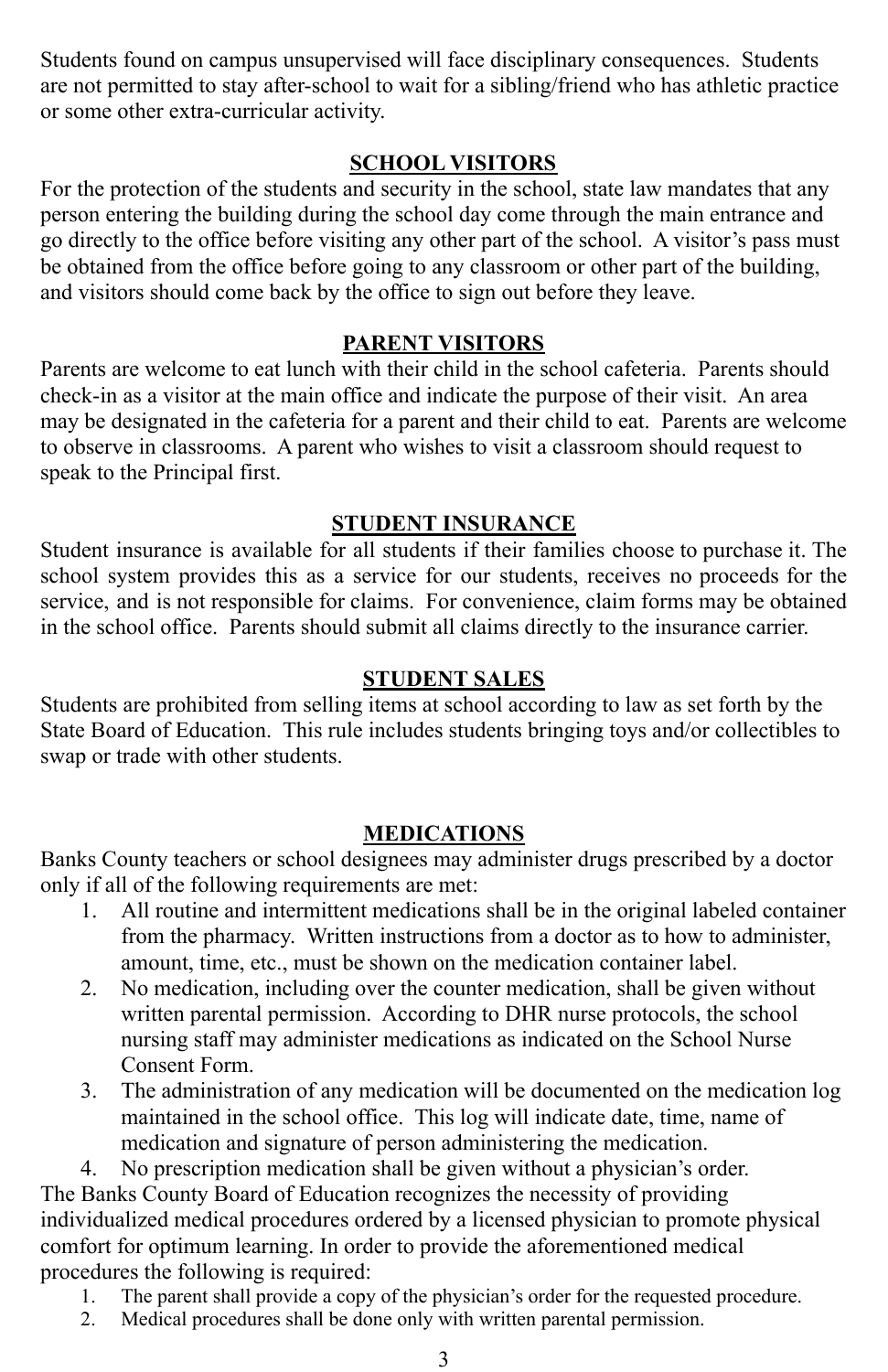- 3. Only qualified individuals who have undergone initial and follow-up training for these procedures shall perform.
- 4. Training shall be individualized depending upon student need. Personnel shall receive training provided by a qualified healthcare professional.
- 5. Personnel shall be evaluated annually to assure proper techniques of procedure.
- 6. All medical procedures shall be documented on the appropriate form at the time of completion and shall be filed in a pre-designated confidential area as determined by the principal.

## **HEAD LICE POLICY**

Because schools bring a large number of children into close daily contact, they serve as a focal point for the transmission of all types of communicable diseases, including head lice. In the interest of the health and welfare of students enrolled in the Banks County School System, no student will be permitted to attend classes with the general population if they are infested with head lice or the eggs of head lice (nits). Therefore, the Banks County Board of Education has adopted a nit free policy. Control depends on case treatment and prevention of spread. In view of this information, the Banks County Board of Education sets forth the following procedures for dealing with infestations.

1. To avoid embarrassment and to contain the infestation, entire classrooms will be checked for head lice upon the report of possible infestation by a teacher. The principal, his/her designee, school nurse or another qualified professional will examine the student in question and all classmates.

2. When it is verified that a student is found to be infected with head lice and/or nits, the parents or guardians will be contacted regarding the infestation. Upon verification of head lice, a student shall be immediately prohibited from participating in all school activities, to include classroom attendance and transportation on the school bus.

Therefore, the parent will be asked to pick up the student and begin treatment immediately.

3. If the infested student has a sibling in the school system, the sibling and his/her classmates should be checked for head lice.

4. The parents and/or guardian will be given a letter containing recommendations for treatment (See attached letter).

5. Upon returning to school, the parent must accompany the child back to school and wait to see if the child is nit free and can remain at school.

6. Every child readmitted to school shall be examined upon readmission and again in eight to ten days (8-10) days after readmission. The re-examination in eight to ten (8-10) days will determine if re-infestation has occurred. If the student is not nit-free, he/she will be sent home again with readmission only with a note from a private physician or the Banks County Health Department.

7. Banks County School System adheres to the Georgia Compulsory Attendance Law and a student should not miss more than one or two (1 or 2) days because of the treatment of head lice. If a child is absent more than three (3) days, the principal should notify the school nurse or the school social worker who can apply pressure to the family to get the child treated and back in school.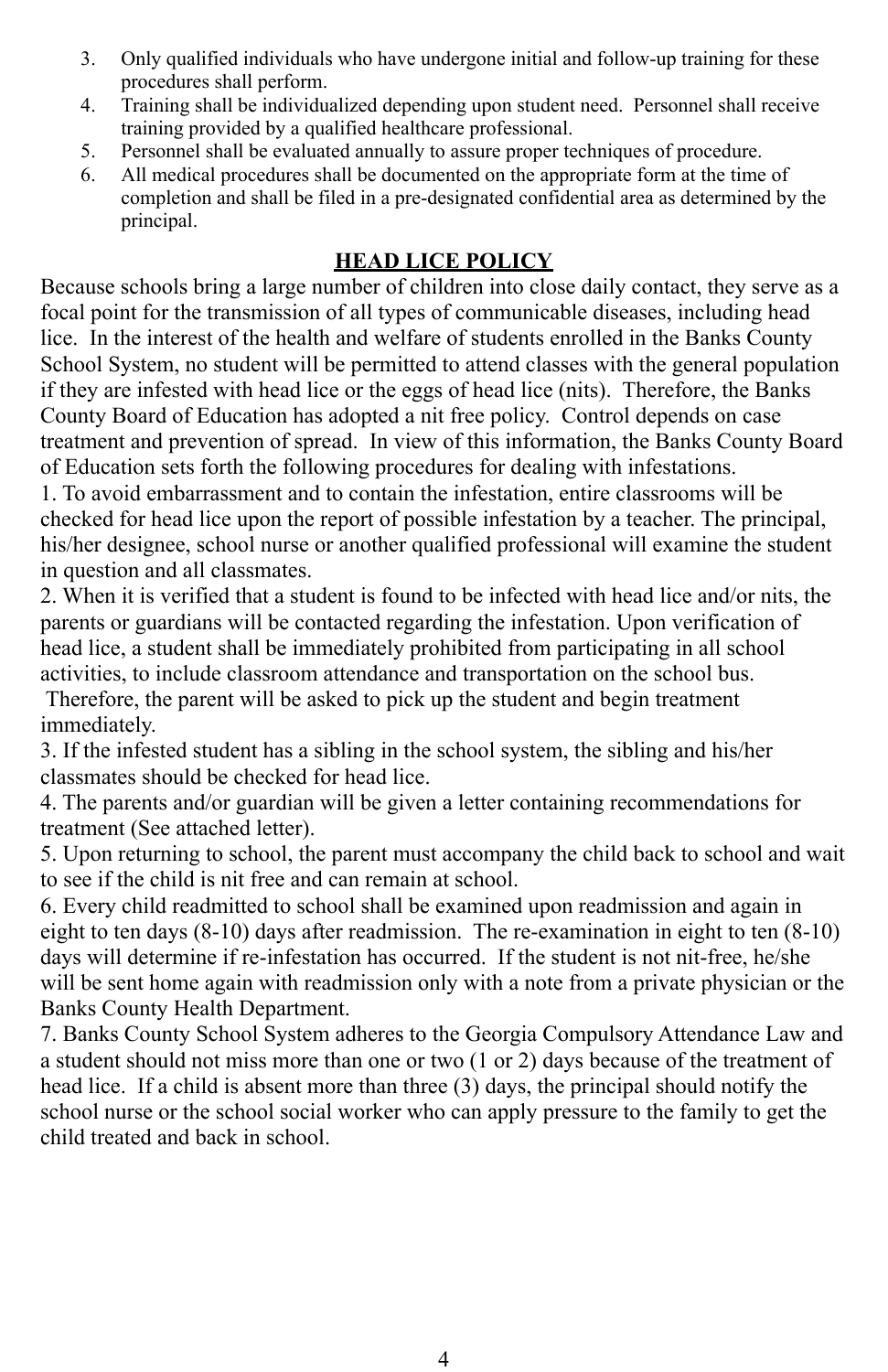## **FERPA Notification**

The Family Educational Rights and Privacy Act (FERPA) affords parents and students over 18 years of age ("eligible students") certain rights with respect to the student's education records.

These rights are:

(1) The right to inspect and review the student's education records within 45 days of the day the School receives a request for access. Parents or eligible students should submit to the principal a written request that identifies the record(s) they wish to inspect. The principals will make arrangements for access and notify the parent or eligible student of the time and place where the records may be inspected.

(2) The right to request the amendment of the student's education records that the parent or eligible student believes are inaccurate, misleading, or otherwise in violation of the student's privacy rights under FERPA. Parents or eligible students who wish to ask the School to amend a record should write to the principal clearly identifying the part of the record they want changed and specify why it should be changed. If the School decides not to amend the record as requested by the parent or eligible student, the School will notify the parent or eligible student of the decision and advise them of their right to a hearing regarding the request for amendment. Additional information regarding the hearing procedures will be provided to the parent or eligible student when notified of the right to a hearing.

(3) The right to privacy of personally identifiable information in the student's education records, except to the extent that FERPA authorizes disclosure without consent. One exception, which permits disclosure without consent, is disclosure to school officials with legitimate educational interests.

(4) The right to file a complaint with the U.S. Department of Education concerning alleged failures by the School to comply with the requirements of FERPA. The name and address of the Office that administers FERPA:

Family Policy Compliance Office U.S. Department of Education 400 Maryland Avenue, SW Washington, DC 20202-8520

# **BANKS COUNTY FOOD SERVICE PROGRAM**

The Banks County School System is committed to providing a nutritious meal to each student each day. However, in order to accomplish our objective, we will need your cooperation. For example, if you feel that your children qualify for free or reduced meals, simply take a few minutes and complete a meal application form. Meal applications are available at each school office and lunchroom. It is only necessary to complete one meal application per family. The completion of a single application will cover all of your school aged children attending Banks County Schools. Once the meal application is completed, please return it to any of your children's lunchroom manager or school office as soon as possible! If you need any assistance completing the meal application process, please contact your child's lunchroom manager or Nicole Blalock at your earliest convenience. **If your child received free or reduced meals during the 2021-2022 school year, you must submit a new application before September 13, 2022**. It is the responsibility of the parent or guardian to ensure that a new application is completed each year and returned to a lunchroom manager as soon as possible! If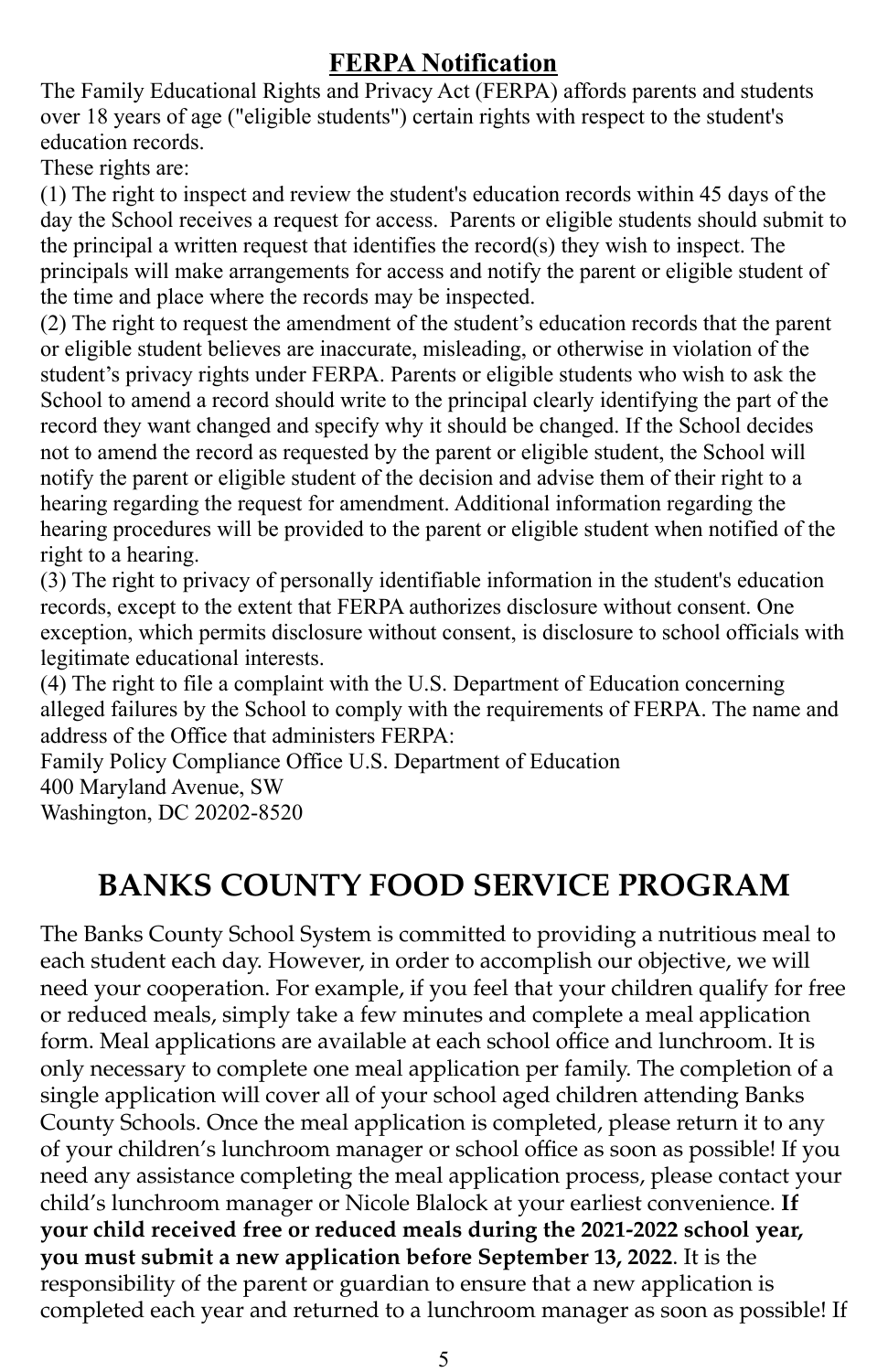your family's income changes during the school year and the change in financial status may qualify your child for free and reduced meals, please contact the lunchroom manger in order to obtain a free or reduced meal application. If your child accumulates more than twenty meal charges without payment, your child will receive an alternate meal until all charges are paid or a meal application is approved. If a free or reduced meal application is approved, all charges accumulated prior to the approval must be paid!

## **If your child is eligible for free or reduced lunch, they are eligible for free or reduced breakfast as well.**

Two balanced meals are served each day. Everyone is encouraged to eat in the school cafeteria. Breakfast is served from 7:30 to 8:10 each morning; Money can be paid on a weekly or monthly basis, or can be paid daily when going through the line. Students may charge no more than three meals. Therefore, it is very important for students to remember to bring money for meals. **Students who qualify may receive free or reduced-priced meals (breakfast and lunch).** Applications for this program are sent home with the student.

# **MEAL PRICES FOR THE 2022-2023 SCHOOL YEAR**

Student Breakfast all Schools = \$1.75 Staff Breakfast all schools = \$2.50 Visitor Breakfast all Schools = \$2.50 Staff Lunch all Schools = \$4.00 Student Lunch Banks County Primary School = \$2.50 Student Lunch Banks County Elementary School = \$2.50 Student Lunch Banks County Middle School = \$2.75 Student Lunch Banks County High School = \$2.75 Visitor Lunch all schools = \$4.00 Reduced Breakfast all Schools = \$0.30 Reduced Lunch all Schools = \$0.40

## English

If you have difficulty communicating with us or understanding this information because you do not speak English or have a disability, please let us know. Contact (706-677-2224). Free language assistance or other aids and services are available upon request.

## **Spanish**

Español:

Si tiene dificultades para comunicarse con nosotros, o para entender esta información porque no habla inglés o tiene alguna discapacidad, por favor infórmenos. Comuníquese con (706-677-2224). Tenemos disponibilidad de servicios gratuitos de ayuda en otros idiomas y otro tipo de asistencia y servicios cuando lo solicite.

Vietnamese Việt: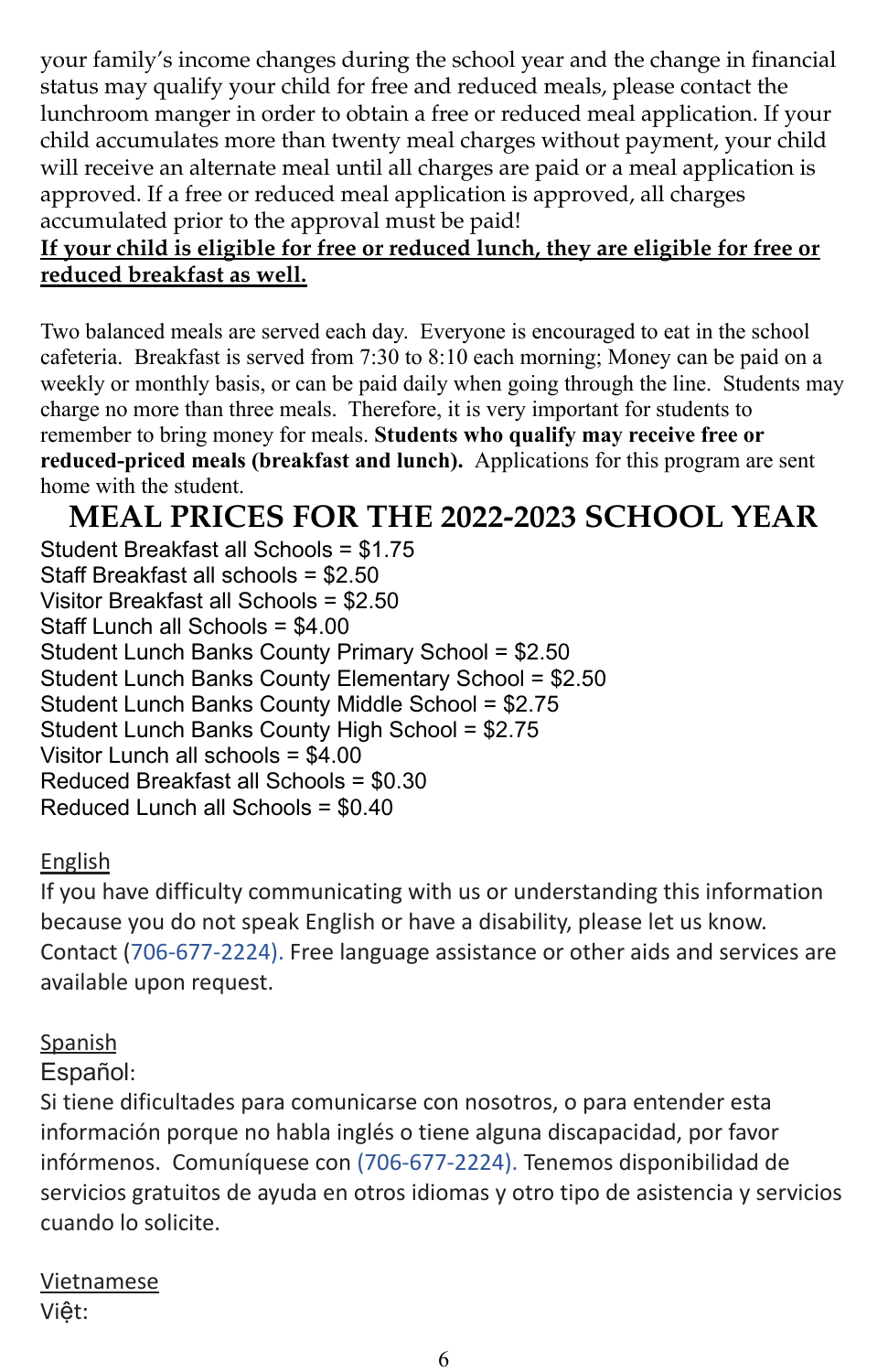VI: Vui lòng cho chúng tôi biết nếu quý vị gặp khó khăn khi giao tiếp với chúng tôi hoặc khó hiểu thông tin này vì quý vị không nói tiếng Anh hoặc bị khuyết tật. Liên lạc theo (706-677-2224). Luôn có hỗ trợ ngôn ngữ miễn phí hoặc trợ giúp và dịch vụ khác theo yêu cầu.

In accordance with Federal civil rights law and U.S. Department of Agriculture (USDA) civil rights regulations and policies, the USDA, its Agencies, offices, and employees, and institutions participating in or administering USDA programs are prohibited from discriminating based on race, color, national origin, sex, disability, age, or reprisal or retaliation for prior civil rights activity in any program or activity conducted or funded by USDA.

Persons with disabilities who require alternative means of communication for program information (e.g. Braille, large print, audiotape, American Sign Language, etc.), should contact the Agency (State or local) where they applied for benefits. Individuals who are deaf, hard of hearing or have speech disabilities may contact USDA through the Federal Relay Service at (800) 877-8339. Additionally, program information may be made available in languages other than English.

To file a program complaint of discrimination, complete the [USDA Program Discrimination](https://www.ocio.usda.gov/sites/default/files/docs/2012/Complain_combined_6_8_12.pdf) [Complaint Form,](https://www.ocio.usda.gov/sites/default/files/docs/2012/Complain_combined_6_8_12.pdf) (AD-3027) found online at

<https://www.ascr.usda.gov/filing-program-discrimination-complaint-usda-customer>, and at any USDA office, or write a letter addressed to USDA and provide in the letter all of the information requested in the form. To request a copy of the complaint form, call (866) 632-9992. Submit your completed form or letter to USDA by:

(1) mail: U.S. Department of Agriculture Office of the Assistant Secretary for Civil Rights 1400 Independence Avenue, SW Washington, D.C. 20250-9410;

- (2) fax: (202) 690-7442; or
- (3) email: [program.intake@usda.gov](mailto:program.intake@usda.gov).

This institution is an equal opportunity provider.

## **BANKS COUNTY SCHOOL SYSTEM ATTENDANCE TERMS AND INFORMATION**

**Absence:** A student is considered absent any time he or she is missing from any assigned class or school activity, with or without parent permission.

Parents who are new residents of the school system must enroll their children within 15 days of moving into the system. A referral will be made to the Attendance Support Team for new students that have not been enrolled in school within 15 days.

# **Excused Absence:**

An excused absence is an absence that is the result of one of the following reasons:

1. The student has a personal illness and attendance at school will endanger his/her health or the health of others.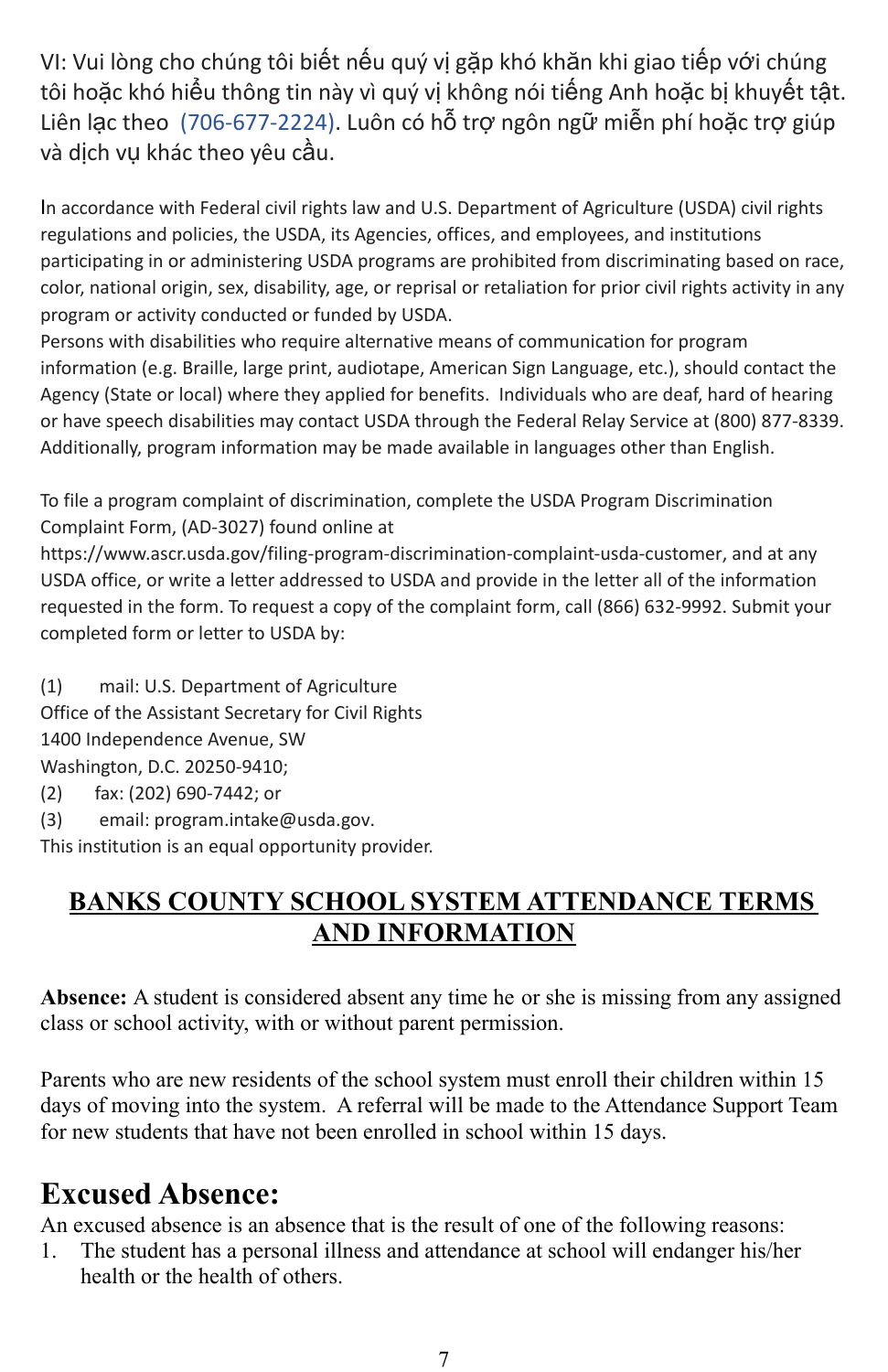- 2. The student's immediate family has a serious illness or death, which would reasonably necessitate an absence from school.
- 3. The student is under a court order or an order by a governmental agency, including pre-induction physical examinations for service in the Armed Forces mandating an absence from school.
- 4. A special or recognized religious holiday observed by the faith of the student occurs on a school day.
- 5. Conditions render attendance impossible or hazardous to the student's health or safety.
- 6. A period not to exceed one day is allowed for registering to vote or voting in a public election.
- 7. The student has a special medical or dental appointment that cannot be made after school hours.
- 8. The student attends a funeral, which is approved at the discretion of the school administration.
- 9. A student whose parent/guardian is in military service in the armed forces of the United States or the National Guard, and such parent/guardian has been called to duty for or is on leave from overseas deployment to a combat zone or combat support posting, shall be granted excused absences, up to a maximum of five (5) school days per school year, for the day or days missed from school to visit with his/her parent/guardian prior to such parent/guardian's deployment or during such parent/guardian's leave.

The Banks County School System will accept the following as written documentation of an absence: a parent note explaining a child's absence, a doctor's excuse, a hospital intake form of an immediate family member, an obituary of an immediate family member, a copy of a court order or subpoena, government documentation the student served as a page or had a pre-induction physical examination for the armed forces. However, Banks County Schools can only accept five (5) parent notes per school year as documentation for an excused absence. After five (5) parent notes, the parent/guardian will be notified that if the student has any additional absences, medical and/or legal documentation is needed to excuse an absence. Once the student returns to school, written documentation of absences should be turned in within five (5) school days. If the written documentation is not received within five (5) school days, the absence is recorded as an unexcused absence.

When an absence is excused, students may make up any school work missed. Asking for make-up work is the responsibility of the student/parent/guardian.

School days missed as a result of an out of school suspension shall not count as unexcused days for the purpose of determining student truancy.

**Unexcused Absence:** Absence without a valid written excuse is considered unexcused.

For any student that accumulated 30 days of unexcused absences, the Banks County School Social Worker must file a report to the Department of Juvenile Justice and Magistrate Court of Banks County.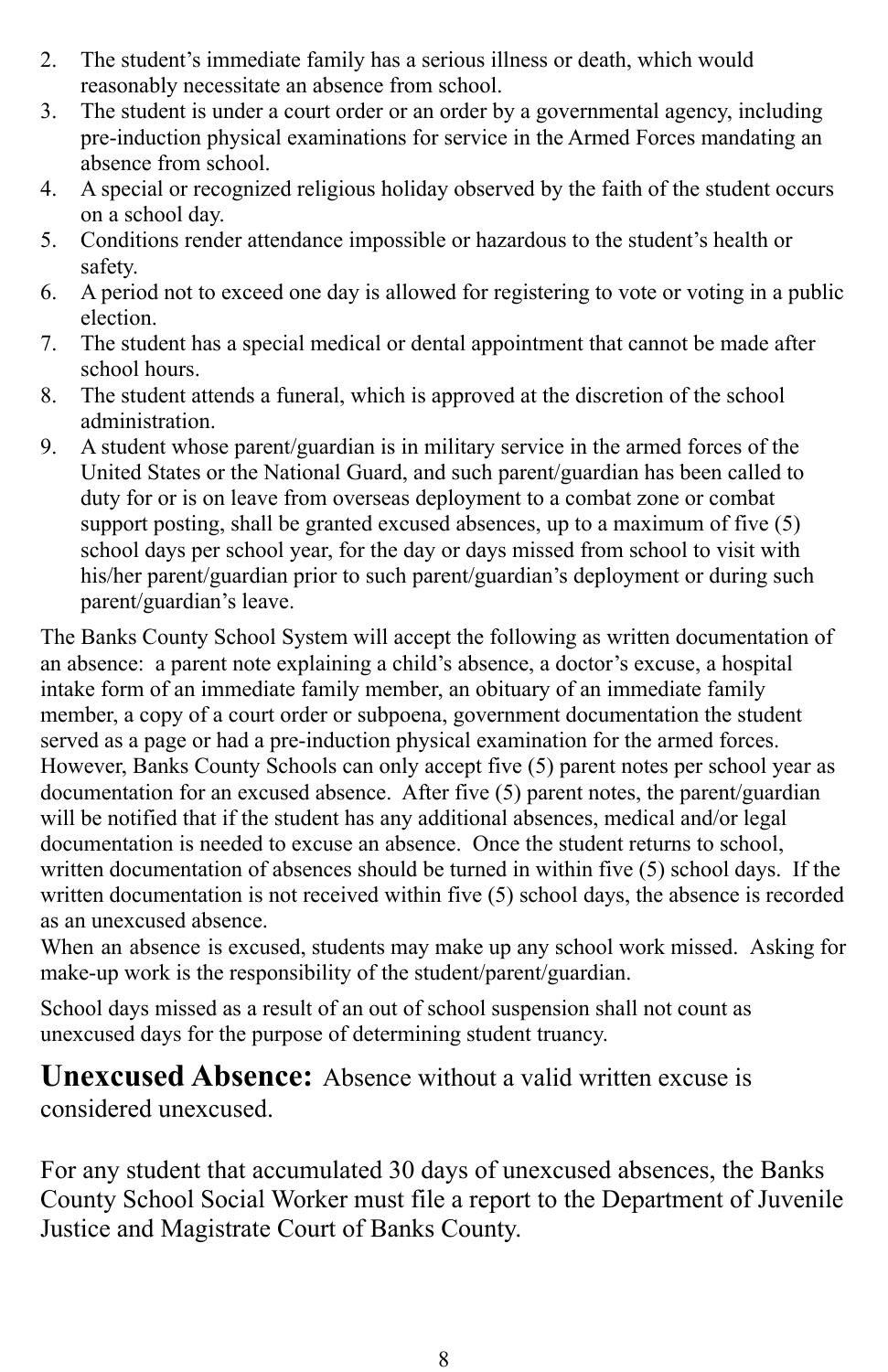**Truant:** Any child subject to compulsory attendance who during the school calendar year has more than five days of unexcused absences is considered truant.

**Tardy:** A student is tardy when he or she is not present in the assigned class or school activity at the designated time.

## 1. **Excused Tardy:**

A tardy is excused when a student arrives late to school with a valid excuse (see below under "Tardies and Early Dismissals"). Other tardies may be excused at the Principal's discretion.

- 2. **Unexcused Tardy:** A tardy is unexcused when a student arrives late to school without a valid excuse. (Examples include over-sleeping, traffic congestion, errand for parents)
- 3. **Early Dismissals:** When a student is checked out early before the end of the school day.

# **Detention:**

Work/study session outside of regular school hours.

# **In-school Suspension:**

Removal of a student from the regular class and assigned to an alternative location isolated from peers.

# **Out-of-school Suspension:**

During the period of suspension, the student is excluded from all school sponsored classes and/or activities.

School days missed as a result of an out-of-school suspension shall not count as unexcused days for the purpose of determining student truancy.

# **Expulsion:**

Suspended past the current semester.

# **Exception:**

Students shall be counted present when they are serving as pages for the Georgia General Assembly.

# **Procedures for Excessive Unexcused Absences: Middle School (6 th , 7 th , and 8 th Grades)**

Punctual and regular attendance is important and expected. Regular attendance in school is the joint responsibility of the student and his/her parents/guardians. While the following procedures indicate the required contacts on behalf of the school, the Principal or his/her designee may, at his/her discretion, contact parents/guardians by phone, mail, or in person, at any time school attendance is a concern.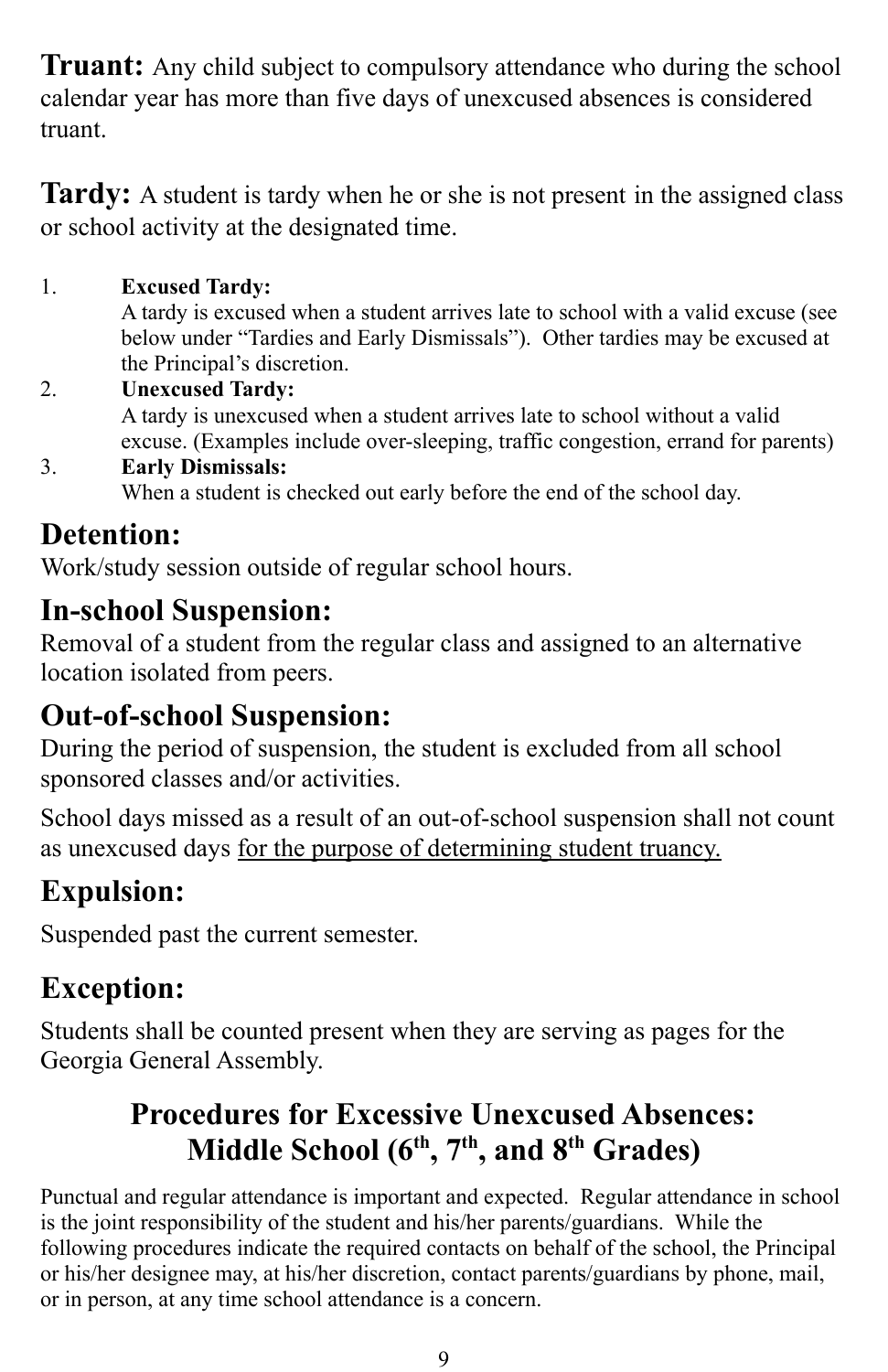- At the beginning of the year and upon enrollment, the school will review the attendance procedures, list of excused absences and possible consequences and penalties of excessive absences with the students. This attendance information will be sent home to parents/guardians. Students 10 years old (as of September 1<sup>st</sup>) and older and parents/guardians will sign the Notification of Compulsory Attendance Form indicating that they have received the attendance information. After two attempts to obtain signatures, a copy will be sent via first class mail.
- The attendance clerk will check attendance daily and telephone the absent student in order to ascertain the reason for the absence. The attendance clerk will document telephone calls and information learned on the telephone log. The attendance clerk will remind the parent/guardian of the attendance policy and the importance of attending school.
- At the beginning of the school year, the Counselor, the Attendance Clerks and School Social Worker will review cases of chronic truancy (more than 10 Unexcused Absences) and develop incentives to improve the student's attendance for the upcoming year. Students with chronic truancy concerns may be referred to the Risk Reduction Program.
- At the beginning of each class period, the teacher will record their attendance in Infinite Campus.
- At the end of each week, the teacher will review his/her class log. For students that have accumulated three (3) unexcused absences, the teacher will notify the parent.
- When a student accumulates five  $(5)$  unexcused absences, the attendance clerk will notify the principal/assistant principal. The principal or designee will send a letter requesting a meeting to review the student's attendance. At this meeting, school personnel (Attendance Clerk, Counselor, School Social Worker, Teacher, and/or the Principal) will review the Compulsory Attendance Form and develop an attendance contract with the parent(s)/guardian(s). The parent/guardian and students (over the age of ten by September 1<sup>st)</sup> will be asked to sign these forms. After two attempts to meet with the Parent(s)/Guardian(s), the school will send the attendance letter and the Notification of Compulsory Attendance Form via first class mail. The school will maintain a copy of the letter as documentation.
- During this meeting, school personnel will notify the parent(s)/guardian(s) that the truancy case could be referred to The Banks County Risk Reduction Team should the student continue to be absent from school. Members of the Banks County Risk Reduction Team may include: Department of Family and Children's Services, Department of Juvenile Justice, Court Personnel, Family Connections, and the Sheriff's Office, along with School Personnel (Principal/Designee, Teacher, Counselor, Attendance Clerk, School Social Worker, School Nurse, etc.)
- After two unsuccessful attempts to coordinate a meeting with the parent(s)/guardian(s) to review the student's attendance, the school will refer the case to the School Social Worker.
- The Principal/Designee will notify the School Social Worker if an Attendance Contract is violated or the parent(s)/guardian(s) fail to meet with the school.
- The School Social Worker will activate the Banks County Risk Reduction Team to review referrals of truancy.
- If truancy continues after a student has been referred to Risk Reduction, the student and his/her family may be referred to Magistrate and Juvenile Court for legal action.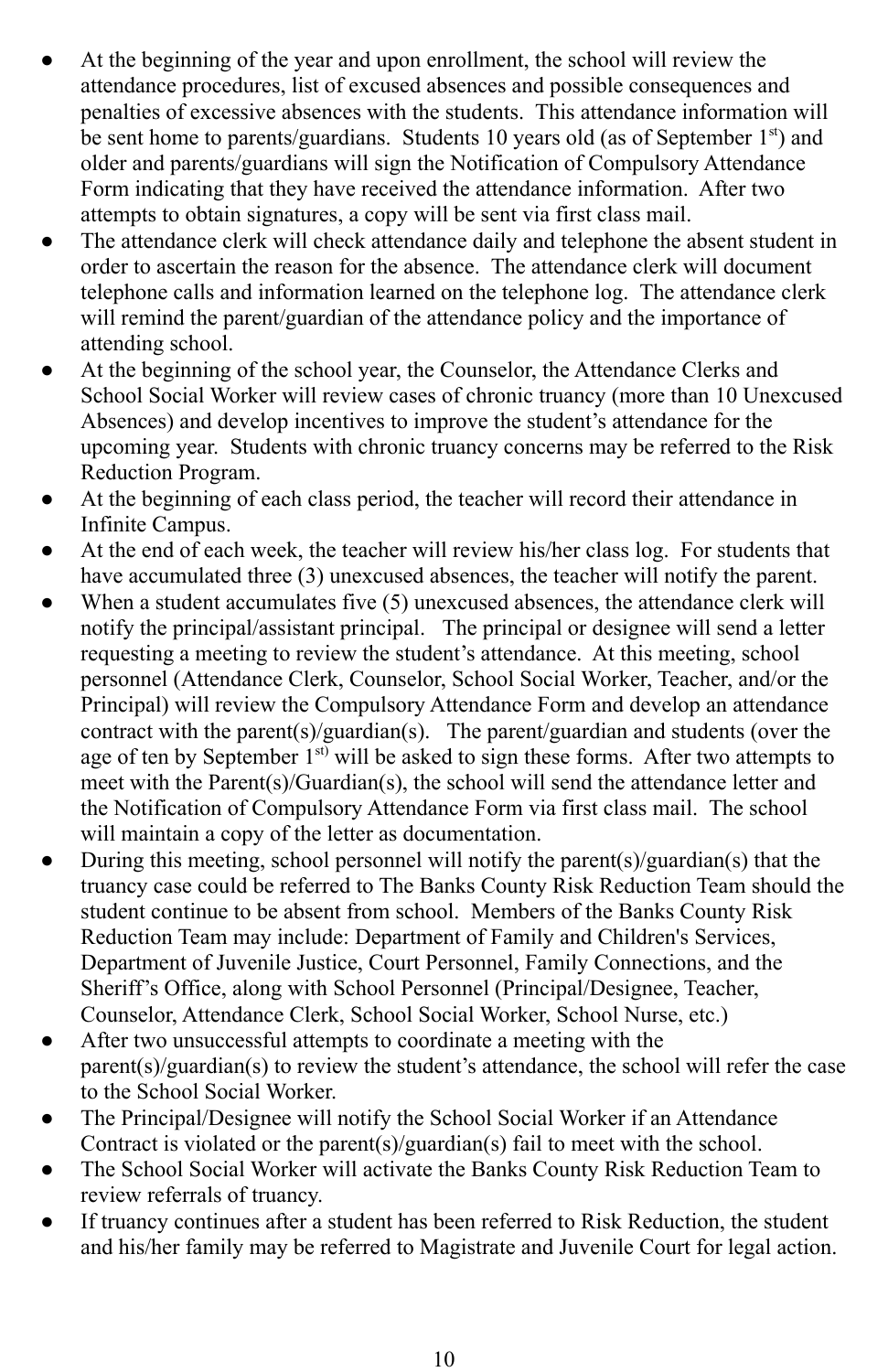# **For Chronic Unexcused Tardies and/or Early Dismissals**

• When a student accumulates five (5) unexcused tardies or early dismissals, the attendance clerk will notify the principal. The principal or designee will send a letter requesting a meeting to review the student's attendance. At this meeting, school personnel (Attendance Clerk, Counselor, School Social Worker, Teacher, and/or the Principal) will review the Compulsory Attendance Form and develop an attendance contract with the parent(s)/guardian(s). The parent/guardian and students (over the age of ten by September  $1^{st}$  will be asked to sign these forms. After two attempts to meet with the Parent(s)/Guardian(s), the school will send the attendance letter and the Notification of Compulsory Attendance Form via first class mail. The school will maintain a copy of the letter as documentation.

During this meeting, school personnel will notify the parent(s)/guardian(s) that the truancy cases are referred to The Banks County Risk Reduction Team should the student continue to be absent from school. Members of the Risk Reduction Team may include: Department of Family and Children's Services, Department of Juvenile Justice, Avita Mental Health; Court Personnel, Family Connections, and the Sheriff's Office, and School Personnel (Principal/Designee, Teacher, Counselor, Attendance Clerk, School Social Worker, School Nurse, etc.)

- When a student accumulates ten  $(10)$  unexcused tardies/early releases, the principal/designee will notify the School Social Worker if an Attendance Contract is violated or the parent(s)/guardian(s) fail to meet with the school.
- The school social worker will contact the parent/guardian about the excessive tardies and/or early releases. The School Social Worker will contact the parent/guardian about tardies/early releases. If unexcused tardies/early releases continue after this contact, the school social worker will coordinate the Risk Reduction Team in order to develop a Risk Reduction Plan with the parent/guardian and student.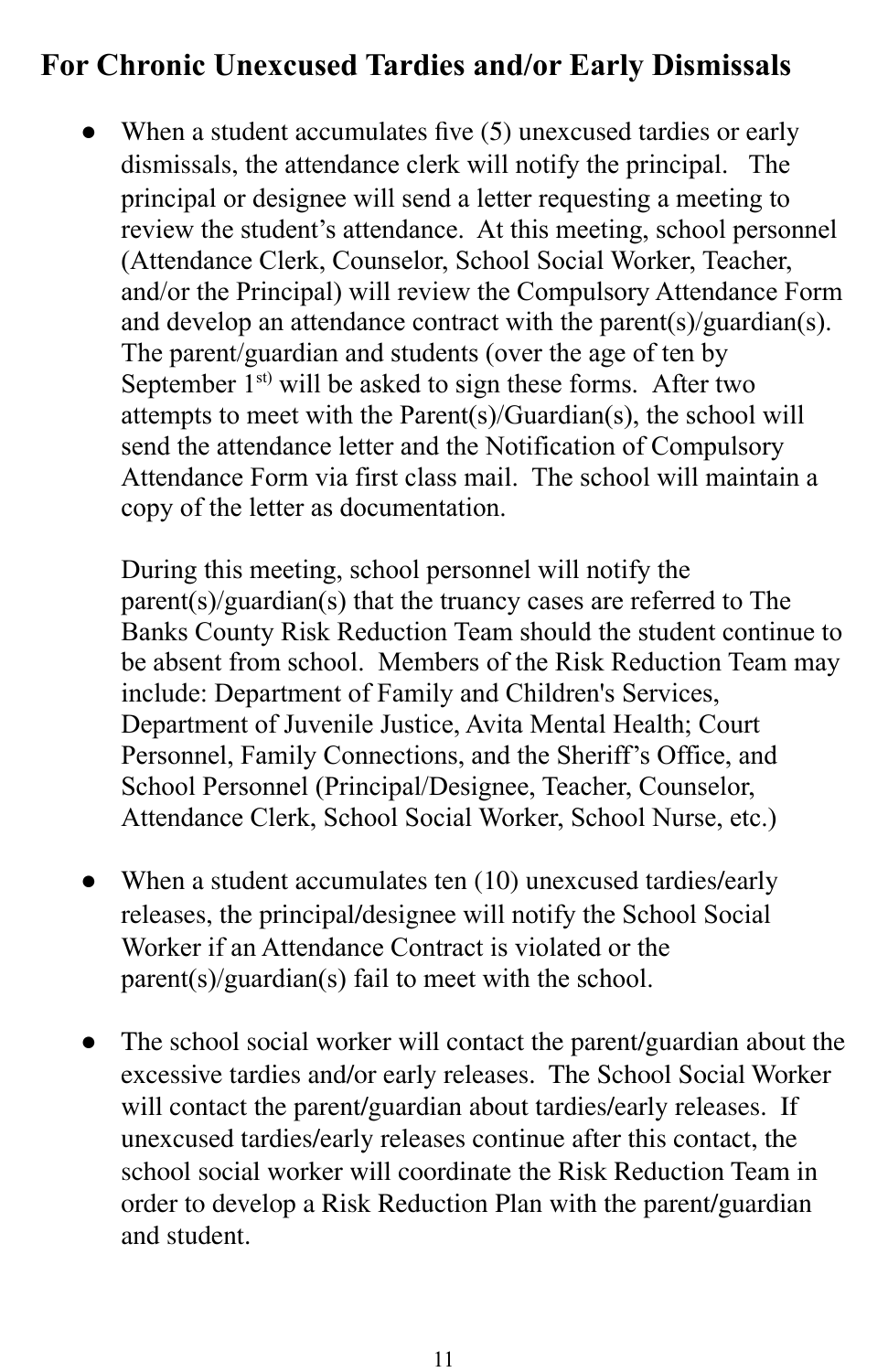● Should the student accumulate additional tardies/early releases after the contract has been developed, the School Social Worker will reconvene the Risk Reduction to review the case and determine if the case should be referred to the court system. Prior to any action to commence judicial proceedings to impose a penalty for violating this subsection on a parent, guardian, or person residing in this state who has control or charge of a child or children, a school system shall send a notice to such parent, guardian, or other persons by first class mail.

# **STUDENT HEALTH, SAFETY, AND SECURITY**

**HEALTH AND EMERGENCY FORMS:** All students are required to complete a health and emergency form. The information on the form is used to locate parents in the event of an emergency, to allow trained emergency staff to provide service to students, and to update students' permanent records. Forms are kept on file in the main office. Please be sure that the forms are kept updated when there are changes in address, phone numbers, etc.

**CLINIC:** Students who become ill during the day should go to the nurse's office. The nurse will contact parents if necessary.

**COUNSELING OFFICE:** The counselor is available every day to help students with problems and assist in developing good study habits.

**SCHOOL VISITORS**: For the protection of the students and security in the school, state law mandates that any person entering the building during the school day come through the main entrance and go directly to the office before visiting any other part of the school. A visitor's pass must be obtained from the office before going to any classroom or other part of the building, and visitors should come back by the office to sign out before they leave. Student visitors are not allowed during the normal school day.

*Electronic Devices:* including, Cell Phones, CD Players, IPODS, Etc: Students are encouraged to leave all electronic items and valuables at home. There is always the risk that these items could be lost, stolen or broken at school. **Banks County Middle School is not responsible for lost, stolen, or broken electronic items and may not investigate such claims.**

**ENERGY DRINKS (Monster, Rock Star, Red Bull, etc.) - Due to concerns for the health and safety of our students, energy drinks of any kind are not permitted at BCMS. This includes during breakfast and lunch in the cafeteria.**

**MONEY AND OTHER VALUABLES:** Except for what is necessary for school, students should leave money and other valuables at home. Large sums of money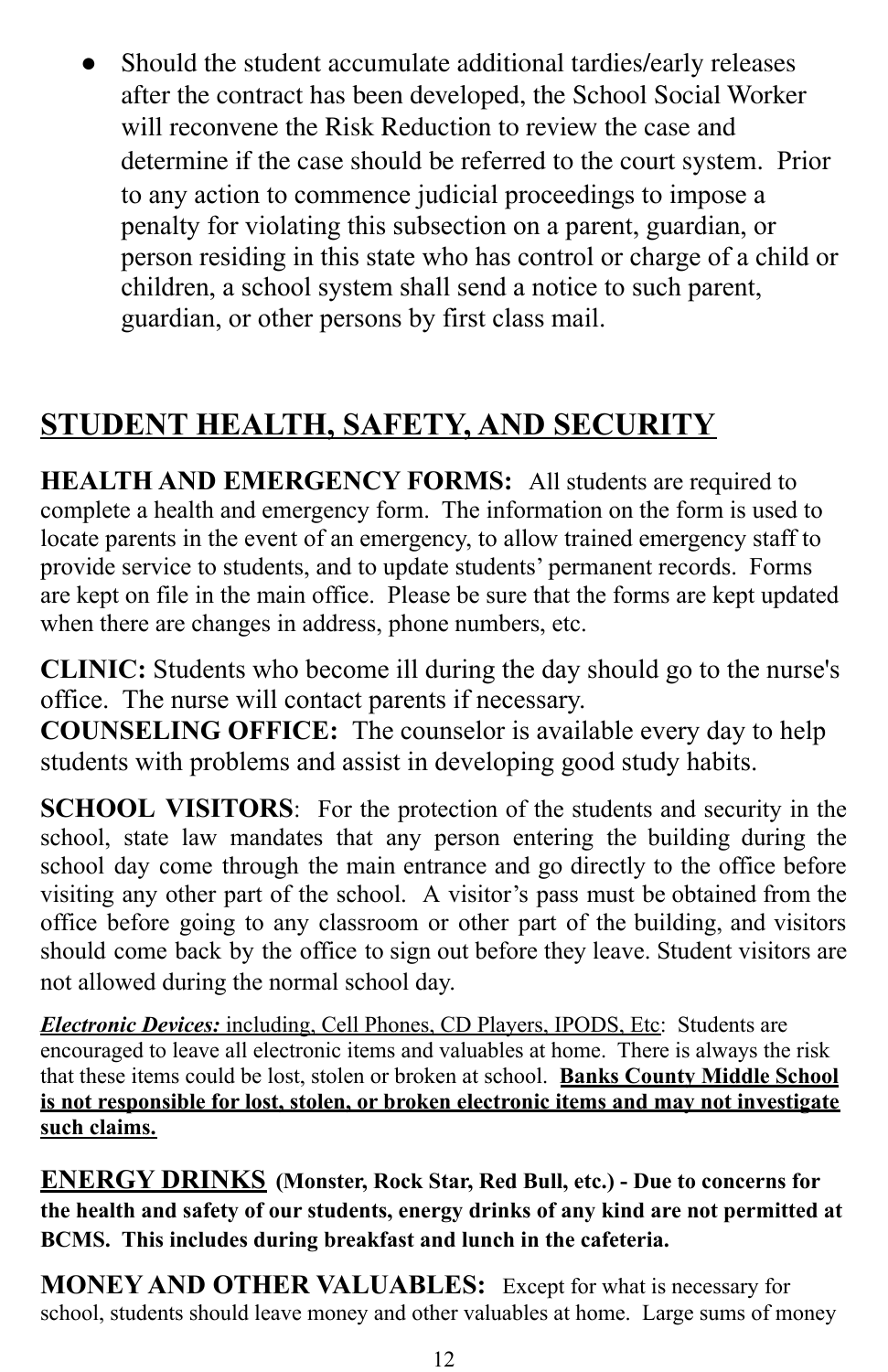are prohibited. Students should never leave purses and other valuables in the locker room, classroom or any other area other than a locked locker. Banks County Middle School is not responsible for lost or stolen items that are brought to school.

## **ACADEMICS GRADE REPORTS AND PROGRESS REPORTS:**

Grade reports are issued every nine weeks and a progress report is issued every four and a half weeks. Students carry progress reports home. It is the responsibility of the student to share his/her progress report with parents. The final report card will sent home with students at the end of the school year. Students who owe \$5.00 or more in lunch charges or who have other holds will not receive their final report card until all holds are cleared.

## **Infinite Campus (Online access for parents to student grades)**

Infinite Campus is a web site available to parents so that they can view their student's grades online. Teachers update their grades on at least a weekly basis. To access Infinite Campus, a parent needs a login name and password. This information will be sent home with your student at the beginning of the school year.

## **GRADING SCALE**

 $90 - 100 = A$  $80 - 89 = B$  $70 - 79 = C$  $69 - \text{Below} = F$ Incomplete = I (An "I" Converts to an F if work is not completed)

## **EXPECTATIONS:**

At Banks County Middle School, we believe our students have great potential. It is our goal to lead the state in achievement and learning. The students in Banks County are as smart and capable as any around. We believe all students can succeed. Parents are encouraged to set high academic expectations for their students.

## **MAKE-UP WORK:**

Make-up work is allowed for both excused and unexcused absences. It is the student's responsibility to arrange for any make-up work with their teachers. This work must be completed in a timely manner. Failure to submit assignments may result in the student receiving no credit for all work not made up.

## **HONOR ROLL:**

Students who make all "A's" on their 9 weeks report card will be recognized by being named to the Principal's Honor Roll.

# **Transfer Students from Home School or a Non-Accredited School:**

Banks County Middle School may administer a placement test to determine the appropriate grade level for any student who has been home schooled or who has attended a non-accredited school or place of learning. The school's administration will make a final determination of a student's grade level placement.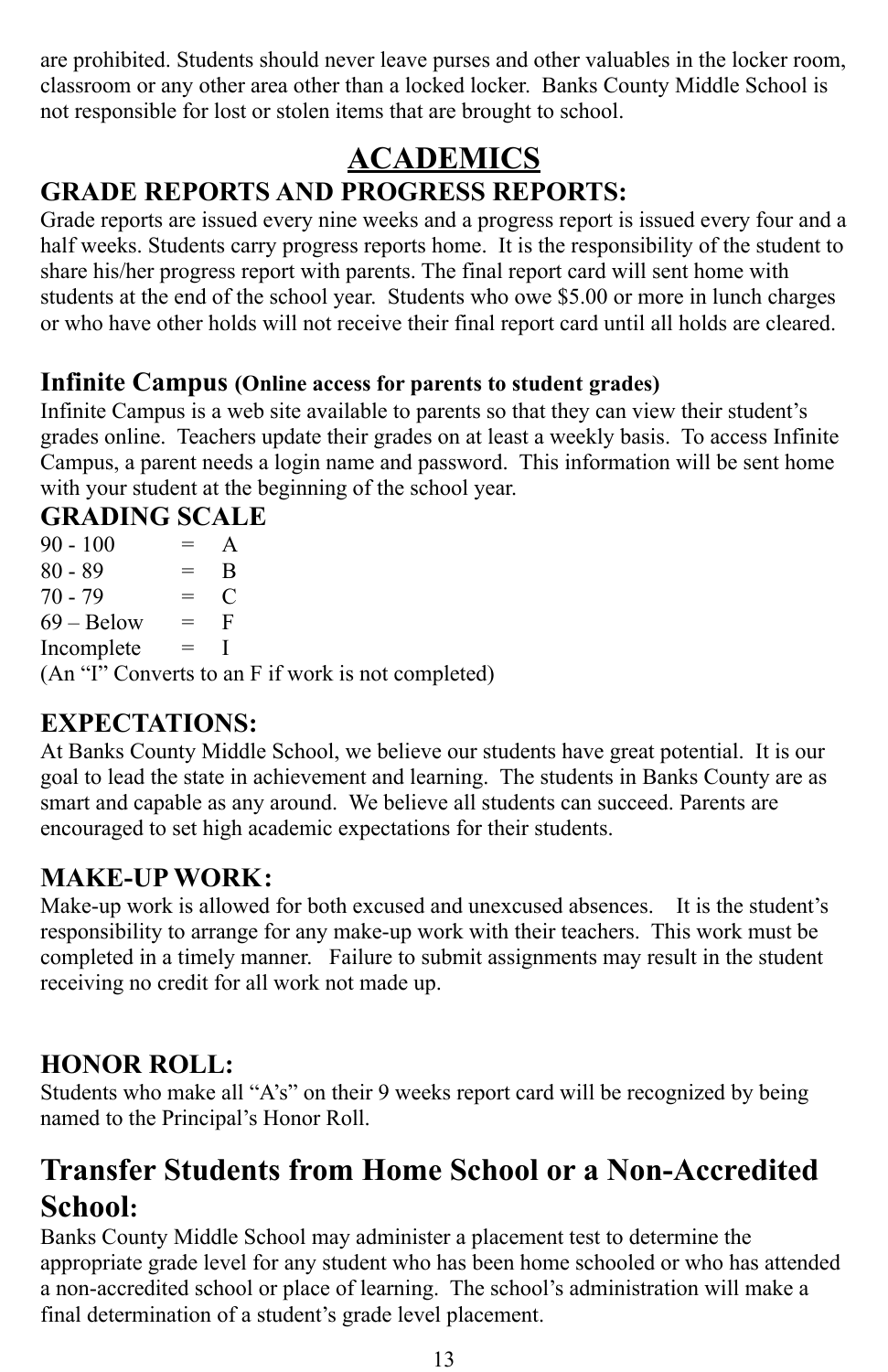**HARASSMENT-DISCRIMINATION:** It is the Policy of the Banks County School System that bullying and racial, sexual, or other forms of harassment or discrimination are strictly forbidden. Any student or employee who believes that he or she has been subjected to harassment or discrimination by other students or employees of the school district based upon his or her race, color, religion, national origin, age, disability, or gender should promptly report the incident to the principal of their school or the appropriate coordinator, who will implement the board's discriminatory complaint or harassment procedures. The coordinators are Dr. Hank Ramey (Title II, IX, and XI) and Mrs. Nancy Bentley (section 504). All can be reached at Banks County Board of Education, P.O. Box 248, Homer, GA 30547. Phone: (706) 677-2224

# **ATHLETICS AND EXTRA-CURRICULAR ACTIVITIES**

**AFTER-SCHOOL STUDENT ACTIVITIES:** During any after-school activity, students are under the same rules that govern his/her school day. Students must arrange for pickup before the activity begins. They may not use phones to call for pickup after the activity is over. Students who are not picked up within a reasonable time after the end of an activity may be barred from participating in after-school activities in the future. Students who are not picked up within 30 minutes after the activity is over may be at the Banks County Sheriff's office. Students may not be on campus after hours unless they are attending or involved in an after-school activity.

**ATHLETIC ELIGIBILITY:** Students who participate in athletics are required to meet eligibility requirements and follow any rules specified. Student athletes are expected to conduct themselves in a safe and sporting manner toward all persons associated with the athletic program (i.e. conduct becoming to an athlete – such as fairness, courteous manner and graceful acceptance of results). A student is eligible to participate in athletics if he or she:

- Attended school last semester.
- Is living within the BCMS school district boundary.
- Passed 5 classes during the previous semester. A student becomes eligible or ineligible the first day of a new term.
- Has completed a physical exam during the past 12 months.
- Was not ineligible at the previous school for academic or behavior reasons. Students must be in class 1/2 day to be eligible to participate in an athletic activity that day. Exceptions to this policy may include pre-arranged absences authorized by the principal.

## **\*Parents must provide proof of insurance for any student participating in athletics or extra-curricular activities!!**

Banks County Middle School or individual coaches may have additional academic or behavioral requirements for eligibility.

The following acts by a student athlete shall constitute sufficient cause of athletic discipline, suspension, or removal from team:

- Commission of a felony;
- Possession or use of any dangerous weapon or object;
- Assault of another student or staff member;
- Intimidation of another student or staff member:
- Use of, or possession of, alcoholic beverages, drugs, or narcotics, or tobacco not prescribed by a physician;
- Poor academic performance;
- Improper possession of athletic equipment belonging to the BCSS, or any other competing school district;
- Cheating or immoral conduct
- Destruction or defacing of property;
- Disruptive conduct/disobedience of reasonable instructions of school authorities or unsportsmanlike conduct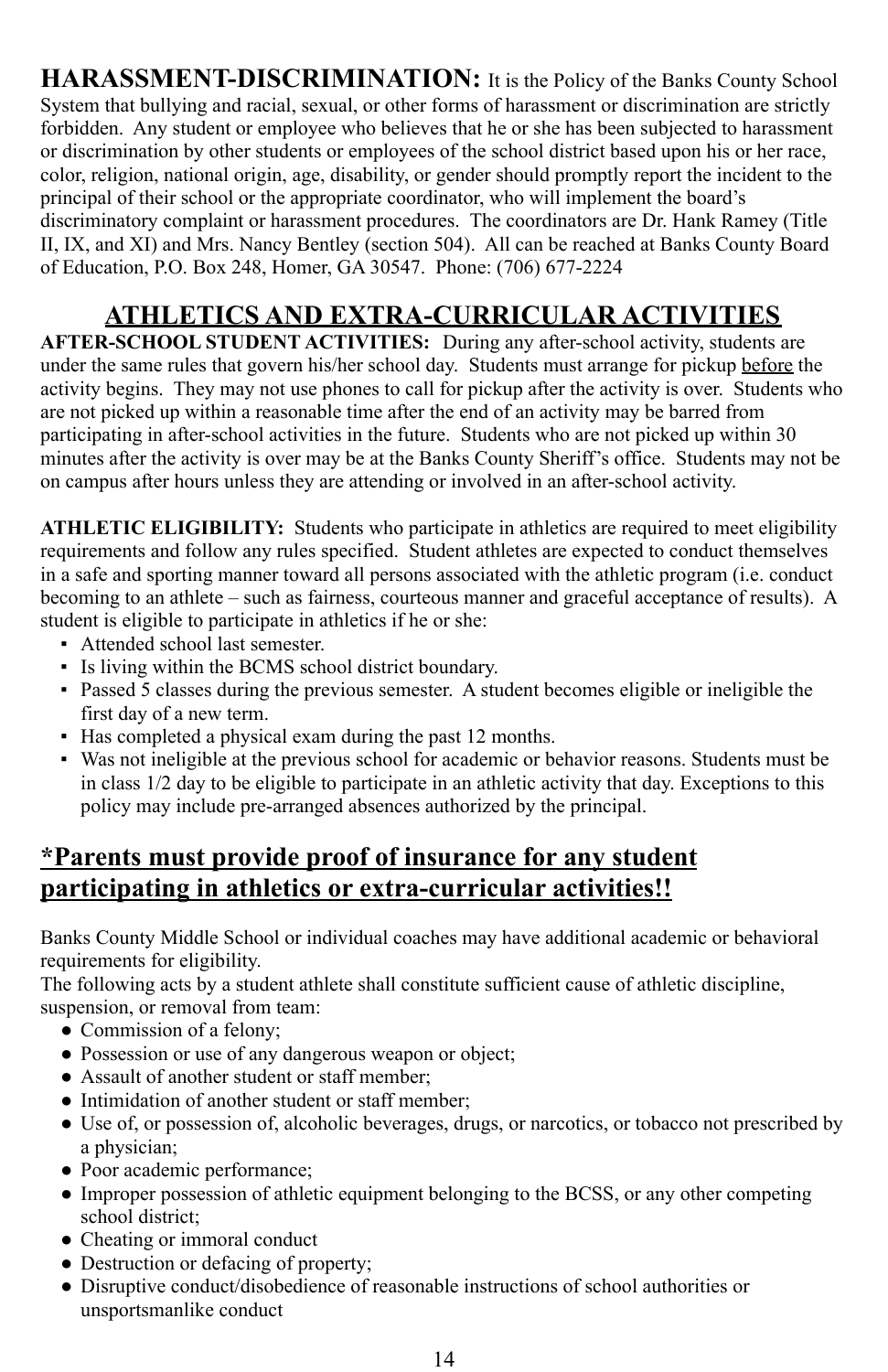- Unauthorized absence from school, practice, or event;
- Gambling, theft, use of profanity or vulgarity
- Failure to follow reasonable training rules authorized under the BCMS Athletic Policy or the coach.
- Other misbehaviors handled at the discretion of the administration and coaching staff.

## **CLUB INFORMATION**

**Fellowship of Christian Athletes**- The mission/purpose is to give all students an opportunity to enjoy Christian fellowship. FCA meets once a week before regular school hours. They perform various community service projects.

**FFA**- The mission/purpose is to give students an opportunity to participate and compete in agricultural and forestry related activities. FFA meets periodically after school throughout the year to discuss club business and to elect officers. FFA members attend competitions and have an annual banquet at the end of the year. **Banks County 4-H** – The purpose of the club is to assist youth in acquiring knowledge, developing life skills, and forming attitudes that will help them become self-directing, productive, and contributing citizens. Meetings are held each month in the classroom at the middle school level for students in  $6<sup>th</sup>$  through  $8<sup>th</sup>$  grade. A full listing of state events can be found at: <http://www.georgia4h.org>

**Interact Club**- The Interact Club is closely tied to the Rotary Club. The Interact Club is a civic-minded club that is service oriented.

If you **do not** wish for your child to participate in any of these clubs, please send an email or letter to the Principal. In the letter, please list the club that you do not want your child to participate.

# **MISCELLANEOUS INFORMATION**

**CHANGE OF ADDRESS OR PHONE NUMBER:** Inform the office as soon as possible if you change your address or telephone. This information needs to be updated on the Health and Emergency form.

**PARENT CONFERENCES:** Teachers at Banks County Middle School are always ready to meet with parents to insure the success of students. Parent conferences are best arranged through an individual teacher or through the Counseling Office for conferences with multiple teachers. Please allow time for arranging conferences.

**STUDENT LOCKERS:** Students are provided with hall lockers for keeping their books, book bags, coats, or personal items during the school day. Lockers must remain locked at all times. Locker rental is \$5.00 and is non-refundable. School administrators may conduct a search of lockers if they have any reason to believe that a student has illegal or inappropriate items stored in school property. Students are provided lockers in the gym for storing clothes during physical education class. There are no locks for these lockers. Therefore, students should never take valuables into the gym or locker room area.

**GIFTS AND FLOWERS**: Gifts and/or flowers may be delivered to students at school. However, in order to avoid classroom interruptions, gifts and flowers must be delivered to the main office and will be given to the student at the end of the school day. Glass containers and balloons are not allowed on buses.

**STUDENT SALES:** Students are prohibited from selling items at school according to law as set forth by the State Board.

**PHOTOGRAPHIC RELEASE:** Occasionally a student will be photographed or videoed by teachers or, sometimes, newspapers reporters, in connection with school activities. If parents object they should notify the Principal.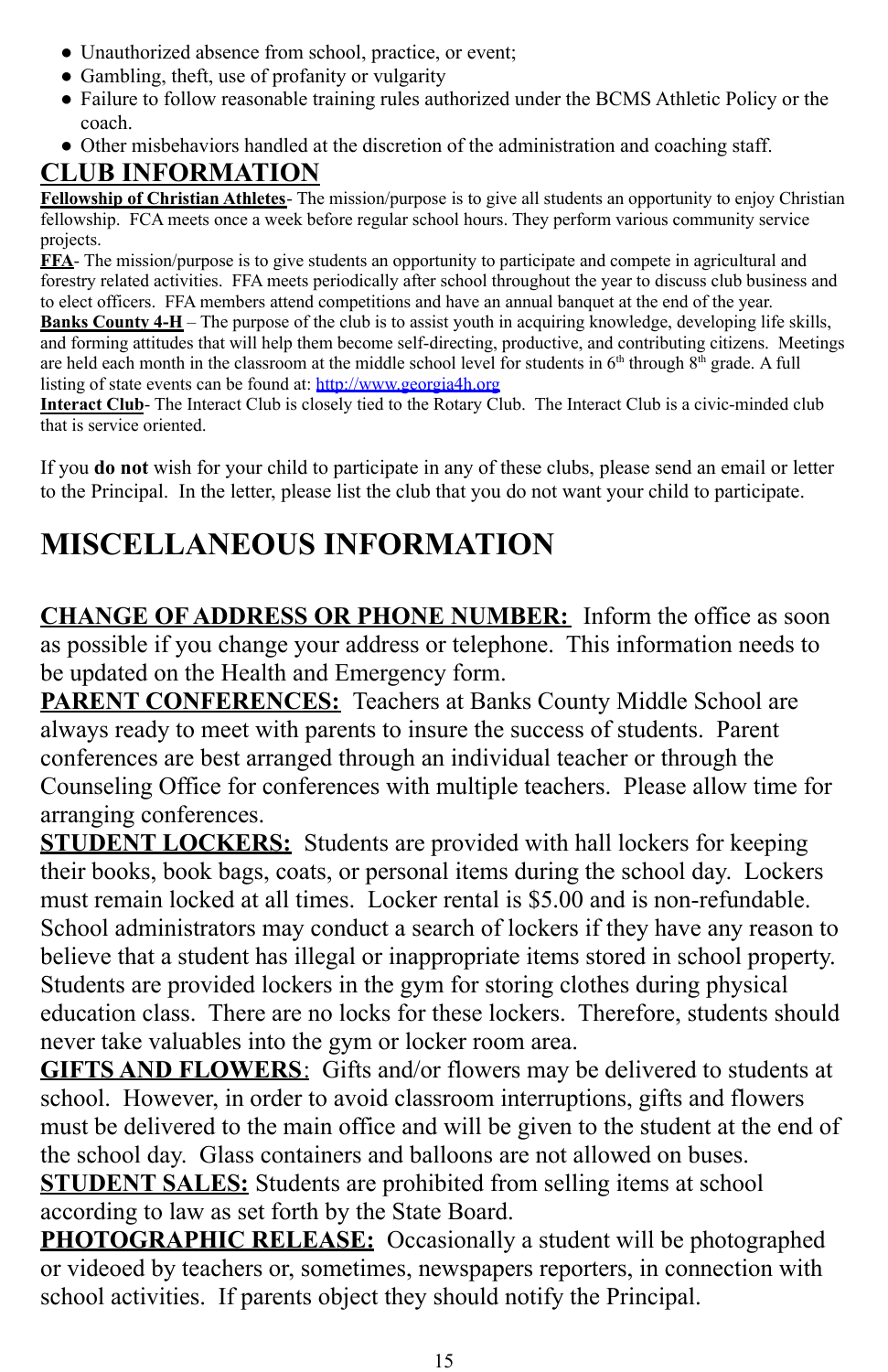**CELL PHONES**: Cell phones may not be turned on or visible during school hours. Cell phones that are seen or are turned on may be confiscated and the student may face disciplinary consequences.

**MESSAGES:** Please arrange for afternoon pickup, meeting for appointments, etc. before your student leaves for school each morning. Call the main office to leave a message only in the event of an emergency.

**HALL PASSES:** Students who are in the hallways for any reason during class time or lunchtime need a pass provided by a teacher or administrator.

# **DAILY EXPECTATIONS**

At Banks County Middle School, we expect all students to focus daily on being Guilty of Greatness. Being Guilty of Greatness will ensure success for all students. We encourage parents to reinforce this focus at home.

# **I will be Guilty, Guilty of Greatness:**

**1) I will have Great Attendance –** Student attendance is a key to student success. Students are encouraged to have great attendance during the school year.

**2) I will have Great Character -** Students should always do what is right. This includes following all school rules, respecting their teachers and classmates, and valuing each other.

**3) I will produce Great School Work-** Students should take care of business in the classroom. This means being actively engaged at all times, completing all assignments, and studying. Students should take pride in their work and give their maximum effort to reach their potential every day.

# **DISCIPLINE**

**DISCIPLINARY CONSEQUENCES:** Faculty, staff, and administrators use a variety of disciplinary responses to student misconduct. Minor infractions will be handled by the classroom teacher. In the event that the student is referred to an administrator, possible disciplinary actions may include: conference, behavior management contract, parent conference, after-school detention, in-school suspension (from 1 to 10 days), activity suspension , out-of-school suspension (from 1 to 10 days), recommendation to the Superintendent of Schools for long-term suspension/expulsion or placement in the Alternative School, referral to local law enforcement authorities, referral to a disciplinary tribunal hearing, or other appropriate consequences, i.e. school community service (litter pick-up, cafeteria work, cleaning, etc)

## **CHRONIC DISCIPLINARY PROBLEM STUDENTS:**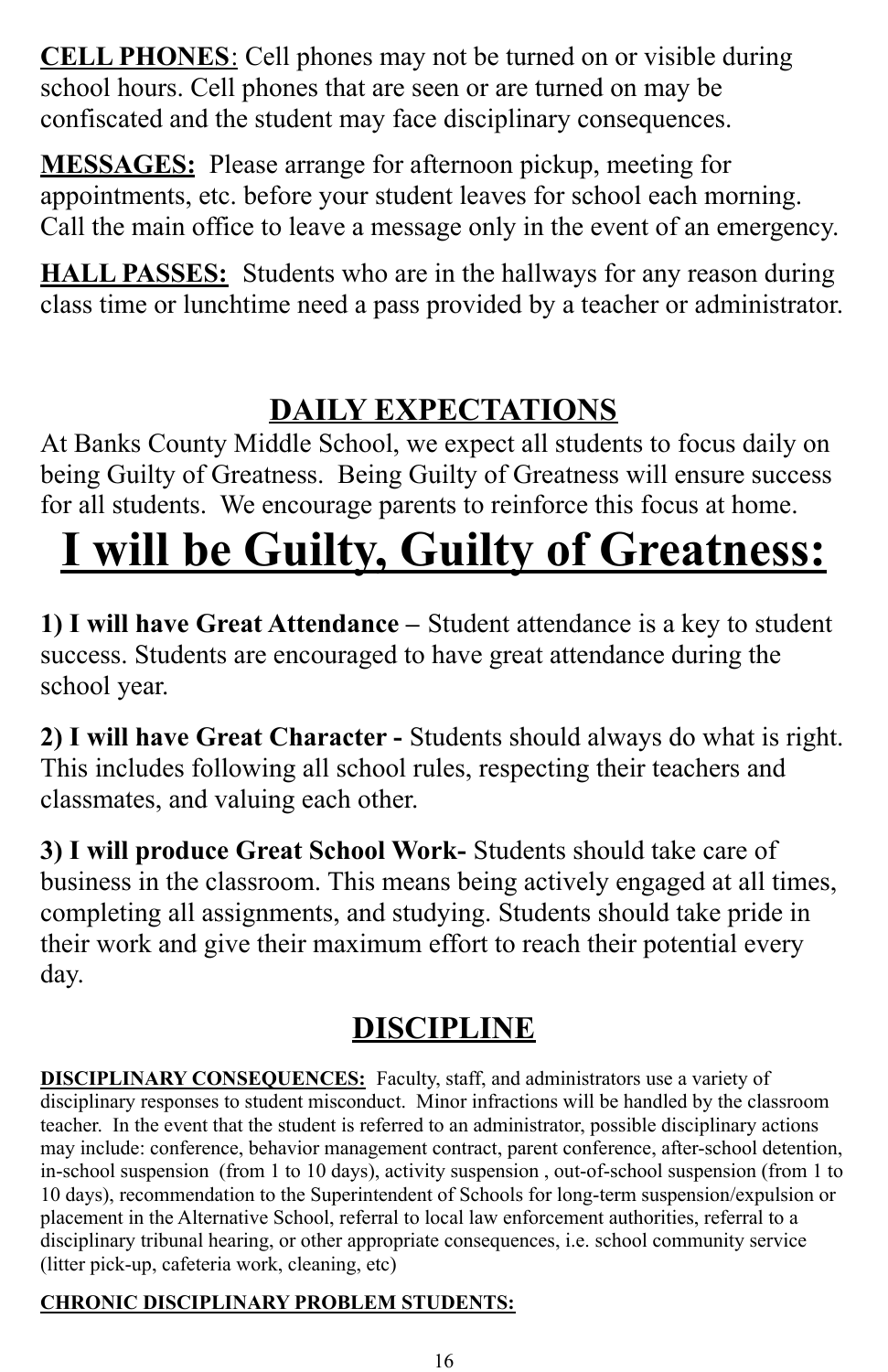Any student who exhibits chronic disciplinary problems or who exhibits misbehavior of a serious nature may be placed on a chronic discipline plan. A meeting may be held between the student, parent(s), and administration to create a plan to correct the behavior problems. The plan will detail expectations and list consequences of further misbehaviors. The administration will determine the length of time that a plan is in effect. Students who transfer to BCMS with discipline problems may also be placed on a discipline plan or contract. Violations of the discipline plan may result in suspension to placement in alternative school.

**SCHOOL BUS BEHAVIOR:** The bus driver is in complete charge of the school bus. Any student who behaves inappropriately will be subject to disciplinary action. This action ranges from warning to permanent expulsion from the school bus.

**FALSE ALARMS:** Pursuant to the 1991 Uniform Fire Code Section 13.203, false alarms shall not be given, signaled or transmitted or caused or permitted to be given, signaled or transmitted in any manner. Under the law, false alarms are misdemeanors subject to a maximum fine of \$250. Such action or involvement by a student will result in disciplinary action and notification of law enforcement officials. Bomb threats are considered felonies.

**WEAPONS:** O.C.G.A. § 16-11-127.1 states that it is unlawful for any person to carry, possess, or have under control any weapon at a school building, school function, or on school property or on a bus or other transportation furnished by the school. State law also calls for the mandatory expulsion for 1 year of students who carry, possess, or control any weapon at school. Banks County Board of Education policy is that **ALL knives are prohibited, regardless of size.**

**SPECIAL INFO:** The Georgia General Assembly requires schools to encourage parents and/or guardians to inform their children of the consequences, including potential criminal penalties of underage sexual conduct and crimes for which a minor can be tried as an adult.

**DRESS CODE:** BCMS students should be neat and clean in appearance at all times. Clothing should be clean, serviceable, and suitable as school attire. Students should dress simply and modestly. Students who violate the dress code will be required to call a parent for a change of clothes. In the event that the parent cannot be reached to pick up the student, the student will be given the choice of either changing into clothing that is available at the school or spending the day in ISS. Penalties of violations of dress code may include In or out-of-school suspension.

# **Dress Code Requirements**

## **\*The administration of Banks County Middle School has high expectations for student dress. We hold that school is a sacred place, and students should dress with this in mind. Modesty should always prevail.**

- See-through or mesh clothing or garments that have been purposely torn are not permitted.
- Students are not permitted to wear pants/jeans or other clothing that contains holes above the knees. Holes that are patched and do not expose skin are allowed.
- ●Pajamas are not appropriate attire for school and may not be worn.
- ●Shirts/pants that reveal a bare midriff, low cut shirts, and tank tops are not permitted.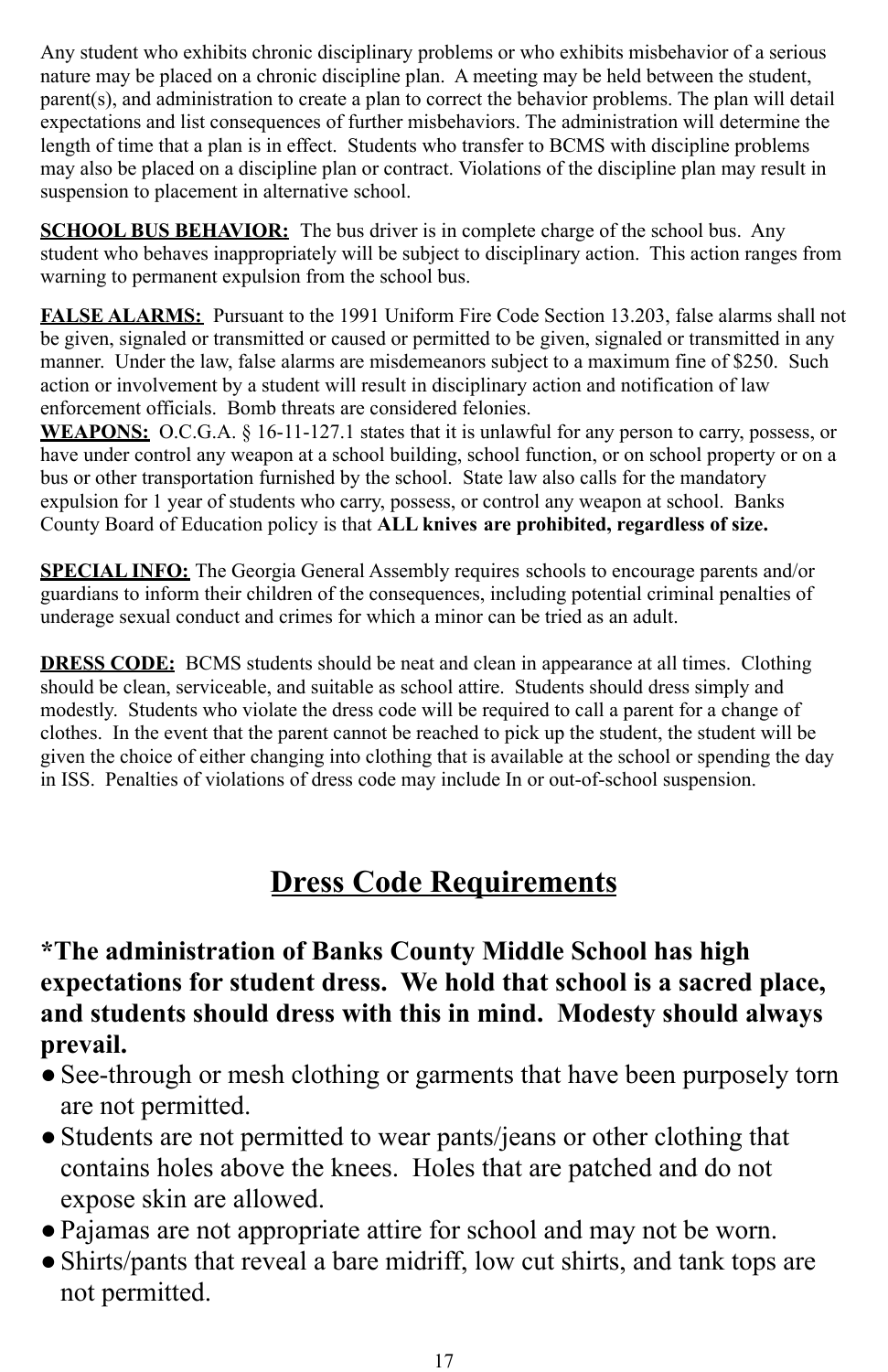- Shorts, skirts, and dresses shall be of a length that is no more than three inches above the knee when standing upright, regardless of what is worn underneath.
- ●Clothing that displays emblems of alcohol, drugs, sex, tobacco, or inappropriate language are not permitted.
- ●Clothing that displays suggestive writing or pictures is not permitted. Clothing considered disruptive, suggestive or indecent are not permitted.
- ●Students are not permitted to write, paint or mark on their hands, arms, face, body or clothing. This includes all tattoos.
- ●Piercing of any visible body part (other than the ears), including the tongue, lip, and eyebrows, is not permitted. The use of plastic spacers is also prohibited.
- Sunglasses and/or non-prescription glasses may not be worn inside the building.
- No object or ornament that is capable of being used as a weapon may be worn. This includes, but is not limited to, heavy chains, wallet chains, chain belts, or jewelry with spikes or studs.
- Shoes must be worn at all times. Flip flops are not recommended, since they do not afford much protection to students' feet.

**\* The administration has the authority to determine appropriate dress.**

**\*In the event that the administration determines that a student's dress is disruptive to the learning environment, is unsafe, or is determined to be immodest, the student will be required to change and disciplinary action may be taken.**

**\* All personal items, including book bags, gym bags, purses, etc. are always subject to search.**

## **Banks County Middle School Four-Step Discipline Plan Form**

Banks County Middle School uses a four-step plan within each classroom. This plan allows the teacher to handle minor discipline problems such as excessive talking, sleeping, refusing to do work, failure to bring class materials, chewing gum, etc.

Documentation on this plan starts over every 9 weeks. An example of the form used by each teacher is found below.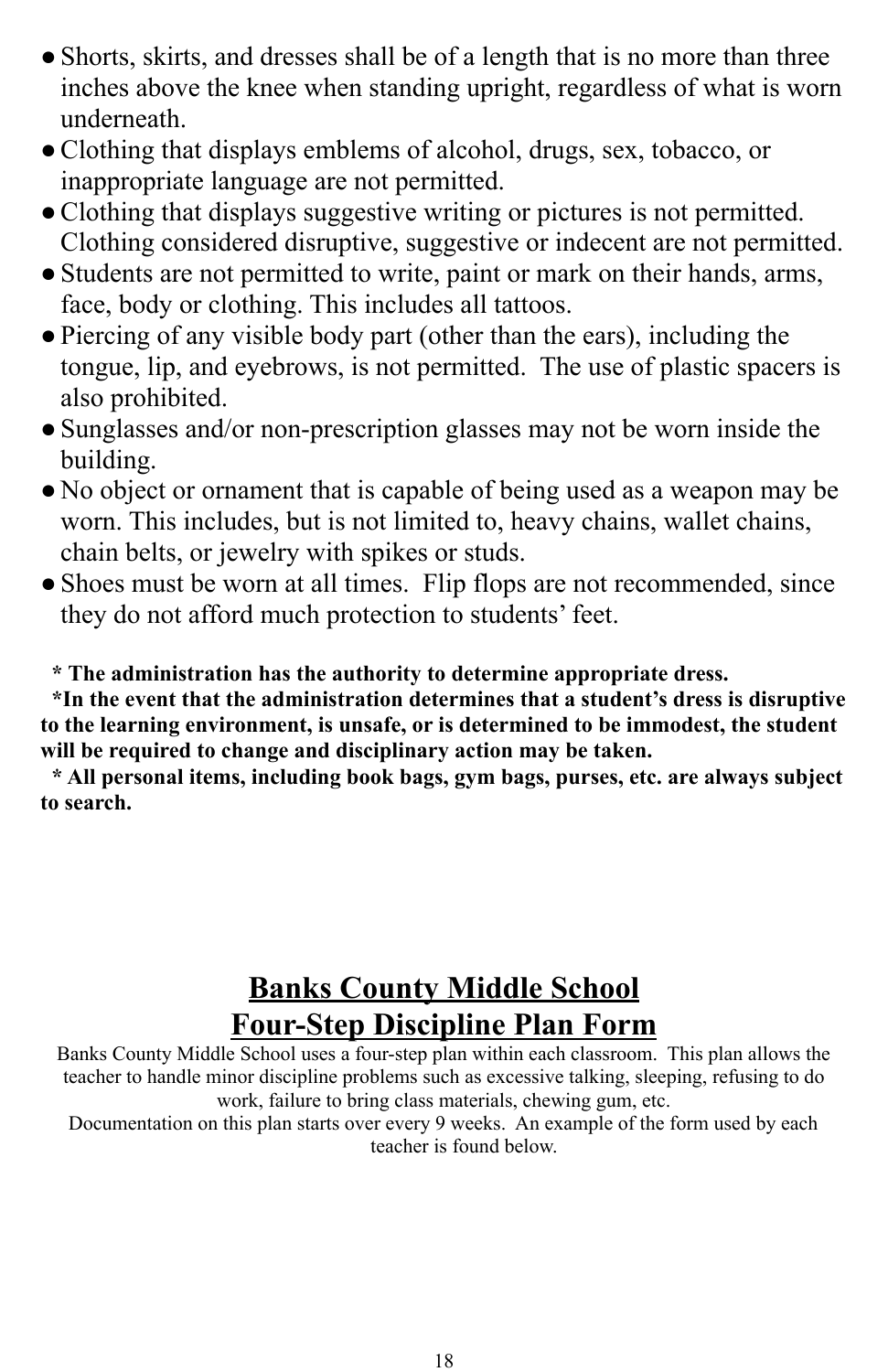|                  |                                                                                                                                    | <b>Circle Grading Period:</b> 1 <sup>st</sup> Nine Weeks $2nd$ Nine Weeks $3rd$ Nine Weeks<br>Student Management of the Communication of the Communication of the Communication of the Communication of the Communication of the Communication of the Communication of the Communication of the Communication of the Communi |                                                                |                                                                                            | 4 <sup>th</sup> Nine Weeks                                                                                          |
|------------------|------------------------------------------------------------------------------------------------------------------------------------|------------------------------------------------------------------------------------------------------------------------------------------------------------------------------------------------------------------------------------------------------------------------------------------------------------------------------|----------------------------------------------------------------|--------------------------------------------------------------------------------------------|---------------------------------------------------------------------------------------------------------------------|
|                  | Grade______                                                                                                                        |                                                                                                                                                                                                                                                                                                                              |                                                                |                                                                                            |                                                                                                                     |
|                  |                                                                                                                                    |                                                                                                                                                                                                                                                                                                                              |                                                                |                                                                                            |                                                                                                                     |
|                  | <b>Period/Subject</b>                                                                                                              |                                                                                                                                                                                                                                                                                                                              |                                                                |                                                                                            |                                                                                                                     |
|                  | 1. Excessive Talking<br>2. Class Disruption<br>3. Not Prepared for class<br>4. Inappropriate Noises<br>5. Misbehavior in lunchroom | 6. Horseplay<br>7. Arguing with Peer(s)<br>8. Disrespectful to Adult<br>9. Refusing to complete in-class activities<br>10. Misbehavior in hallway/restroom                                                                                                                                                                   | 11. Out of Seat<br>12. Gum/Food/Drink<br>14. Sleeping in Class | <b>Offense Codes</b><br>13. Inappropriate Body Contact<br>15. Failed to serve Silent Lunch | 16. Minor Vandalism/Theft<br>17. Tardy to Class<br>18. Cheating<br>19. Throwing Objects<br>20. Other (Give Details) |
| <b>Step</b>      | Date                                                                                                                               | Consequence                                                                                                                                                                                                                                                                                                                  | Code                                                           |                                                                                            | <b>Comments/Details</b>                                                                                             |
| 1.               |                                                                                                                                    | A. Warning<br>B. Conference with student                                                                                                                                                                                                                                                                                     |                                                                |                                                                                            |                                                                                                                     |
| 2.               |                                                                                                                                    | A. Parent/Guardian Contact<br>by telephone<br>B. Conference with student                                                                                                                                                                                                                                                     |                                                                | <b>Parent contact:</b><br>Date: $\_\_$                                                     |                                                                                                                     |
| 3.               |                                                                                                                                    | A. Loss of privileges<br>B. One Day Silent Lunch<br>C. Parent/Guardian Contact by<br>telephone or letter<br>D. Conference with student                                                                                                                                                                                       |                                                                | <b>Parent contact:</b><br>Date: $\_\_$                                                     |                                                                                                                     |
| $\overline{4}$ . |                                                                                                                                    | <b>Administrative Referral</b><br>(resulting in ISS)                                                                                                                                                                                                                                                                         |                                                                |                                                                                            |                                                                                                                     |
|                  | Student Signature:                                                                                                                 |                                                                                                                                                                                                                                                                                                                              |                                                                |                                                                                            | Date:________                                                                                                       |
|                  |                                                                                                                                    |                                                                                                                                                                                                                                                                                                                              |                                                                |                                                                                            | Date: $\_\_$                                                                                                        |

| Administrative Signature: |  |
|---------------------------|--|
|---------------------------|--|

Administrative Signature:\_\_\_\_\_\_\_\_\_\_\_\_\_\_\_\_\_\_\_\_\_\_\_\_\_\_\_\_\_\_\_\_\_\_\_\_\_\_\_\_ Date:\_\_\_\_\_\_\_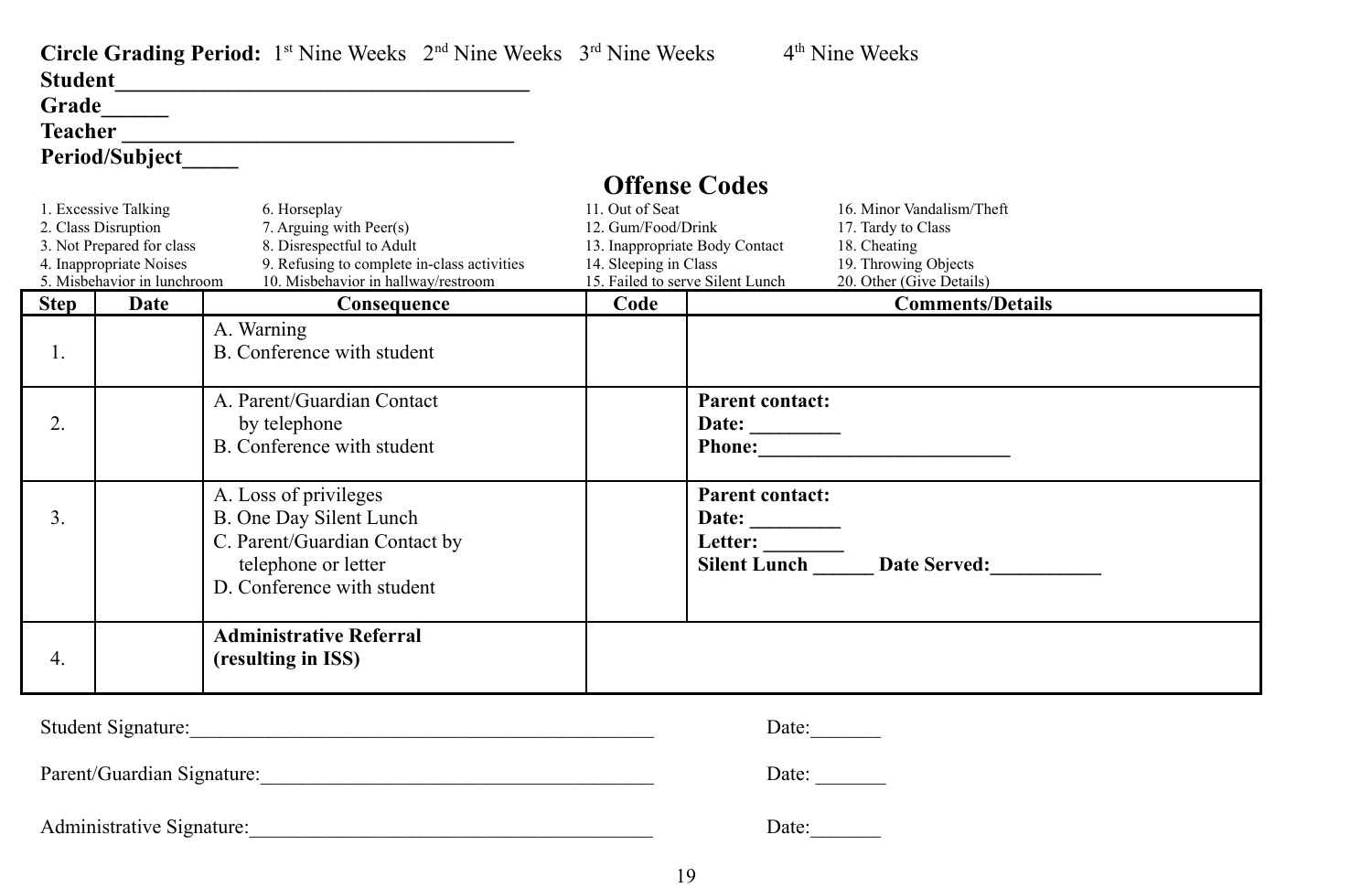**DISCIPLINARY CONSEQUENCES:** The outcome of disciplinary infractions depends on the student's attitude, context of the incident, and disciplinary history. Examples of possible consequences are listed below.

- Minor Misbehaviors, i.e. chewing gum, eating or drinking, sleeping, lack of participation; other minor disruptive behavior: The teacher documents the inappropriate behavior on the four-step plan and implements corrective actions.
- Completion of a four-step plan in a classroom during a Nine-week-grading period: ISS for one or more days to a disciplinary tribunal.
- Social networking that creates a disruption at school or in the classroom: ISS to Disciplinary Tribunal Hearing.
- Disrespectful action toward a BCMS employee or other adult: In-School Suspension to a Disciplinary Tribunal Hearing.
- Profanity: Documented on Step Plan to a disciplinary tribunal.
- Improper Possession of an electronic device, cell phone, playing cards, or dice could result in having the item collected, tagged, and stored. BCMS is not responsible if the item is lost or stolen after confiscation. Parents may pick up the item at the end of the school year. Items not picked up by the last day of the student school year will be discarded. Refusing to comply could result in: ISS to a Disciplinary Tribunal Hearing.
- Inappropriate dress: First offense -- Change/adjust attire or leave school premises. Second offense and those thereafter – Change/adjust attire or leave school premises plus one or more days of ISS to Out of School Suspension.
- Cheating/Plagiarism: Students who use plagiarized papers, projects, or tests or are involved in any other form of cheating will be given a zero for the assignment. The teacher will inform the parents. Subsequent offenses will result in disciplinary actions by an administrator.
- Insubordination, i.e. refusing to identify self when directed to do so by an adult; refusing to leave classroom when directed to leave by a teacher; refusing to surrender prohibited items when asked by a teacher or administrator; using abusive language toward school personnel or other students: In-School Suspension to a Disciplinary Tribunal Hearing.
- Skipping/Cutting Class: Detention to a Disciplinary Tribunal Hearing.
- Tobacco possession of or use on school property: ISS to a Disciplinary Tribunal Hearing.
- Electronic cigarette, Vape, Juul, or any type of inhalant device: ISS to a Disciplinary Tribunal Hearing.
- Possession, distribution, representation of or use of alcohol, illegal drugs or unauthorized prescription medication: ISS to disciplinary tribunal hearing.
- Gambling/card playing/rolling dice/etc.: In-School Suspension to a Disciplinary Tribunal Hearing.
- Student demonstrations: In-School Suspension to a Disciplinary Tribunal Hearing.
- Fighting: ISS to referral to disciplinary tribunal.
- Forgery: ISS to referral to disciplinary tribunal.
- Vandalism: ISS to disciplinary tribunal. Restitution will be required for all damage to school property.
- Using a school computer or other device to look at inappropriate/obscene material
- Other: Handled at discretion of the administration.

## *PLEASE NOTE:*

- *Chronic misbehavior and repeated offenses may result in a tribunal hearing with a recommendation for expulsion and/or placement in Alternative School.*
- *The Principal is responsible for protecting the learning environment of the school. The Principal or his designee may discipline any student who becomes disruptive to the learning environment.*
- *Consequences for other misbehaviors not listed here will be handled at the discretion of an administrator.*
- *PLEASE NOTE: The Administration reserves the right to consider unusual circumstances as they arise and may determine appropriate consequences for such events.*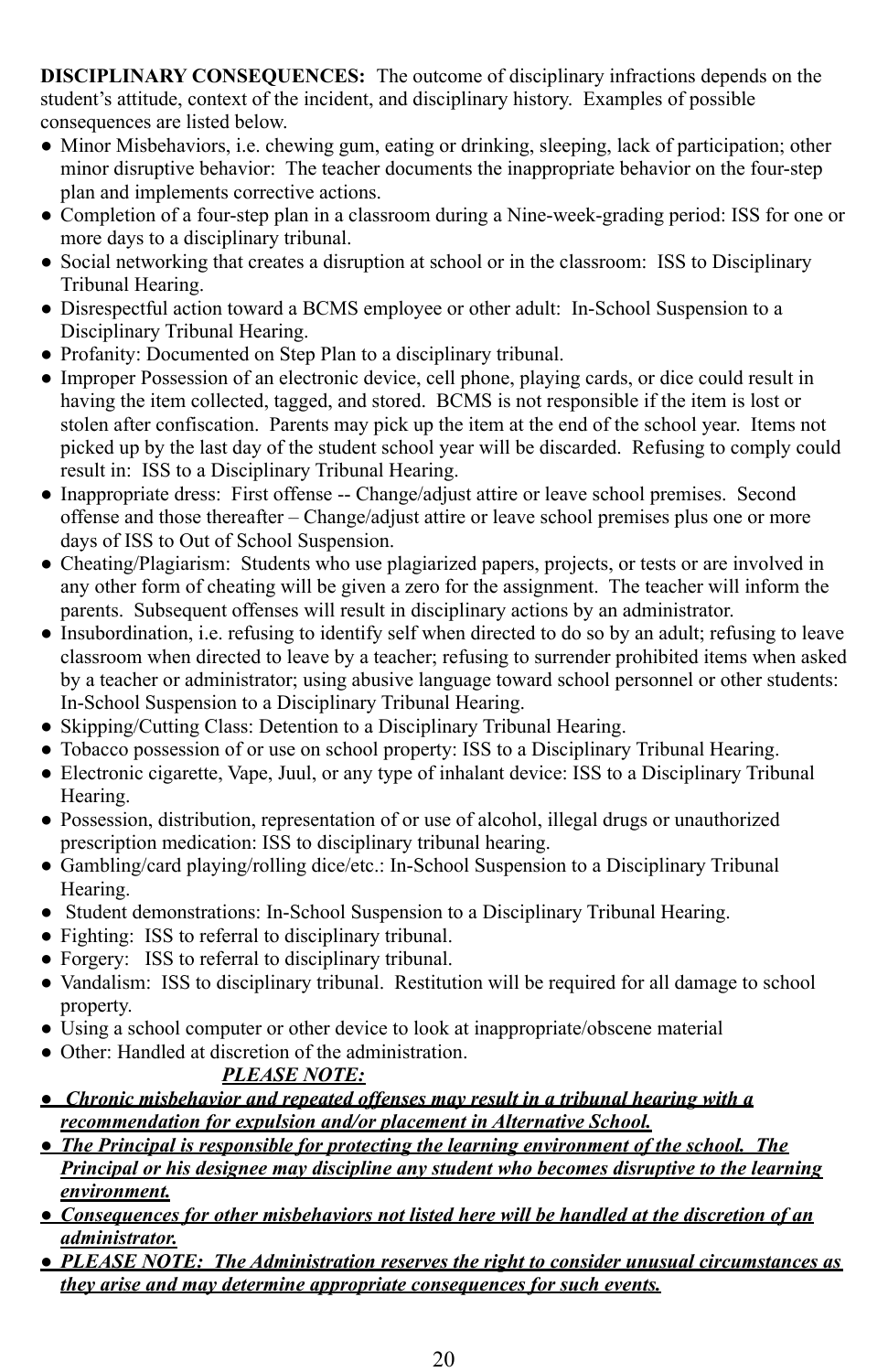The Banks County School System's Student Behavior Code of Conduct is included in this handbook. Refer to this document below for more information.

#### **Banks County Schools Student Behavior Code of Conduct**

It is the purpose of the Banks County School System to operate each school in a manner that will provide an orderly process of education and that will provide for the welfare and safety of all students who attend the schools within the district. In accordance with that purpose, the Board of Education has adopted a policy which requires all schools to adopt codes of conduct which requires students to conduct themselves at all times in order to facilitate a learning environment for themselves and other students. These standards for behavior require students to respect each other and school district employees, to obey student behavior policies adopted by the Board and to obey student behavior rules established at each school within the district.

The school's primary goal is to educate, not to punish; however, when the behavior of an individual student comes in conflict with rights of others, corrective actions may be necessary for the benefit of that individual and the school as a whole. Accordingly, students shall be governed by policies, regulations and rules set forth in the Code of Conduct.

The Code of Conduct is effective during the following times and in the following places:

- At school or on school property at any time;
- Off school grounds at any school activity, function or event and while traveling to and from such events;
- On vehicles provided for student transportation by the school system and at all school bus stops;

Also, students may be disciplined for conduct off campus which is felonious or which may pose a threat to the school's learning environment or the safety of students and employees.

The Banks County Board of Education in compliance with the law (20-2-751.2) is authorized to refuse to enroll a student under a discipline order from public/private schools in Georgia and public schools outside of Georgia in which the student was previously enrolled. The Banks County Board of Education may enroll the student and subject the student to provisions of the disciplinary order (suspension, expulsion) from the previous school or school system.

Administrators must inform school personnel to whom a student is assigned if the student has been convicted or adjudicated to have committed a felony act.

The Banks County School Superintendent shall fully support the authority of principals and teachers to remove a disruptive student from the classroom, including establishing and disseminating procedures.

Parents are encouraged to become familiar with the Code of Conduct and to be supportive of it in their daily communication with their children and others in the community.

The Banks County School System will distribute electronically a student code of conduct and parents will be provided with a form on which the student's parent or guardian may acknowledge their receipt of the code and the local school shall request that the form be signed and returned to the school.

#### **AUTHORITY OF THE PRINCIPAL**

The principal is the designated leader of the school and, in concert with the staff, is responsible for the orderly operation of the school. In cases of disruptive, disorderly or dangerous conduct not covered in the Code, the principal may undertake corrective measures which he or she believes to be in the best interest of the student and the school provided any such action does not violate school board policy or procedures.

Each principal shall support the authority of each teacher to remove a student from the classroom who interferes with the teacher's ability to communicate effectively with students in the classroom and who disrupts the opportunity for other students to learn.

System policies and procedures related to teacher removal of students from class shall be implemented and disseminated to faculty, staff, parent/guardians, and students.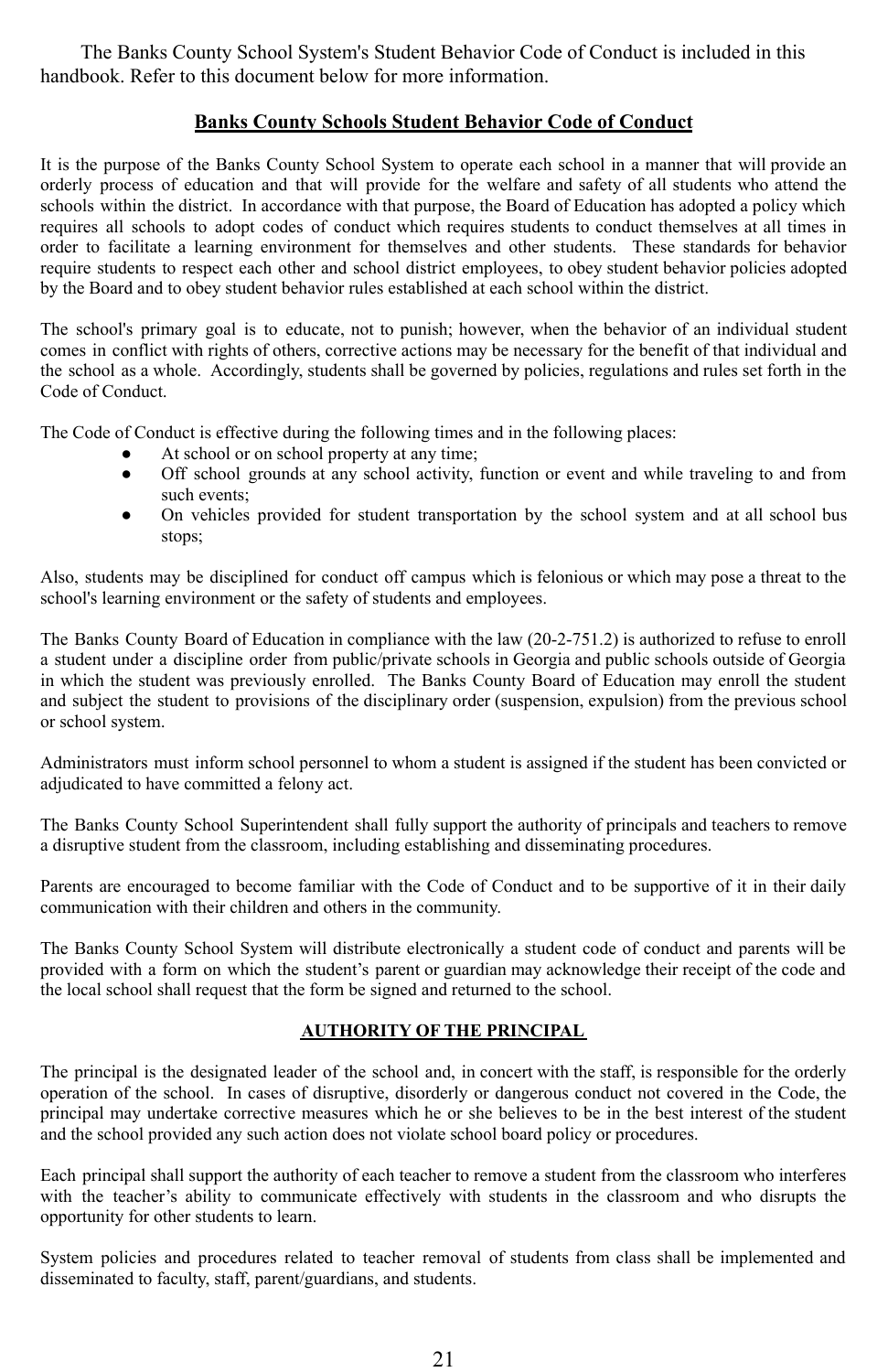#### **PROGRESSIVE DISCIPLINE PROCEDURES**

When it is necessary to impose discipline, school administrators and teachers will follow a **progressive discipline process.** The degree of discipline to be imposed by each school official will be in proportion to the severity of the behavior or a particular student and will take into account the student's discipline history, the age of the student and other relevant factors.

The Code of Conduct provides a systematic process of behavioral correction in which inappropriate behaviors are followed by consequences. Disciplinary actions are designed to teach students self-discipline and to help them substitute inappropriate behaviors with those that are consistent with the character traits from Georgia's Character Education Program.

The following disciplinary actions may be imposed for any violation of this Code of Conduct:

- Warning and/or Counseling with a School Administrator or Counselor
- Loss of Privileges/Silent Lunch
- **Isolation or Time Out**
- Temporary Removal from Class or Activity
- Notification of Parents
- Parent Conference
- Temporary Placement in an Alternative Education Program
- Short-term Suspension
- Referral to a Tribunal for Long-term Suspension or Expulsion
- Suspension or Expulsion from the School Bus
- Referral to Law Enforcement or Juvenile Court Officials: Georgia law requires that certain acts of misconduct be referred to the appropriate law enforcement officials. The school will refer any act of misconduct to law enforcement officials when school officials determine such referral to be necessary or appropriate.

The maximum punishments for an offense include long-term suspension or expulsion, including permanent expulsion, but those punishments will be determined only by a disciplinary tribunal as outlined in the Banks County Board of Education policies.

Parents or students may elect not to contest whether a student has violated the Code of Conduct or the appropriate discipline, and in such cases, an agreement may be negotiated which would include the parents or students waiving a right to a hearing before a disciplinary tribunal. Such an agreement and waiver must be approved also by the disciplinary tribunal or hearing officer in accordance with local board policy.

Before a student is suspended for ten days or less, the principal or designee will inform the student of the offense for which the student is charged and allow the student to explain his or her behavior. **If the student is suspended, the student's parents will be notified if possible.** School officials may involve law enforcement officials when evidence surrounding a situation necessitates their involvement or when there is a legal requirement that an incident be reported.

A disciplinary hearing will be held in instances of alleged violation of the student code of conduct where the principal recommends a suspension or expulsion of longer than ten days or an alleged assault or battery by a student upon a teacher or other school official or employee, if such teacher or other school official or employee so requests.

The hearing must be held no later than ten school days after the beginning of the student's suspension unless the school system and the parent or guardian mutually agree to an extension. All parties are afforded an opportunity to present and respond to evidence and to examine and cross-examine witnesses on all issues unresolved. Any teacher who is called as a witness by the school system shall be given notice no later than three days prior to the hearing and a verbatim electronic or written record of the hearing shall be made and shall be available to all parties.

Decisions must be in writing and shall be given to all parties within ten days of the close of the record. Any decision by the disciplinary hearing officer, panel or tribunal may be appealed to the local board of education by filing a written notice of appeal within 20 days from the date the decision is rendered. Any disciplinary action imposed by the disciplinary officer, panel or tribunal may be suspended by the school superintendent pending the outcome of the appeal.

The penalties for physical violence against a teacher, school bus driver, or other school official or employee shall be assessed against a student by a disciplinary hearing officer, panel or tribunal. Any student alleged to have committed an act of physical violence shall be suspended pending the hearing by the disciplinary hearing officer, panel or tribunal. The decision of the disciplinary hearing officer, panel or tribunal may be appealed to the local school board pursuant to Code Section 21-2-754. The decision of the disciplinary officer, panel or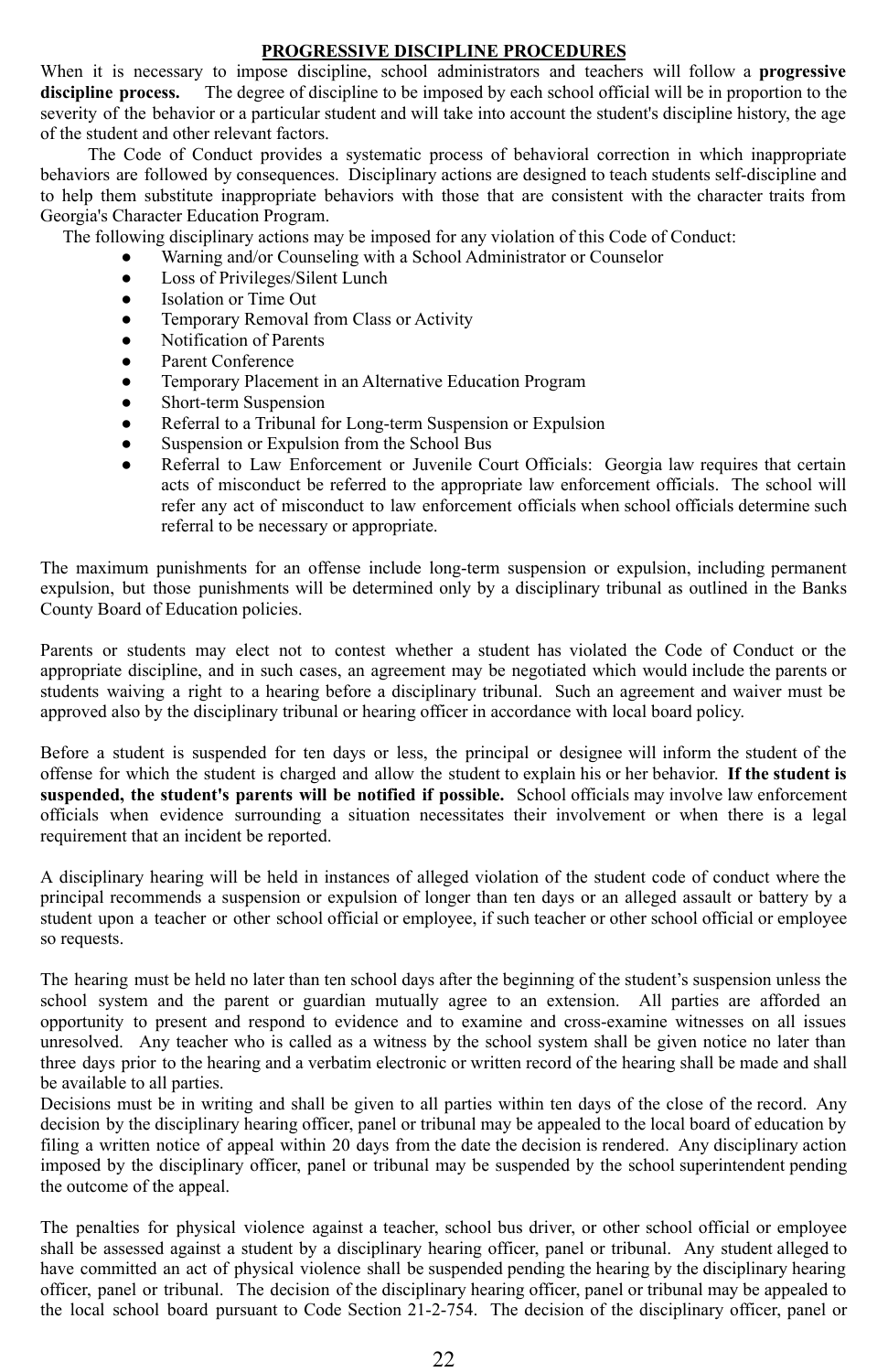tribunal shall include a recommendation as to whether a student may return to public school and, if return is recommended, a time for the student's return must be included in the recommendation.

A student found by a disciplinary hearing officer, panel or tribunal to have committed an act of physical violence as defined against a teacher, school bus driver, school official of school employee shall be expelled from the public school system. The expulsion shall be for the remainder of the student's eligibility to attend public school as noted in the law. The local board of education at its discretion may permit the student to attend an alternative education program for the period of the student's expulsion. If the student who commits an act of physical violence is in kindergarten through grade eight, then the local school board at its discretion and on the recommendation of the disciplinary hearing officer, panel or tribunal may permit such a student to re enroll in the regular public school program for grades nine through twelve. If no alternative educational program is available for students in grades kindergarten through six, the local board of education at its discretion may permit a student in kindergarten through grade six who has committed an act of physical violence to re enroll in the public school system.

A student who is found by the disciplinary hearing officer, panel or tribunal to have committed an act of physical violence against a teacher, school bus driver, school official or school employee shall be referred to juvenile court with a request for a petition alleging delinquent behavior.

A student who is found by the disciplinary hearing officer, panel or tribunal to have committed an act of physical violence against a teacher, school bus driver, school official or school employee may be disciplined by expulsion, long-term suspension, or short term suspension.

This code shall not infringe on the rights provided to students with Individualized Educational Programs pursuant to the federal Individuals with Disabilities Act, Section 504 of the federal Rehabilitation Act of 1973 or the federal Americans with Disabilities Act of 1990.

School officials may search a student if there is reasonable suspicion the student is in possession of an item that is illegal or against school rules. Student vehicles brought on campus, student book bags, school lockers, desks and other school property are subject to inspection and search by school authorities at any time without further notice to students or parents. Students are required to cooperate if asked to open book bags, lockers or any vehicle brought on campus. Metal detectors and drug or weapon sniffing dogs may be utilized at school or at any school function, including activities which occur outside normal school hours or off the school campus at the discretion of administrators**.**

#### **BEHAVIOR WHICH WILL RESULT IN DISCIPLINARY PROCEDURES**

The degree of discipline imposed will be in accordance with the progressive discipline process unless otherwise stated.

**-Possession, sale, use in any amount, distribution, or being under the influence of any narcotic drug, hallucinogenic drug, amphetamine, barbiturates, marijuana, drug paraphernalia or alcoholic beverage or other intoxicant.**

**-Possession, distribution, attempted sale or sale of substances represented as drugs or alcohol. -Sale, attempted sale, distribution, or being under the influence of a prescription or over the counter drug.**

**- Behavior: Possession or use of Tobacco/ Lighters (in any form including imitations or paraphernalia) on school property or at any school sponsored event.**

Please note: Students will also be considered in violation of the tobacco policy when they are in a restroom stall with a prohibited item (or in a restroom stall with another student possessing a prohibited item). Prohibited items include any and all tobacco related products and paraphernalia. **Consequences: ISS/OSS up to** expulsion or referral to disciplinary tribunal. Could also result in the loss of school privileges as deemed

**appropriate by administration. Parent contact required. May result in successful completion of a tobacco/drug education class. Law Enforcement may be contacted.**

#### **Behavior: Possession or use of E-Cigarettes, Vapes, Dab Pens, Juuls, or any other vaporizing delivery system (in any form including imitations or paraphernalia) on school property or at any school sponsored event.**

Please note: Students will also be presumed to be vaping when they are in a restroom stall with a delivery/vaporizing device (or with another student in a restroom stall possessing a delivery/vaporizing device).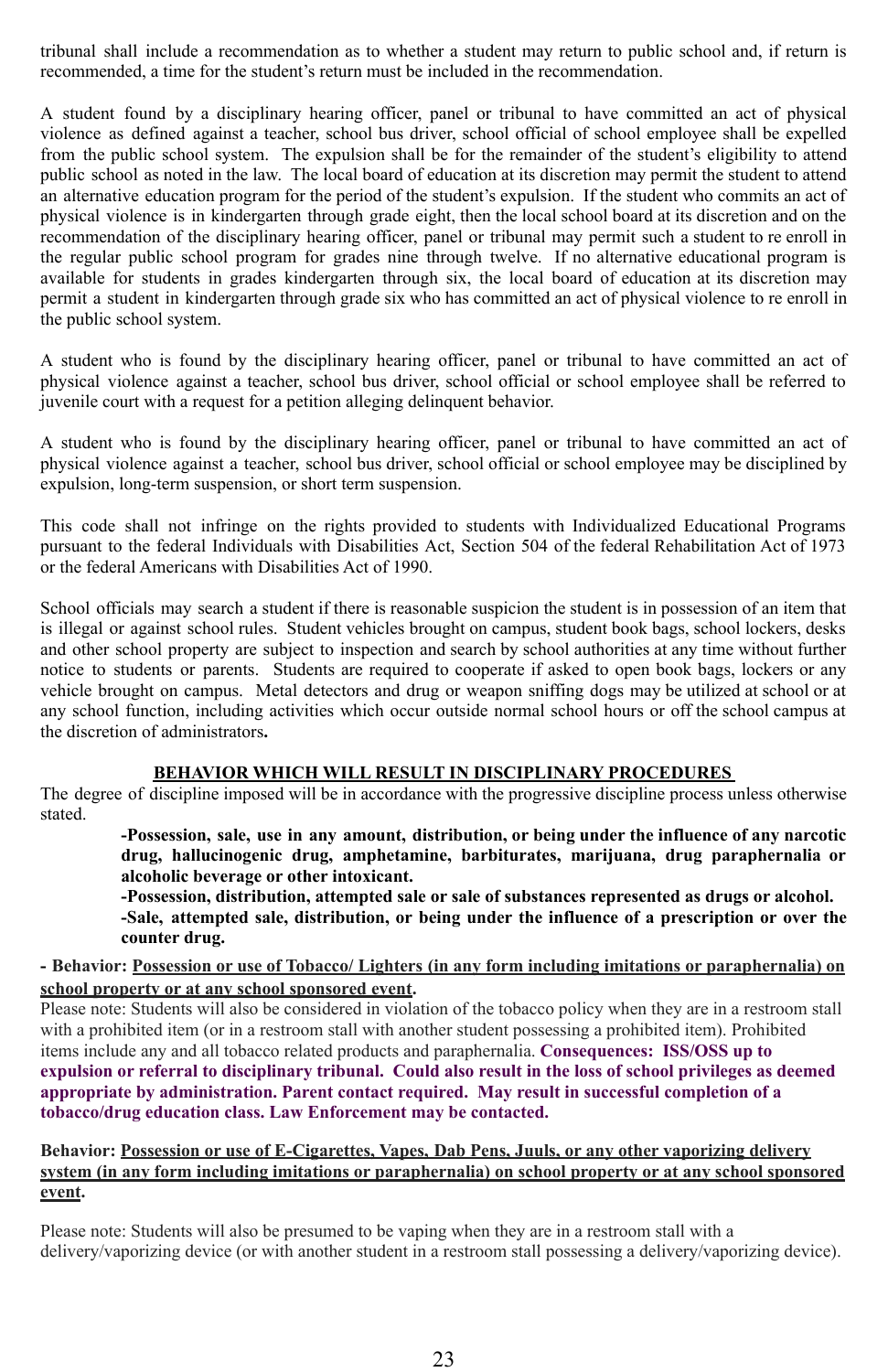**Consequences: ISS/OSS up to expulsion or referral to disciplinary tribunal. Could also result in the loss of school privileges as deemed appropriate by administration. Parent meeting required. May result in successful completion of a tobacco/drug education class. Law Enforcement may be contacted.**

1st offense will require a mandatory face to face parent conference. Students will be assigned 2 days of **OSS, and 3 days of ISS.**

2<sup>nd</sup> offense will require a mandatory face to face parent conference. Students will be assigned 5 days of **OSS and loss of school privileges as deemed appropriate by school administration.**

3<sup>rd</sup> offense will result in referral to a disciplinary tribunal or tribunal waiver. Expulsion from school with **an option to enroll in our alternative education program for 1 full semester. Student must successfully** complete 1 full semester in Alternative School in order to be eligible to return to regular classes. May also **require successful completion of a tobacco/drug education class.**

**-Possession or use of a weapon or dangerous instrument:** A student shall not possess, use, handle or transmit any object that reasonably can be considered a weapon. Students who possess firearms on campus will be subject to a minimum of a one calendar year suspension and will be referred to law enforcement officials.

**-Assault, including threats of bodily harm and/or sexual assault, of teachers, administrators, other school personnel, other students, or persons attending school-related functions:** Immediate suspension and automatic referral to a disciplinary tribunal if a student is alleged to have committed an assault upon a teacher or other school personnel: possible referral to a disciplinary tribunal if a student is alleged to have committed an assault upon another student or a person attending a school-related function.

**-Inciting, advising or counseling of others to engage in prohibited acts.**

**-Battery, including sexual battery, of teachers, administrators, other school personnel, other students, or persons attending school-related functions:** Immediate suspension and automatic referral to the disciplinary tribunal if a student is alleged to have committed battery upon a teacher or other school personnel; possible referral to the disciplinary tribunal if a student is alleged to have committed battery upon another student or a person attending a school-related function.

**Bullying:** Georgia law mandates that upon a finding that a student in grades 6-12 has committed the offense of bullying for the third time in a school year, the student shall be assigned to an alternative school.

#### **Bus Misbehavior**

The following specific provisions shall govern student conduct and safety on all school buses:

- 1. All provisions of the Student Code of Conduct apply to behavior on the school bus, including but not limited to, acts of physical violence as defined by Code Section 20-2-751.6, bullying as defined by subsection (a) of the Code Section 20-2-751.4, physical assault or battery of other persons on the school bus verbal assault of other persons on the school bus, disrespectful conduct toward the school bus driver or other persons on the school bus, and other unruly behavior;
- 2. Students shall be prohibited from using any electronic devices during the operation of a school bus, including by not limited to cell phones; pagers; audible radios, tape or compact disc players without headphones; or any other electronic device in a manner that might interfere with the school bus communication equipment or the school bus driver's operation of the school bus; and
- 3. Students shall be prohibited from using mirrors, lasers, flash cameras, or any other lights or reflective devices in a manner that might interfere with the school bus driver's operation of the school bus.

**Disrespectful conduct toward teachers, administrators, other school personnel, other students or persons attending school-related functions.**

**Any behavior based on a student's race, national origin, sex, or disability that is unwelcome, unwanted, and/or uninvited by the recipient is prohibited, including verbal or non-verbal taunting, physical contact, unwelcome sexual advances, requests for sexual favors, and other verbal or physical contact of a sexual nature.**

- **Possession or use of tobacco, lighters, matches, or paraphernalia in any form**
- **Damaging or defacing personal property or school property (vandalism)**
- **Theft**
- **Extortion or attempted extortion**
- **Possession and/or use of fireworks or any explosive**
- **Activating a fire alarm under false pretenses or making a bomb threat**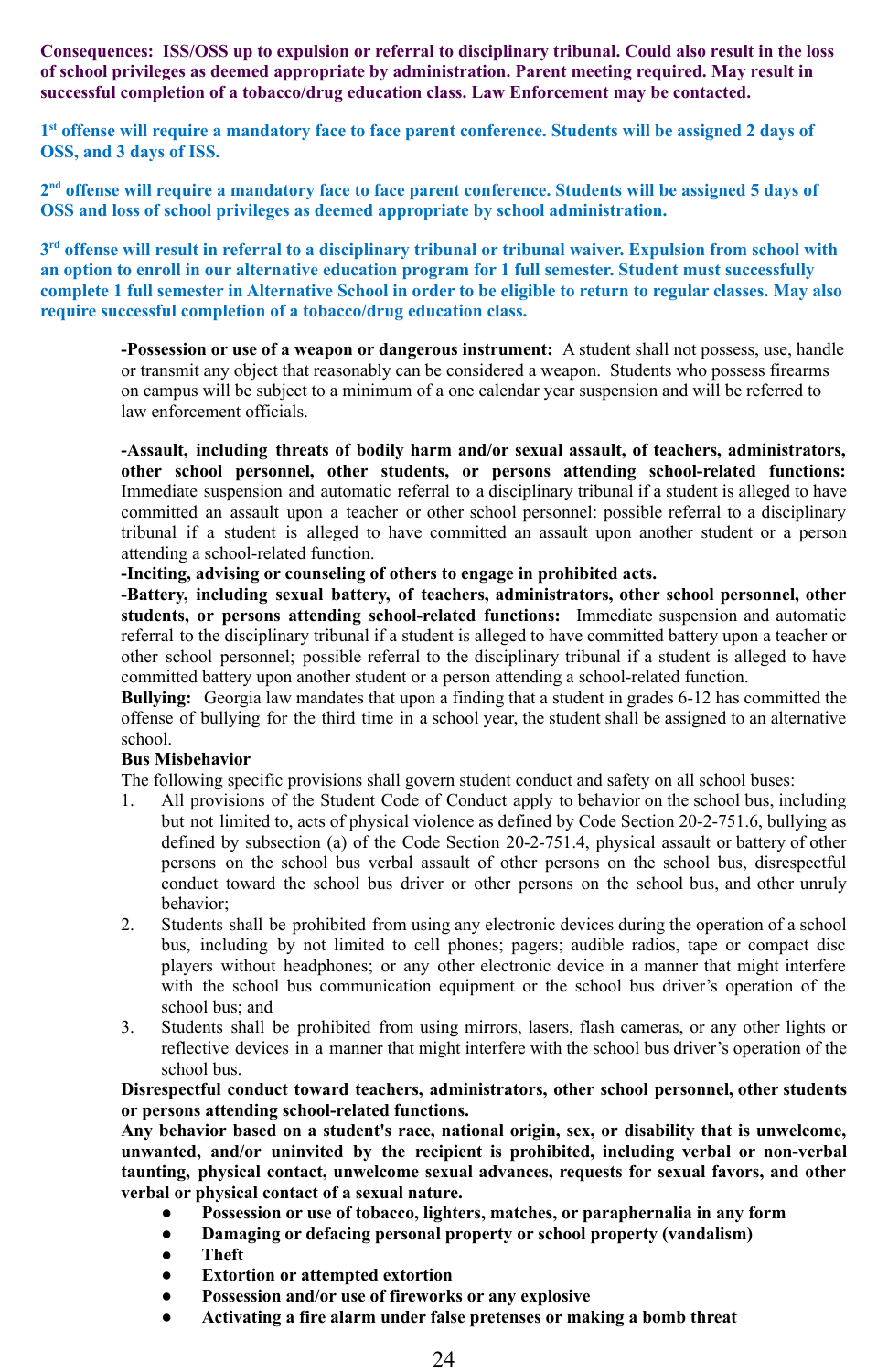- **Insubordination, disorderly conduct, disobeying school rules, regulations, or directives; disobeying directives given by teachers, administrators, or other school staff.**
- **Classroom and school disturbances**
- **Violation of school dress code**
- **Use of profane, vulgar, or obscene words or indecent exposure**
- **Use of pocket pager, cell phone or electronic communication device during school hours, except for health or other unusual reasons approved by the board of education.**
- **Inappropriate public displays of affection**
- **Gambling or possession of gambling devices**
- **Moving and non-moving driving violations**
- **Giving false information to school officials**
- **Cheating on school assignments**
- **Unexcused absence, chronic tardiness, skipping class, leaving campus without permission**

**Failure to comply with compulsory attendance law:** Guidelines and consequences are outlined in the student attendance policy.

Loitering: A student is not allowed to enter the premises of a school other than his/her school, unless prior permission is received from an administrator of the school to be visited. A student may not enter any school building on weekends or after school hours without authorization.

**Criminal law violations:** A student who has committed a violation of the criminal laws, whether on or off campus, which could result in the student being criminally charged with a felony, and whose presence on the school campus may endanger the safety of other students or cause substantial disruption to the school operation, may be subject to disciplinary action, including in-school suspension, short-term suspension and referral to a disciplinary tribunal.

#### **DEFINITION OF TERMS**

**Assault:** Any threat or attempt to physically harm another person or any act which reasonably places another person in fear of physical harm. (Example: threatening language or swinging at someone in an attempt to strike).

**Battery:** Intentionally making physical contact with another person in an insulting, offensive, or provoking manner or in a way that physically harms the other person. (Example: fighting)

**Behavior Support Process**: a student support process for identifying and addressing the behavioral needs through providing integrated resources that promote behavioral change.

**Chronic Disciplinary Problem Student:** a student who exhibits a pattern of behavioral characteristics which interfere with the learning process of students around him or her and which are likely to recur.

**Corporal Punishment:** Physical punishment of a student by a school official in the presence of another school official.

**Detention:** A requirement that the student report to a specified school location and to a designated teacher or school official to make up work missed. Detention may require the student's attendance before school or after school. Students are given one day's warning so that arrangements for transportation can be made by the parents or guardians.

**Disciplinary Order:** any public or private school or school system order that imposes short-term suspension, long-term suspension, or expulsion upon a student in such school or system.

**Disciplinary Tribunal:** School officials appointed by the Board of Education to sit as fact finder and judge with respect to student disciplinary matters.

**Dress Code:** The current dress code is explained in the student handbook.

**Drug:** The term drug does not include prescriptions issued to the individual, aspirin or similar medications and/or cold medications that are taken according to product use recommendations and board policy. Caffeine pills are considered drugs.

**Expulsion:** Suspension of a student from a public school beyond the current school quarter or semester. Such action may be taken only by a disciplinary tribunal.

**Extortion:**Obtaining money or goods from another student by violence, threats, or misuse of authority.

**Fireworks:** The term "fireworks" means any combustible or explosive composition or any substance of combination of substances or article prepared for the purpose of producing a visible or audible effect by combustion, explosion, deflagration, or detonation, as well as articles containing any explosive or flammable compounds and tablets and other devices containing an explosive substances.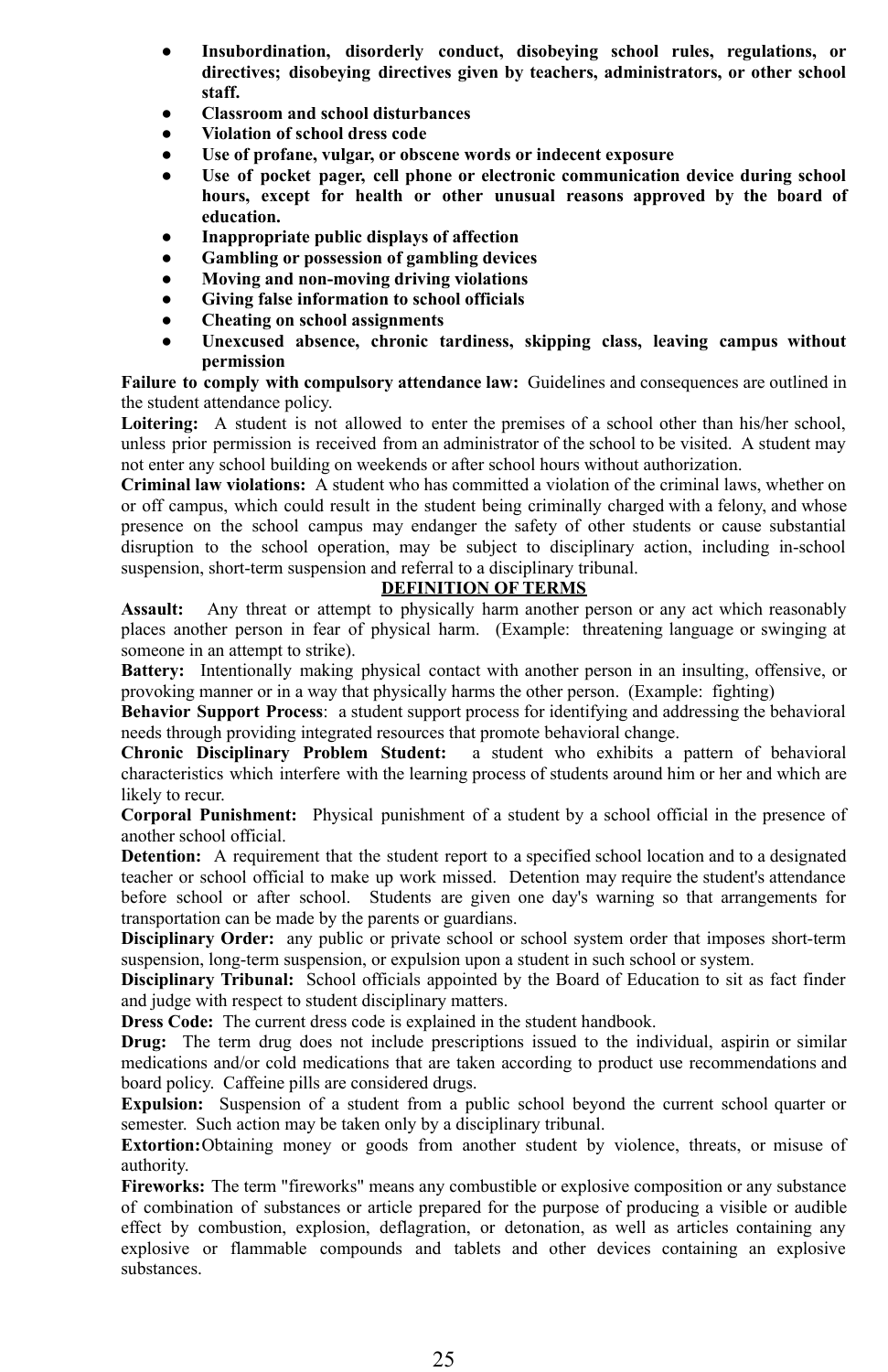**Gambling:** Engaging in a game or contest in which the outcome is dependent upon chance even though accompanied by some skill, and in which a participation stands to win or lose something of value.

**Loitering:** going on any school campus without authorization – trespassing.

**Physical Violence**: Intentionally making physical contact of an insulting or provoking nature with the person or another; or intentionally making physical contact or physical harms were in defense of himself or herself, as provided in Code Section 16-3-21.

**In-School Suspension:** Removal of a student from class (es) or regular school program and assignment of that student to an alternative program isolated from peers.

**Suspension:** Removal of a student from the regular school program for a period not to exceed 10 days (short-term) or for a period greater than 10 days (long-term, which may be imposed only by a disciplinary tribunal). During the period of suspension, the student is excluded from all school-sponsored activities including practices, as well as competitive events, and/or activities sponsored by the school or its employees.

**Theft:** The offense of taking or misappropriation of any property, of another with the intention of depriving that person of the property, regardless of the manner in which the property is taken or appropriated.

**Waiver:** A waiver is an agreement not to contest whether a student has committed an infraction of the Code of Conduct and the acceptance of consequences in lieu of a hearing before a disciplinary tribunal.

**Weapons:** The term weapon is defined as any object which is or may be used to inflict bodily injury or to place another in fear for personal safety or well being. The following things may be defined as dangerous weapons: any pistol, revolver, or any weapon designed or intended to propel a missile of any kind, or any dirk, any bat, club, or other bludgeon-type weapon, any stun gun or taser, bowie knife, switchblade knife, ballistic knife, any other knife, straight-edge razor or razor blade, spring sticks, metal knucks, chains, blackjack, or any flailing instrument consisting of two or more rigid parts connected in such a way as to allow them to swing freely, which may be known as a nunchaku, or fighting chain, throwing star or oriental dart, or any weapon of like kind.

#### **STUDENT SUPPORT PROCESSES**

The Banks County Board of Education provides a variety of resources which are available at every school within the district to help address student behavioral problems. The school discipline process will include appropriate consideration of support processes to help students resolve such problems. These resources include Response to Interventions, school counselors, chronic disciplinary problem student plans.

#### **PARENTAL INVOLVEMENT**

This Code of Conduct is based on the expectation that parents, guardians, teachers and school administrators will work together to improve and enhance student behavior and academic performance and will communicate freely their concerns about, and actions in response to, student behavior that detracts from the learning environment. School administrators recognize that two-way communication through personal contacts is extremely valuable; therefore, they provide information to parents and as well as on-going opportunities for school personnel to hear parents' concerns and comments. Parents and students should contact the principal of the school if specific questions arise related to the Code of Conduct.

The Code of Conduct specifies within its standards of behavior various violations of the Code, which may result in a school staff member's request that a parent or guardian come to the school for a conference. Parents are encouraged to visit the schools regularly and are expected to be actively involved in the behavior support processes designed to promote positive choices and behavior.

Georgia law mandates that any time a teacher or principal identifies a student as a chronic disciplinary problem student, the principal shall notify by telephone call and by mail the student's parent or guardian of the disciplinary problem, invite the parent or guardian to observe the student in a classroom situation, and request at least one parent or guardian to attend a conference to devise a disciplinary and behavioral correction plan.

Georgia law also states that before any chronic disciplinary problem student is permitted to return to school from a suspension or expulsion, the school shall request by telephone call and by mail at least one parent or guardian to schedule and attend a conference to devise a disciplinary and behavioral correction plan.

The law allows a local board of education to petition the juvenile court to require a parent to attend a school conference. If the court finds that the parent or guardian has willfully and unreasonably failed to attend a conference requested by the principal pursuant to the laws cited above, the court may order the parent or guardian to attend such a conference, order the parent or guardian to participate in such programs or such treatment as the court deems appropriate to improve the student's behavior, or both. After notice and opportunity for hearing, the court may impose a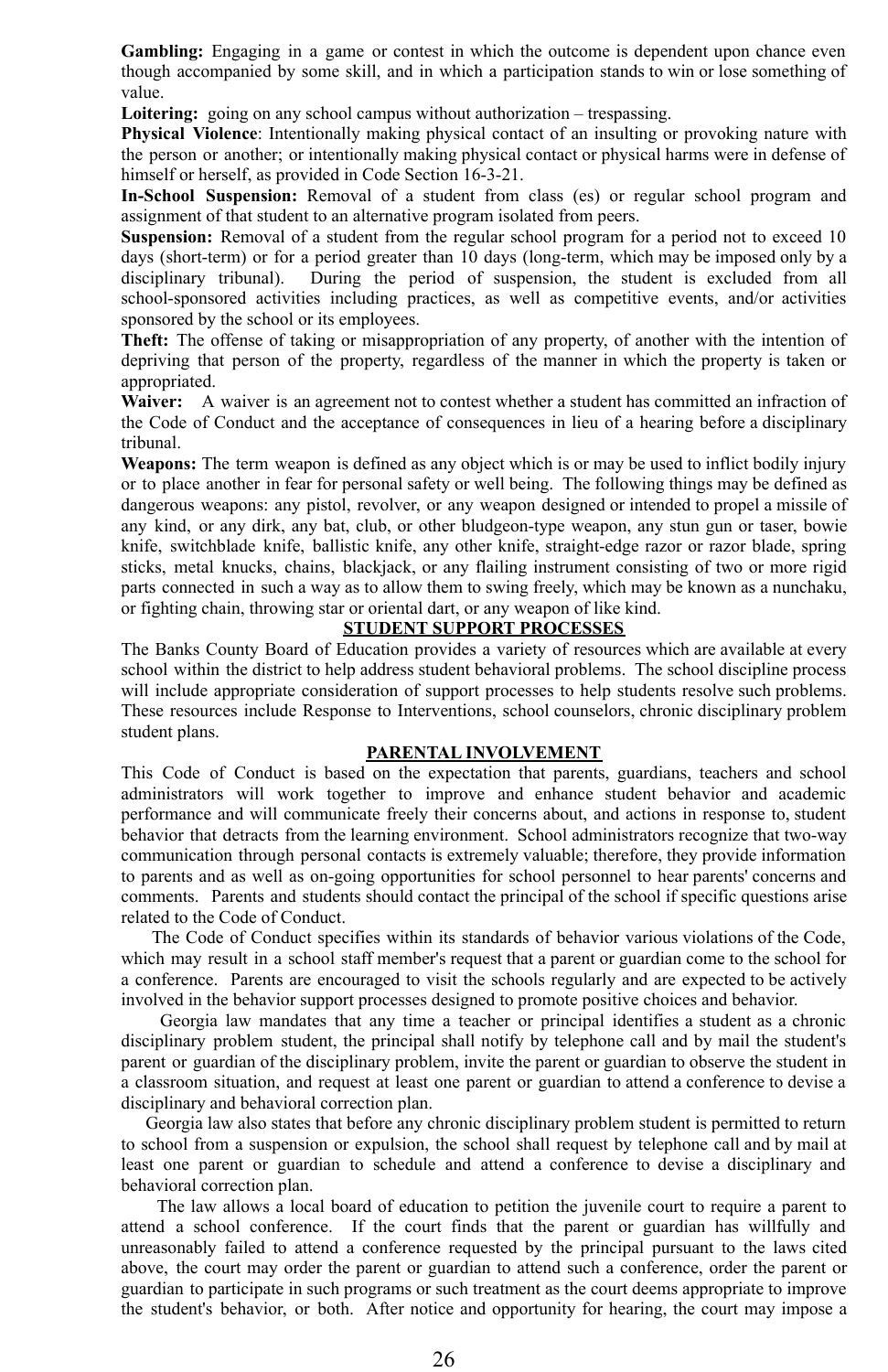fine, not to exceed \$500.00, on a parent or guardian who willfully disobeys an order of the court under this law.

## Banks County School System Bullying Policy

The Banks County Board of Education believes that all students can learn better in a safe school environment. Behavior that infringes on the safety of students will not be tolerated. Bullying, as the term is defined in Georgia law, of a student by another student is strictly prohibited. Such prohibition shall be included in the Student Code of Conduct for all schools within the school system.

Bullying is defined as follows: An act which occurs on school property, on school vehicles, at designated school bus stops, or at school related functions or activities, or by use of data or software that is accessed through a computer, computer system, computer network, or other electronic technology of a local school system, that is:

- 1. Any willful attempt or threat to inflict injury on another person, when accompanied by an apparent present ability to do so;
- 2. Any intentional display of force such as would give the victim reason to fear or expect immediate bodily harm; or
- 3. Any intentional written, verbal, or physical act, which a reasonable person would perceive as being intended to threaten, harass, or intimidate, that:
	- a. Causes another person substantial physical harm within the meaning of Code Section 16-5-23.1 or visible bodily harm as such term is defined in Code Section 16-5-23.1;
	- b. Has the effect of substantially interfering with a student's education;
	- c. Is so severe, persistent, or pervasive that it creates an intimidating or threatening education environment; or
	- d. Has the effect of substantially disrupting the orderly operation of the school.

Procedures may be developed at each school encouraging a teacher or other school employee, student, parent, guardian, or other person who has control or charge of a student, either anonymously or in the person's name, at the person's option, to report or otherwise provide information on bullying activity. Any teacher or other school employee who, in the exercise of his or her personal judgment and discretion, believes he or she has reliable information that would lead a reasonable person to suspect that someone is a target of bullying is encouraged to immediately report it to the school principal. Any report will be appropriately investigated by the administration based on the nature of the complaint in a timely manner to determine whether bullying has occurred, whether there are other procedures related to illegal harassment or discrimination that should be implemented and what other steps should be taken. Any report of retaliation for reporting bullying will also be investigated and addressed as called for in this policy and in accordance with school procedures.

Acts of bullying shall be punished by a range of consequences through the progressive discipline process, as stated in the Code of Conduct. Such consequences shall include, at a minimum and without limitation, disciplinary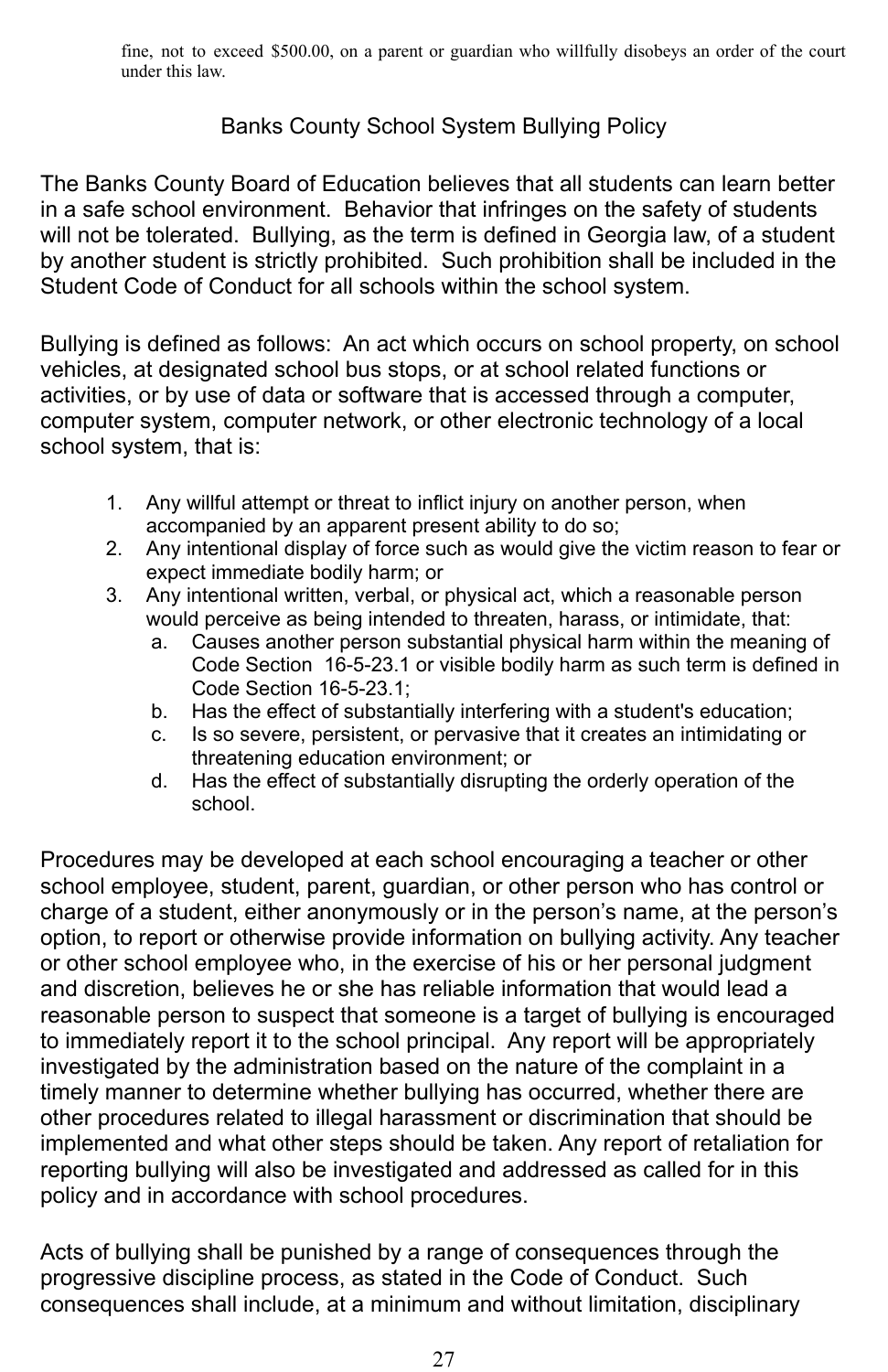action or counseling, as appropriate under the circumstances*.* However, upon a finding by the disciplinary hearing officer, panel or tribunal that a student in grades 6-12 has committed the offense of bullying for the third time in a school year, the student shall be assigned to an alternative school. Upon a finding by a school administrator that a student has committed an act of bullying or is a victim of bullying, the administrator or designee shall notify the parent, guardian, or other person having control or charge of the student by telephone call or through written notice, which may be done electronically. Students and parents will be notified of the prohibition against bullying and the penalties for violating the prohibition by posting information at each school and by including such information in the student/parent handbooks.

## **Banks County School Bus Information**

Students are eligible for transportation by school bus provided they live in Banks County. Bus routes are established based upon the following guidelines:

- The student must live on a state or county-maintained road with adequate space for the bus to turn around.
- The road must be wide enough for the bus and another vehicle to pass.

The transportation of students is an important function in our school system. Every precaution must be taken to see that students are transported safely. The same behavior is expected on the school bus as is expected in the classroom. Therefore, it is important that students abide by the bus discipline policies as outlined below.

Conduct on the Bus:

- A. Students shall obey the bus driver.
- B. Students shall not disturb the bus driver while he/she is driving.
- C. Assigned seating will be at the discretion of the bus driver.
- D. Students must remain in their seats and not change seats unless directed by the bus driverand then only if the bus is stopped.
- E. Students shall keep voices low and avoid shouting or whistling.
- F. Students shall not "rough-house," push, fight, throw objects, or use profane or abusive language.
- G. Students shall not eat or drink on the bus.
- H. Students shall not bring glass containers of any kind on the bus.
- I. The use of tobacco is forbidden.
- J. Gum is forbidden on the bus.
- K. Students will be permitted to carry only books and other items related to school work which can be held in the student's lap and do not take up seat space. Large musical instruments, large sports equipment, and live animals will not be transported.

School bus transportation is a privilege afforded students by the Banks County Board of Education. Student transportation is not a right. The purpose of the guidelines is to help create a safe environment while transporting students.

The following include the possible consequences administered by school administrators:

- First offense: The principal shall take the proper disciplinary action based on the nature or severity of the offense which may include a warning to suspension from riding the bus.
- Second offense: The principal shall suspend the students from riding the bus for at least 3 school days.
- Third offense: The principal shall suspend the student from the bus for at least 5 school days.
- Fourth offense: The principal shall suspend the student from the bus for at least 10 school days.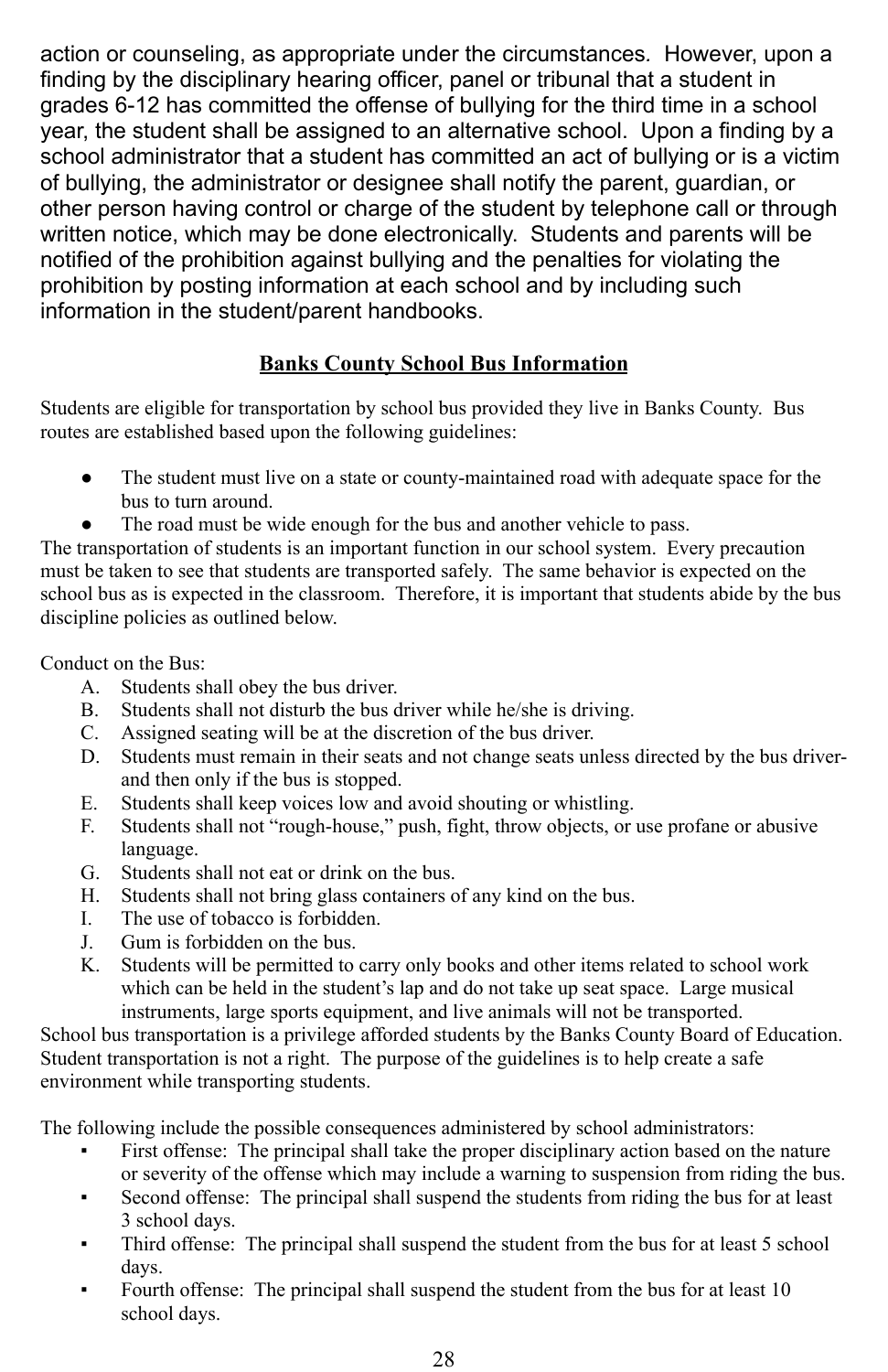Fifth offense or more: The principal shall suspend the student from the bus for at least 30 school days.

Days of suspension not served will carry over to the next school year.

#### **USE OF COMPUTER RESOURCES**

The Banks County Board of Education believes in preparing students for success in life and work in this technological information age. This entails providing access to a wide variety of media resources, including electronic media and the Internet. All personnel and students must conform to all guidelines for acceptable use of electronic equipment, devices, and other resources. *Definition: Acceptable use is defined as the use of computers, access to the Internet, e-mail, and other electronic transmission devices by teachers, students, and* staff, to support education and research consistent with the educational objectives of the Banks County School *System. Use for commercial activities or personal use or gain is prohibited.*

Both students and employees are expected to follow legal, ethical, system and school rules regarding use of the Internet and other electronic media. Students who fail to abide by such rules may be subject to disciplinary action, including revocation of use of privileges, suspension, criminal charges, and/or other appropriate actions. Employees violating the rules may be subject to disciplinary action, up to and including termination and/or criminal charges.

The use of computing resources of the Banks County School System is a privilege, which is conditional on the individual's compliance with State and Federal Law and the Board of Education regulations. Faculty, students, and staff must realize and acknowledge that the Banks County Schools' computing resources are provided strictly for the support of academic, administrative, and instructional support activities. Any other use is a violation of this policy. Additionally, only approved software and other electronic media will be used for instruction. Software and media from any other source is prohibited. Finally, use of the Internet must have a defined educational purpose that supports the instructional program. Personal email will not be permitted. The use of electronic mail by students will be permitted only if it is based on planned and supervised instructional objectives developed by the teacher. There is a wide range of material available on the Internet. Some of the material may not be consistent with the values of the families of the students. The Board of Education restricts access to material that is not appropriate in the school environment and has installed blocking software to limit inappropriate material. The Board of Education cannot totally assure that the student will not gain access to these materials. Hence, the parents will be notified of the availability of access to the Internet and the policies governing its use. Parents who do not want their child to have access to Internet instructional activities must complete, sign, and return to school a form developed by the school and made available to parents stating that their child shall be denied access to the Internet. If the form is not completed and returned, the child shall have access to the Internet. The child will not be penalized in any manner for this request not to have access to the Internet and an alternative educational resource will be provided. This policy shall be distributed by the principal to all personnel and reviewed during a scheduled faculty meeting. Students and parents shall annually be made aware of this policy and forms distributed regarding access to the Internet.

#### **Computers and Network Resources Student Acceptable Use Guidelines**

*Please read the following carefully. Violations of the Acceptable Use Guidelines may cause a student's access privileges to be revoked, disciplinary action and/or appropriate legal action may be taken*.

Any student who utilizes the computer lab(s) or any computer equipment at the school must be aware of certain policies for use of the equipment and/or facilities. Procedures are in place for the protection of students and equipment. Students will be held accountable for any violation of the following policies (as would be the case for any classroom disciplinary matter). A student and his/her parents will be responsible for damages and will be liable for costs incurred for service or repair.

Students are only allowed to utilize the computers and network to retrieve information and run specific software applications as directed by their teacher. Students are not permitted to go into the operating system to look around, run programs, or attempt to do anything they are not specifically authorized to do.

### **Students bringing flash/jump drives, cd's or dvd's from outside the school must have them scanned for viruses by an authorized staff member prior to their use on a computer or the network.**

Safety Issues:

- 1. Any on-line communication should always be at the direction and with the supervision of a teacher.
- 2. Never provide last name, address, telephone number, or school name online.
- 3. Never respond to, and always report to the teacher or parent, any messages that make you feel uncomfortable or that are from an unknown origin.
- 4. Never send a photo of yourself or anyone else.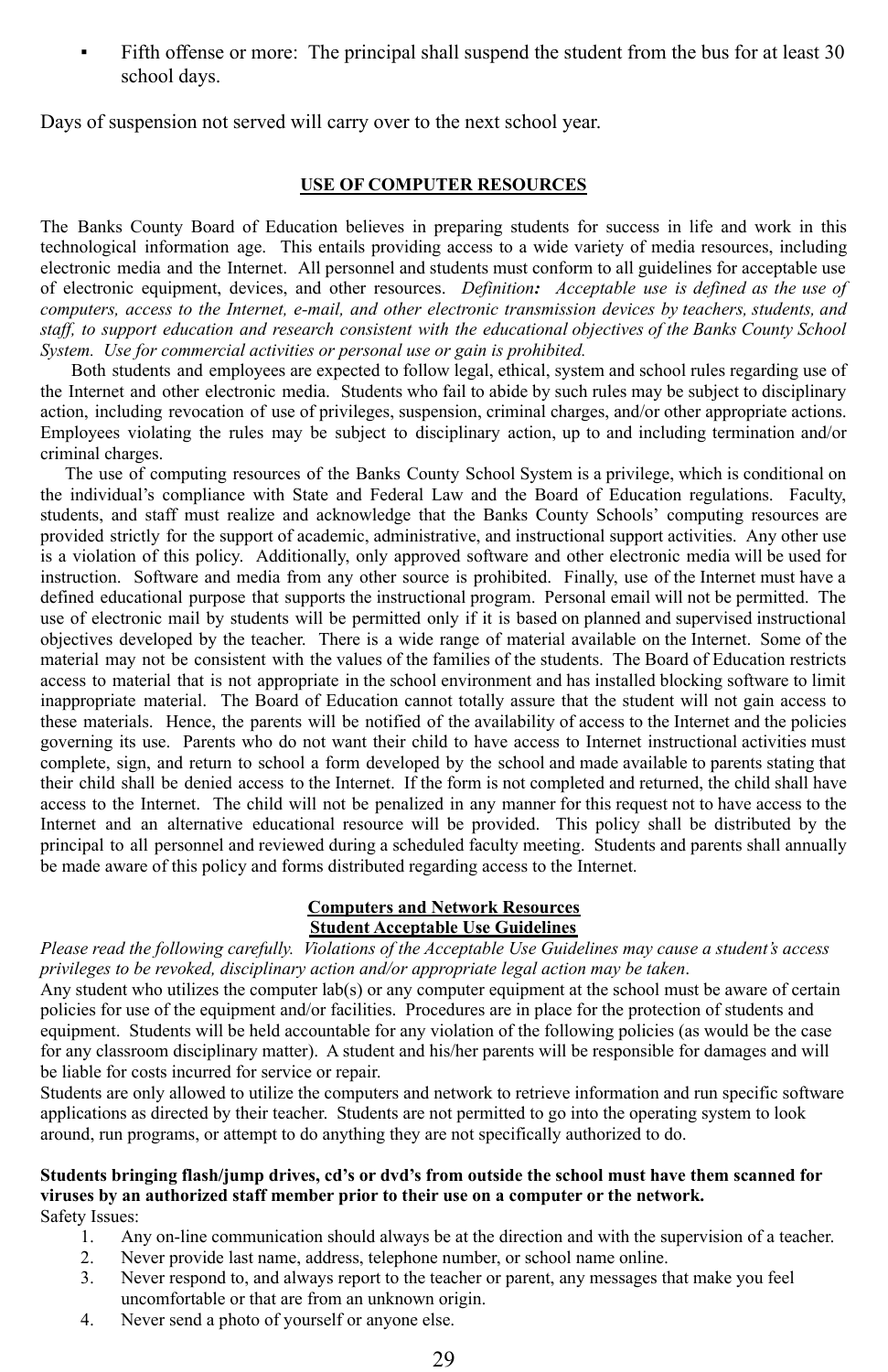- 5. Never arrange a face-to-face meeting with someone you met on-line.
- 6. Never open attachments or files from unknown senders.

Examples of prohibited conduct include but are not limited to the following:

- A. Accessing, sending, creating or posting materials or communications that are:
	- 1. Damaging to another person's reputation,<br>2. Abusive.
		- Abusive.
		- 3. Obscene,
		- 4. Sexually oriented,
		- 5. Threatening or demeaning to another person's gender or race,
		- 6. Contrary to the school's policy on harassment,
		- 7. Harassing, or
	- 8. Illegal
- B. Using the network for financial gain or advertising.<br>C. Posting or plagiarizing work created by another per
- Posting or plagiarizing work created by another person without their consent.
- D. Posting anonymous or forging electronic mail messages.
- E. Attempting to read, alter, delete, or copy the electronic mail messages of other system users.<br>F. Giving out personal information such as phone numbers, addresses, driver's license or social
- Giving out personal information such as phone numbers, addresses, driver's license or social security numbers, bankcard or checking account information.
- G. Using the school's computer hardware or network for any illegal activity such as copying or downloading copyrighted software or violation of copyright laws.
- H. Loading or using games, public domain, shareware or any other unauthorized program on any school's computer or computer system.
- I. Purposely infecting any school computer or network with a virus or program designed to damage, alter, destroy or provide access to unauthorized data or information.
- J. Gaining access or attempting to access unauthorized or restricted network resources or the data and documents of another person.
- K. Using or attempting to use the password or account of another person or utilizing a computer while logged on under another user's account.
- L. Using the school's computers or network while access privileges have been suspended.
- M. Using the school's computer hardware, network, or Internet link in a manner that is inconsistent with a teacher's directions and generally accepted network etiquette.
- N. Altering or attempting to alter the configuration of a computer, the operating system, or any of the software.
- O. Attempting to vandalize, disconnect or disassemble any network or computer component.
- P. Utilizing the computers and network to retrieve information or run software applications not assigned by their teacher.
- Q. Providing another student with user account information or passwords.
- R. Connecting to or installing any computer hardware, components, or software which are not school system property to or in the district's technology resources without prior approval of the district technology supervisory personnel.

#### **Banks County School System Parent Involvement Plan 2016-2017 Revised July 15, 2014**

The Banks Board of Education affirms and assures the right of parents and legal guardians of children being served in activities funded by Title I the opportunities to participate in the planning, design and implementation of the Title I program and its activities.

A. The Board shall involve parents in the joint development of a written parent involvement policy that shall be incorporated into the school system's plan under section 6312 of the Elementary and Secondary Education Act (ESEA). The school system shall involve parents in the process of school review and improvement under section 6316 through input received from school level improvement committees, school council meetings with parent membership and through input received from other parent meetings or written surveys. The school system shall also establish expectations for parent involvement through written information distributed to parents through system, school, and classroom newsletters, parent contracts, the local media, as well as through school or system websites.

B. The Board shall provide coordination, technical assistance and other support necessary to assist participating schools in planning and implementing effective parent involvement activities to improve student academic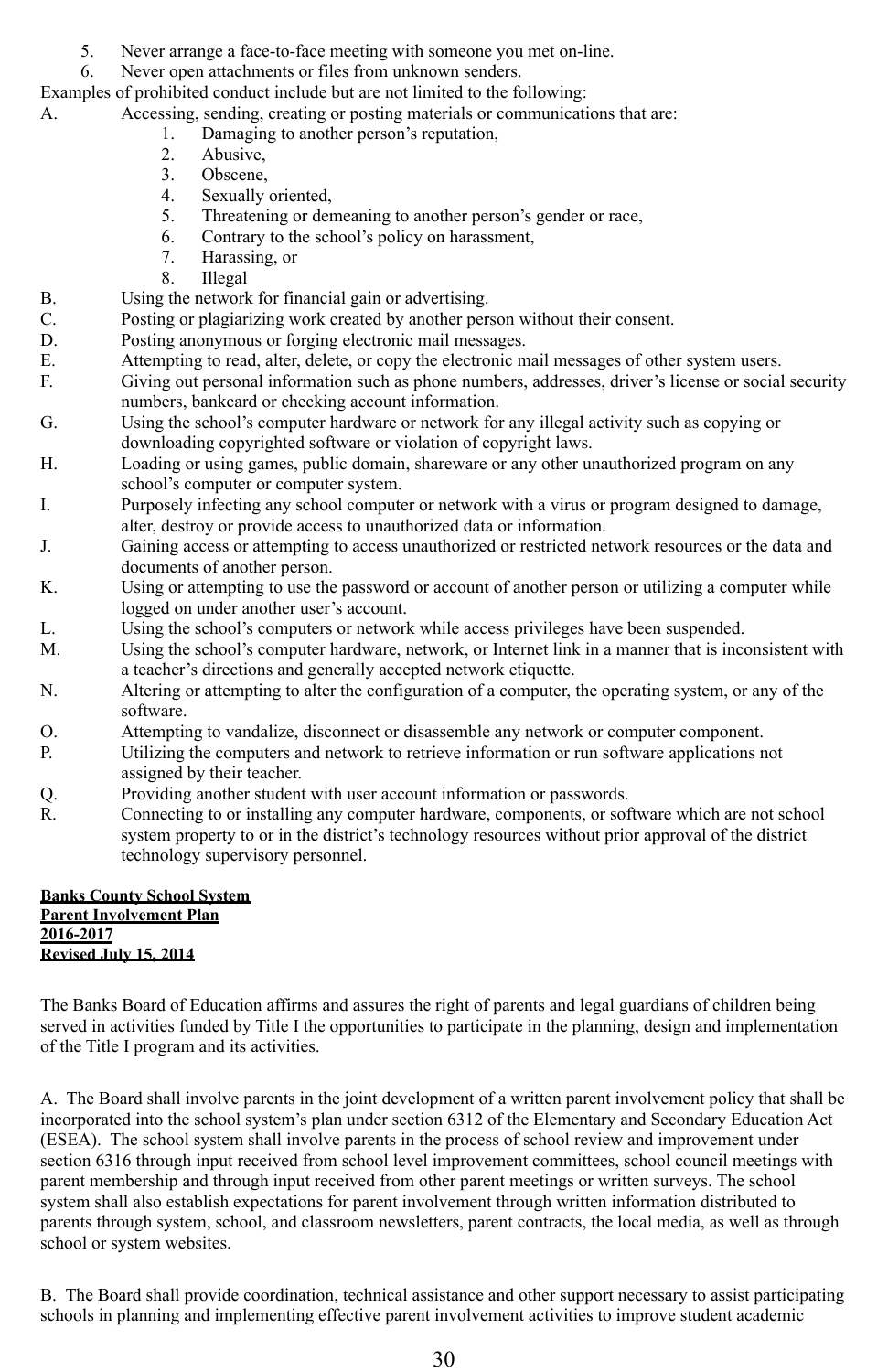achievement and school performance through the distribution of written information and resources and through meetings in or out of the school involving appropriate personnel.

C. The Board shall build the schools' and parents' capacity for strong parental involvement through a variety of activities to include but not limited to:

> - Providing information to parents in written form or through meetings on topics such as the State's academic content standards, State and local student academic achievement standards/assessments, and the requirements of parent involvement under the law.

> - Providing materials and training to help parents work with their children and monitor their progress to improve their children's achievement.

- Training educational staff on how to build ties between parents and the school.

- Coordinating and integrating parent involvement strategies with Head Start, Pre-K programs and other programs, to the extent feasible and appropriate by communicating directly and indirectly with these agencies through verbal or written information when needed.

- Sending information to parents in a format and, to the extent feasible, in a language that parents can understand.

- Providing reasonable support for parental involvement activities as parents may request or as the school or system deems appropriate or necessary.

D. The Board shall conduct, with the involvement of parents, an annual evaluation of the content and effectiveness of the parent involvement policy to determine whether there has been increased participation and whether there are barriers to greater participation, particularly by parents who are economically disadvantaged, disabled, have limited English proficiency, have limited literacy, or are of any racial or ethnic minority background. This data will be obtained from parent, committee or school council meetings or through parent surveys.

E. The Board, in conjunction with individual school activities, shall, to the extent possible, implement the activities to meet the federal requirements under Title I, Part A, Sec. 6318. It shall encourage and support activities that allow the schools to effectively involve parents, which places a positive impact on student success.

F. The Board shall ensure that each Title I school abides by a Title I Parent Involvement Plan and will include the following:

All parents and teachers will be invited to an Annual Public Meeting held each year. The annual public meeting will provide an opportunity to parents and teachers to have input into the design and implementation of the Title I Project and provide parents an opportunity to establish mechanisms for maintaining on-going communications among parents, teachers, and agency officials. Additional activities held periodically during the school year may include, but are not limited to, the following:

- 1. Notify parents of the results of the annual college and career performance index (CCRPI) for parental input opportunities on the school improvement plan.
- 2. Notify parents that a school has been identified for school improvement, corrective action, or restructuring. The notification must include the following elements:
	- a. An explanation of what identification means, and how the school compares to other schools;
	- b. The reason for the identification;
	- c. What the school is doing to address the problems of low achievement;
	- d. What the Banks County Board of Education and Georgia State Department of Education is doing to help the school address the problem of low achievement;
	- e. How parents can become involved in addressing the school's academic problems; and
	- f. The parents' options regarding their right to seek a transfer of their children or to seek supplemental educational services.
- 3. Reporting the child's progress to the parents.
- 4. Providing information concerning the Title I Program.
- 5. Parent-Teacher conferences at PTO meetings and open house held at schools.
- 6. Parent questionnaire for providing input in future program development.
- 7. Dissemination of evaluation results and school report cards.
- 8. A school-parent compact.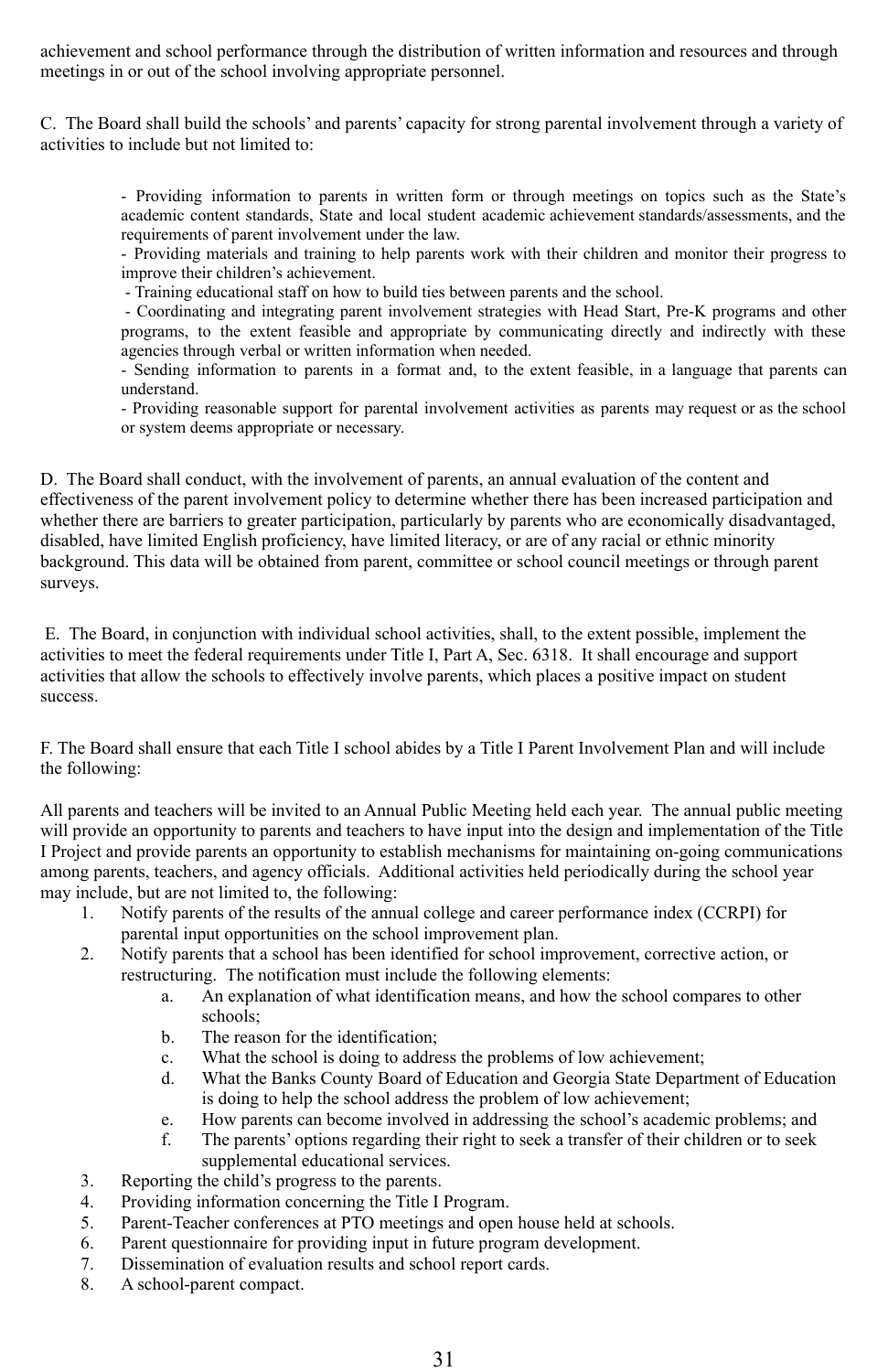- 9. Notice must be "in an understandable and uniform format and, to the extent practicable, in a language the parents can understand".
- 10. Provide parents information on the professional qualification of their child's teacher at the beginning of each school year.
- 11. Receive timely notice if their child is taught by a teacher who is not highly qualified for four or more consecutive weeks.
- 12. Collect all non-satisfactory parents' comments regarding school plans.

Parents and teachers shall annually assess the effectiveness of the parent involvement program and determine what action needs to be taken, if any, to build the capacity of parents to help their children achieve high standards. A response to the recommendations by parents will be made within a 30-day time period through each school's newsletter.

The School shall:

- Provide assistance to parents of participating Title I children in understanding such topics as the state's academic content and achievement standards, the assessments being used, the requirements of Title I, Part A, and how to monitor their children's progress and work with educators to improve their achievement.
- Provide materials such as literacy training and training on how to use technology, to help parents to work with their children to improve achievement.
- Educate teachers, pupil services personnel, principals and other staff, with the assistance of parents, in the value and utility of contributions of parents, and in how to reach out to, communicate with, and work with parents as equal partners, implement and coordinate parent programs and build ties between parents and the school.
- "To the extent feasible and appropriate," coordinate and integrate parental involvement programs with other programs, and conduct other activities, such as parent resource centers, that encourage and support parents in more fully participating in the education of their children.
- Ensure that information related to school and parent programs, meetings and other activities is sent to the parents of participating children in a format, and to the extent practicable, in a language the parents can understand.
- Provide such other reasonable support for parental involvement activities as parents may request.

The School may:

- Train parents to enhance the involvement of other parents.
- Arrange school meetings at a variety of times for parents to increase the chance of their attendance.
- Adopt and implement model approaches to improving parental involvement.
- Develop appropriate roles for community-based organizations and businesses in parent involvement activities.

#### **Parent Involvement Plan Details**

The Title I and other program coordinators will offer assistance in planning and implementing effective parent involvement programs. Title I will collaborate with other programs such as Early Intervention Program (EIP), counselors, Parent Teacher Organizations (PTO's), and Safe and Drug Free Schools to integrate parent involvement strategies and programs.

The parent involvement policy will be reviewed annually by parents and teachers. Banks County Schools will analyze the effectiveness of the policy in increasing participation of parents through numbers of conferences and attendance at parent functions, and increased student achievement.

If barriers to participate are identified, strategies will be enlisted to break down the barriers. As a result of teacher and parent suggestions, new strategies or policies will be revised as needed to provide greater participation of parents who are economically disadvantaged, disabled, have limited English proficiency, have limited literacy or any racial or ethnic minority.

Parents will be involved in the planning, review and improvement of the Title I Program, join planning and design of programs in such ways as: Surveys, Conferences, Annual Meeting, Parent Compacts, School Councils, Emails, Website.

Information and assistance concerning Title I will be addressed through items such as: parent letters, conferences, phone calls, parent visitation, annual Title meeting, Ice Cream Night, Fine Arts Night and open house.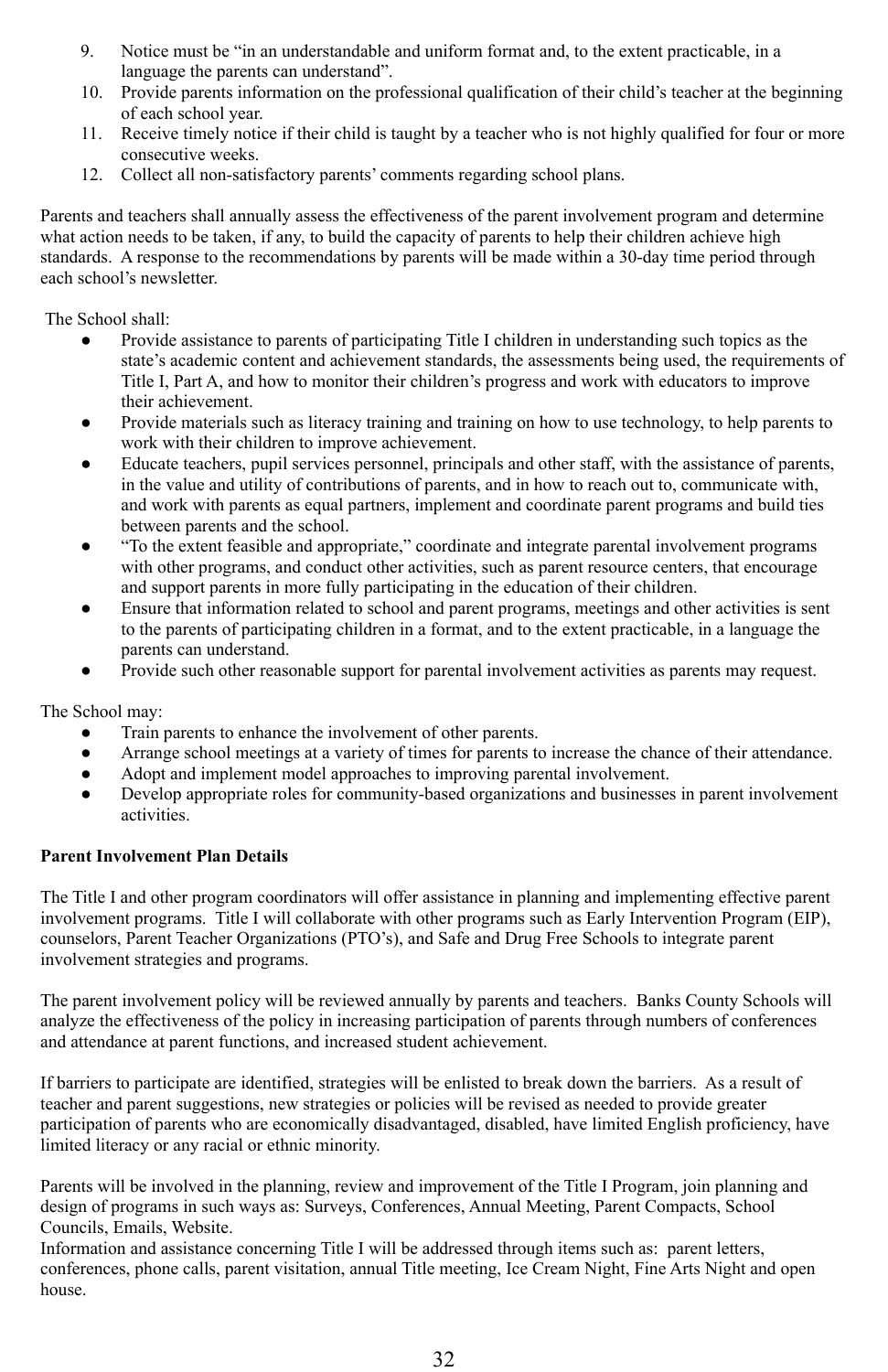Sharing student performance and assessment through: School Report Card, Student Report Cards, Progress Reports, Test Results Reports/Conferences, Student led Conferences Reviewing school curriculum through: Explanation of Testing & Results, Study Groups

Promoting two-way communication through: Orientation Meeting **Conferences** Phone Calls **Ouestionnaires Newsletters** Parent Visitation Parent Compacts

Having parents help their children through:

Parent Flyers, Incentive Reading Programs, Newsletters, Online Assessment System, ClassWorks, Lexia.

Providing parents with materials and training to help them work with their children and to coordinate literacy training through opportunities such as: Parent Workshop Sessions, Take-Home Materials, Parent Flyers.

The School will develop appropriate roles for community-based organizations and businesses in parent involvement activities. Information on child rearing issues and helping parents get involved in the education of their children will be provided through opportunities such as: Partners-in-Education, Mental Health Facilities, Local Hospitals, Health Departments, Adopt A Classroom.

To the extent possible, we will provide information to Limited English Proficient (LEP) parents in a language their parents understand and provide opportunities for these parents to participate by: Providing written communication in the language parents can understand

The School will provide assistance to participating parents in such areas as understanding the:

- National Education Goals,
- State's content standards and student performance standards,
- School Improvement process, if applicable,
- Components of a school wide program,
- State and local assessments,
- Requirements of Title I parent involvement,
- Ways parents can monitor their children's progress and work with educators to improve the performance of their children, and
- Ways parents can participate in decisions relating to the education of the children.

The School shall provide materials and training in the areas of:

- Literacy training to help parents work with their children to improve their children's achievement and
- Technology training to help parents work with their children to improve their children's achievement.

#### **PARENT NOTIFICATION RIGHT TO KNOW PROCEDURES**

Parents are notified of the parent's "right to know" through easy to read and clearly visible statements in the student agenda. All students enrolled in the school system receive a copy of the agenda. Parents must sign and return the notification form indicating that they have read the statement. Returned forms with parent signature are maintained at the school level. Parents are notified of non-highly qualified teacher status through a letter from the principal noting teacher status and plans for rectifying the status. Banks County School System ensures this notification of the parent's "right to know" and non-highly qualified teacher status by requesting copies of all such notifications that are distributed. These copies are maintained by the office of the Board of **Education** 

#### **RIGHT TO REVIEW TEACHER QUALIFICATIONS**

As a parent of a student, you have the right to know the professional qualifications of the classroom teachers who instruct your child. Federal law allows you to ask for certain information about your child's classroom teacher and requires the school system to give you this information in a timely manner if you request it. Specifically, you have the right to ask for the following information about each of your child's classroom teachers:

Whether the Georgia Department of Education has licensed or qualified the teacher for the grades and subjects he/she teaches.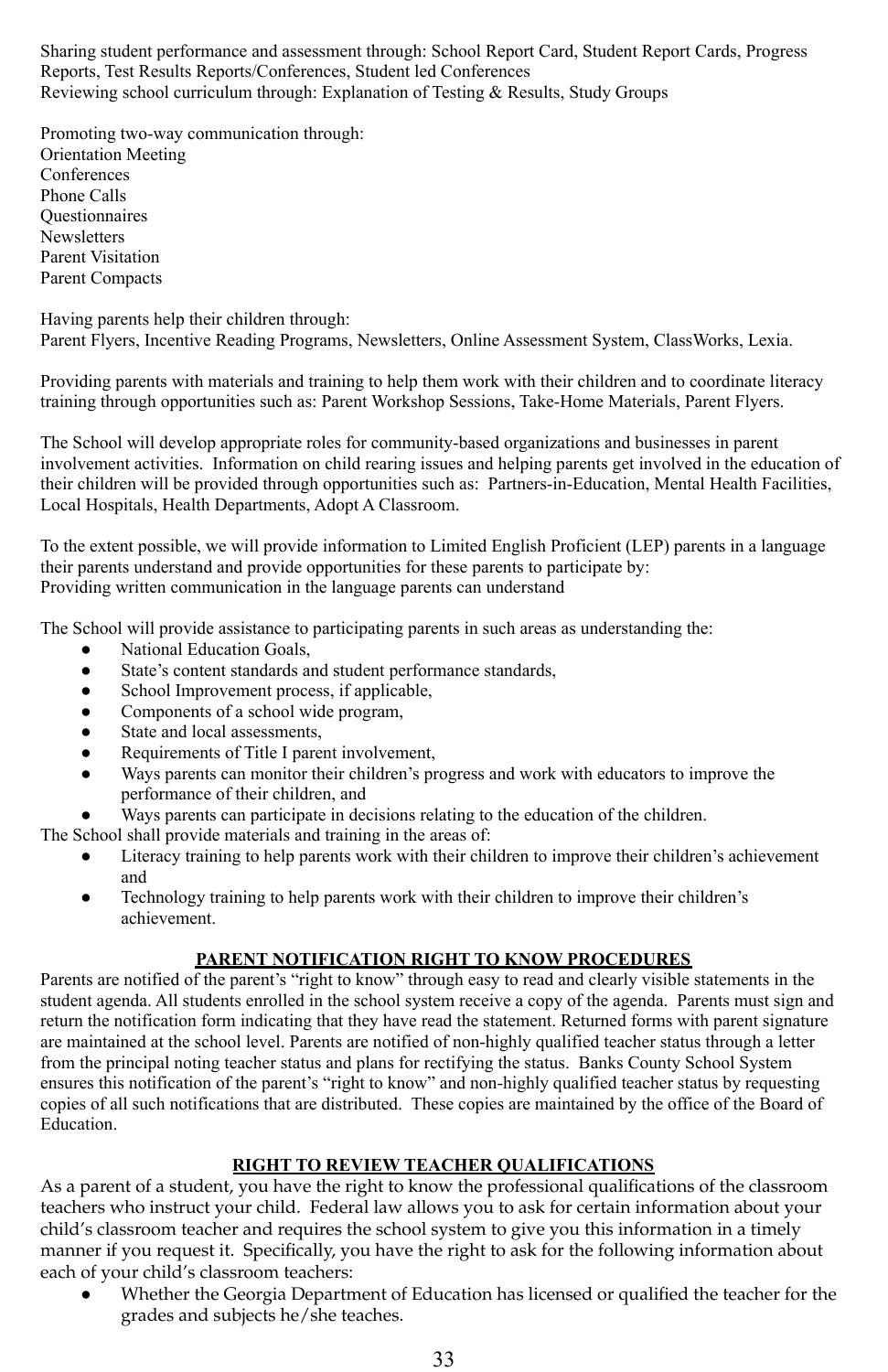- Whether the Georgia Department of Education has decided that the teacher can teach in a classroom without being licensed or qualified under state regulations because of special circumstances.
- The teacher's college major; whether the teacher has any advanced degrees and if so, the subject of the degrees.
- Whether any teachers' aides or similar paraprofessionals provide services to your child and, if they do, their qualifications.

### Complaint Procedures Revised July 13, 2014

#### **A. Grounds for a Complaint**

Any individual, organization or agency ("complainant") may file a complaint with the Banks County Board of Education if that individual, organization or agency believes and alleges that a local educational agency ("LEA"), the state educational agency ("SEA"), or an agency or consortium of agencies is violating a Federal statute or regulation that applies to a program. The complaint must allege a violation that occurred not more than one (1) year prior to the date that the complaint is received, unless a longer period is reasonable because the violation is considered systemic or ongoing.

#### **B. Federal Programs for Which Complaints Can Be Filed**

- 1. Title I, Part A: Improving Basic Programs Operated by Local Educational Agencies
- 2. Title I, Part B, Subpart 3: Even Start Family Literacy
- 3. Title I, Part C: Education of Migrant Children

4. Title I, Part D: Prevention and Intervention Programs for Children and Youth Who Are Neglected,

Delinquent, or At-Risk

5. Title I, Part F: Comprehensive School Reform

- 6. Title II, Part A: Teacher and Principal Training and Recruiting Fund
- 7. Title II, Part D: Enhancing Education Through Technology
- 8. Title III, Part A: English Language Acquisition, Language Enhancement, and Academic Achievement

9. Title IV, Part A, Subpart 1: Safe and Drug Free Schools and Communities

10. Title IV, Part A, Subpart 2: Community Service Grants

11. Title IV, Part B: 21st Century Community Learning Centers

12. Title V, Part A: Innovative Programs

13. Title VI, Part A, Subpart 1, Section 6111: State Assessment Program 2

14. Title VI, Part A, Subpart 1, Section 6112: Enhanced Assessment Instruments Competitive Grant Program

15. Title VI, Part B, Subpart 2: Rural and Low-Income Schools

16. Title IX, Part E, Subpart 1, Section 9503: Complaint Process for Participation of Private School Children

#### **C. Filing a Complaint**

A complaint must be made in writing and signed by the complainant. The complaint must include the following: 1. A statement that the LEA, SEA, agency or consortium of agencies has violated a requirement of a Federal statute or regulation that applies to an applicable program;

2. The date on which the violation occurred;

3. The facts on which the statement is based and the specific requirement allegedly violated (include citation to the Federal statute or regulation);

4. A list of the names and telephone numbers of individuals who can provide additional information;

5. Whether a complaint has been filed with any other government agency, and if so, which agency;

6. Copies of all applicable documents supporting the complainant's position; and

7. The address of the complainant.

The complaint must be addressed to:

Dr. Ann Hopkins

Banks County Board of Education 102 Highway 51 South Post Office Box 248 Homer, Georgia 30547

Once the complaint is received by the Banks County Board of Education, it will be copied and forwarded to the appropriate program director.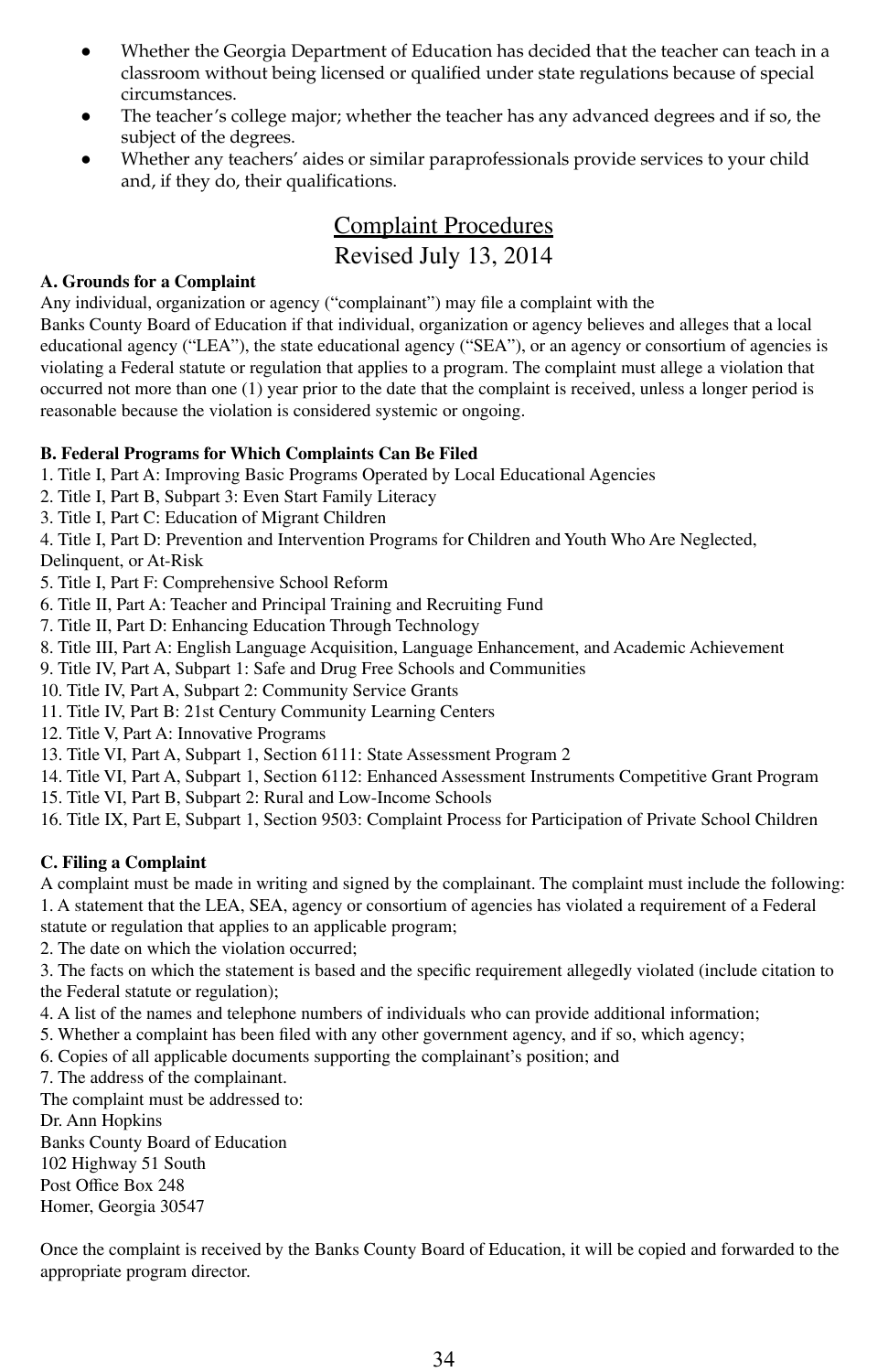#### **D. Investigation of Complaint**

Within ten (10) days of receipt of the complaint, the Director of Federal Programs or his or her designee will issue a Letter of Acknowledgement to the complainant that contains the following information:

1. The date the LEA received the complaint;

- 2. How the complainant may provide additional information;
- 3. A statement of the ways in which the LEA may investigate or address the complaint; and
- 4. Any other pertinent information.

If the complaint involves other entities, the LEA will also send a copy of the Letter of Acknowledgement to the other entity, along with a copy of the complaint. The LEA will contact the other entity to clarify the issues and review the complaint process. If the complaint cannot be resolved through this contact, the LEA will invite the entity to submit a written response to the LEA, and to provide a copy of the response to the complainant.

Appropriate LEA staff will review the information and determine whether:

1. Additional information is needed;

- 2. An on-site investigation must be conducted;
- 3. Other measures must be taken to resolve the issues raised in the complaint; or

4. A Letter of Findings can be issued.

If additional information or an investigation is necessary, the LEA will have sixty (60) days from receipt of the information or completion of the investigation to issue a Letter of Findings.

If the Letter of Findings indicates that a violation has been found, corrective action will be required and timelines for completion will be included. Either the 30-day or the 60-day timelines outlined above may be extended, if exceptional circumstances exist. The Letter of Findings will be sent directly to the complainant, as well as the other parties involved.

#### **E. Right of Appeal**

If an individual, organization or agency is aggrieved by the final decision of the LEA, that individual, organization or agency has the right to request review of the decision by the Georgia Department of Education. The review is at the Department's discretion. For complaints filed pursuant to Section 9503 (20 U.S.C. §7883, complaint process for participation of private school children), a complainant may appeal the LEA decision to the Georgia Department of Education no later than thirty (30) days from the date on which the complainant receives the Letter of Findings. The appeal must be accompanied by a copy of the LEA decision and include a complete statement of the reasons.

## **Notice of Rights of Students and Parents Under Section 504**

Section 504 of the Rehabilitation Act of 1973, commonly referred to as "Section 504," is a nondiscrimination statute enacted by the United States Congress. The purpose of Section 504 is to prohibit discrimination and to assure that disabled students have educational opportunities and benefits equal to those provided to non-disabled students.

For more information regarding Section 504, or if you have questions or need additional assistance, please contact Dr. Ann Hopkins at the following address:

102 Highway 51 South P .O. Box 248 Homer, GA 30547 706.677.2224 ahopkins@banks.k12.ga.us The implementing regulations for Section 504 as set out in 34 CFR Part 104 provide parents and/ or students with the following rights: 1. Your child has the right to an appropriate education designed to meet his or her individual educational needs as adequately as the needs of non-disabled students. 34 CFR 104.33. 2. Your child has the right to free educational services except for those fees that are imposed on non-disabled

- students or their parents. Insurers and similar third parties who provide services not operated by or provided by the recipient are not relieved from an otherwise valid obligation to provide or pay for services provided to a disabled student. 34 CFR 104.33.
- 3. Your child has a right to participate in an educational setting (academic and nonacademic) with non-disabled students to the maximum extent appropriate to his or her needs. 34 CFR 104.34.
- 4. Your child has a right to facilities, services, and activities that are comparable to those provided for non-disabled students. 34 CFR 104.34.
- 5. Your child has a right to an evaluation prior to a Section 504 determination of eligibility. 34 CFR 104.35.
- 6. You have the right to not consent to the school system's request to evaluate your child. 34 CFR 104.35.
- 7. You have the right to ensure that evaluation procedures, which may include testing, conform to the requirements of 34 CFR 104.35.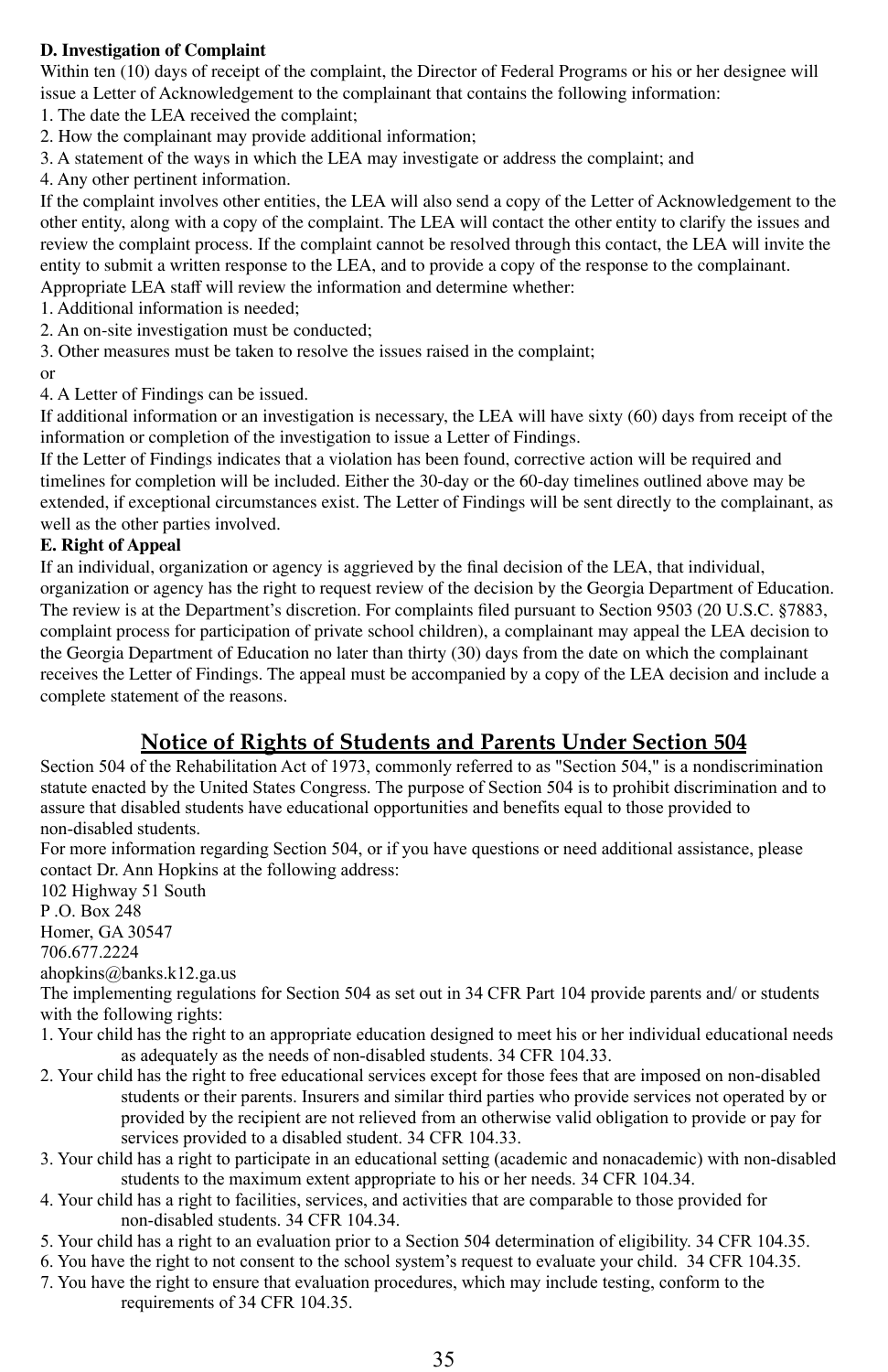- 8. You have the right to ensure that the school system will consider information from a variety of sources as appropriate, which may include aptitude and achievement tests, grades, teacher recommendations and observations, physical conditions, social or cultural background, medical records, and parental recommendations. 34 CFR 104.35.
- 9. You have the right to ensure that placement decisions are made by a group of persons, including persons knowledgeable about your child, the meaning of the evaluation data, the placement options, and the legal requirements for least restrictive environment and comparable facilities. 34 CFR 104.35*.*
- 10. If your child is eligible under Section 504, your child has a right to periodic reevaluations, including prior to any subsequent significant change of placement. 34 CFR 104.35.
- 11. You have the right to notice prior to any actions by the school system regarding the identification, evaluation, or placement of your child. 34 CFR 104.36*.*
- 12. You have the right to examine your child's educational records. 34 CFR 104.36.
- 13. You have the right to an impartial hearing with respect to the school system's actions regarding your child's identification, evaluation, or educational placement, with opportunity for parental participation in the hearing and representation by an attorney. 34 CFR 104.36.
- 14. You have the right to receive a copy of this notice and a copy of the school system's impartial hearing procedure upon request. 34 CFR 104.36.
- 15. If you disagree with the decision of the impartial hearing officer (school board members and other district employees are not considered impartial hearing officers), you have a right to a review of that decision according to the school system's impartial hearing procedure. 34 CFR 104.36.
- 16. You have the right to, at any time, file a complaint with the United States Department of Education's Office for Civil Rights.

#### **TITLE I INFORMATION**

Banks County Middle School is Title I school operating a school wide program. Title I provides federal funding to schools that have low poverty levels. The funding provides supplemental instruction for students who are economically disadvantaged or at risk for failing to meet state standards. Schools must have a child poverty rate (based on free/reduced meal participation) of at least 40% to operate a school wide Title I program. A school wide Title I program can provide benefits to all students and is not just limited to those students who are considered to be economically disadvantaged.

#### **WATER COOLERS**

During the summer of 1990, water coolers in the Banks Co. Schools were tested for lead. No lead was found. Results of the test are on file in the superintendent's office. Anyone interested in reviewing these tests should contact the Banks Co. School Superintendent's office at (706) 677-2224.

#### **ASBESTOS MANAGEMENT PLAN ANNUAL NOTIFICATION**

During the spring of 2001, an Asbestos Inspection of the Banks County School System took place through the combined efforts of Pioneer Regional Educational Service Agency and the Banks County School System. Based on this inspection, a management plan was written and submitted to the Georgia Department of Education. This plan will be available for public inspection at the schools and at the school superintendent's office. Anyone interested in reviewing this plan should contact the Banks County School System at (706) 677-2224. It contains the following items:

- 1. Location, amounts and types of asbestos contained materials in all schools and support buildings.
- Response actions to the asbestos contained materials selected by the Banks County School System.
- 3. Plans for re-inspection, periodic surveillance and operation, and maintenance programs.
- 4. Public notification procedure.

#### **PROCEDURES FOR CLOSING SCHOOLS**

On mornings when road conditions and safety considerations indicate a possible need to close schools, the following procedures will be followed in reaching a decision:

- **4:30 – 6:00 a.m.**
	- Banks County Emergency Management Agency, the Banks County Sheriff's Department, and the Georgia State Patrol are contacted by the system Director of Transportation.
	- The Director of Transportation along with other employees check road conditions for buses. Banks County Emergency 911 will also be relaying road conditions as reported by law enforcement.
	- The Director of Transportation updates and discusses conditions with the superintendent and associate superintendent.

#### **6:00 – 6:15 a.m**.

• The superintendent or his designee makes the decision about whether or not school will be in session.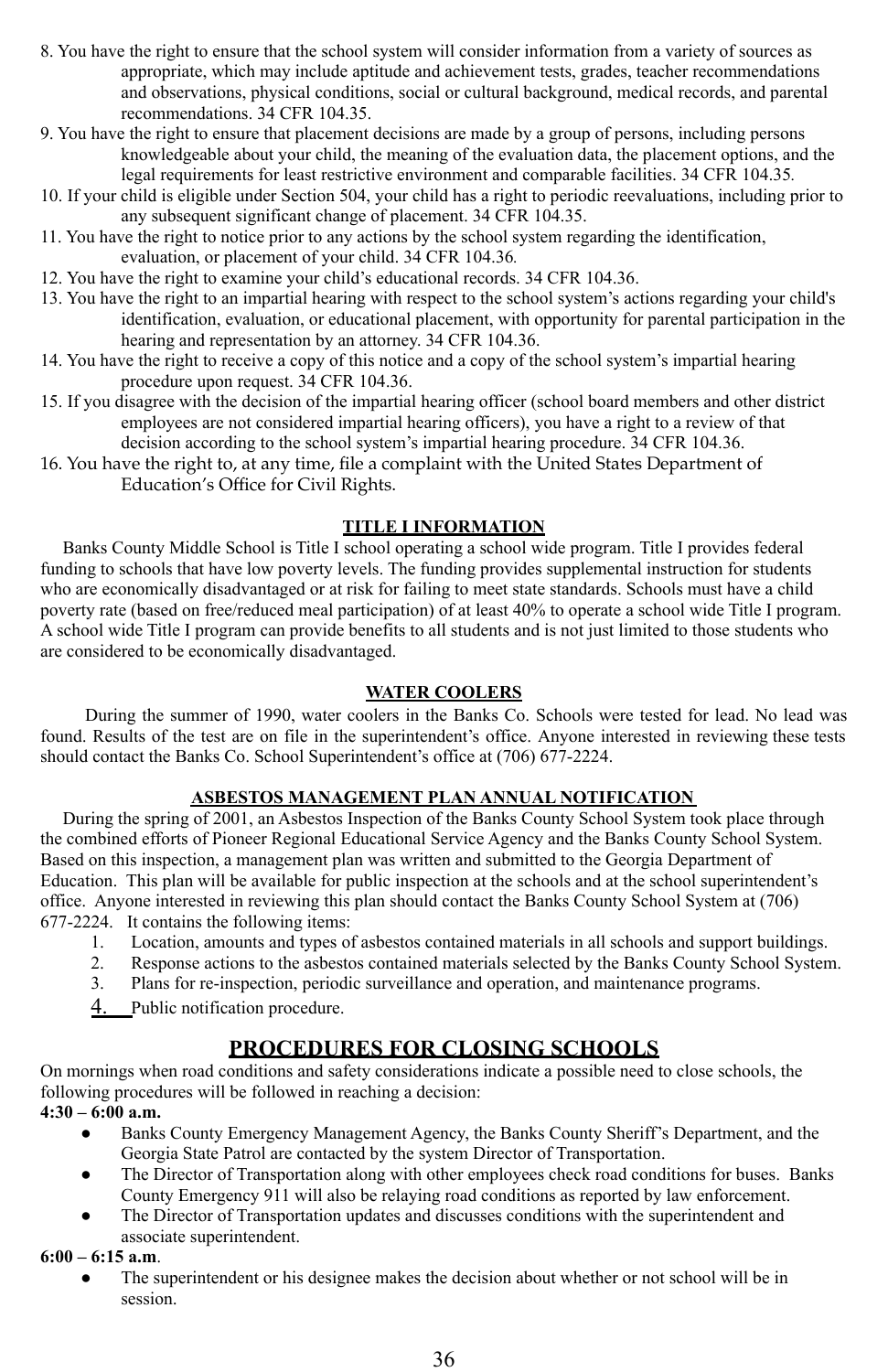Local and area radio and television stations will be notified by the superintendent or his designee only if schools will be closed for the day.

\*Every attempt will be made to publicize the decision by 6:00 a.m., but changing weather patterns may occasionally require a later time. Check radio and TV stations or [www.banks.k12.ga.us](http://www.banks.k12.ga.us) for closings. On days when it is obvious that school will not be in session that next day, an announcement will be made by 6:00 p.m. via the above media outlets.

If schools are closed for emergency conditions, all school events, practices, and games are canceled for that day, as well as use of facilities by others.

\*Radio and TV stations will not announce which schools are open. No notification means school is open.

## **PROCEDURES FOR EARLY OR DELAYED DISMISSAL**

With safety as our primary focus, it is sometimes necessary to dismiss early or retain students because of bad weather or other emergencies. When such circumstances occur, the following procedures will be followed by the school system:

- 1. The superintendent, or his designee, makes the decision that school dismissal will be early or delayed due to impending emergency conditions.
- 2. The transportation director notifies bus drivers to report to the schools. Each bus is equipped with a two-way radio that allows staff to communicate about road conditions or problems.
- 3. Central office staff will notify schools that school dismissal will be early or delayed.
- 4. Central office staff will notify radio stations about early or delayed dismissal announcements. The projected dismissal times for all schools will also be announced. **Please listen to local radio stations for information so that school, central office and Emergency 911 telephones remain available for emergency communications.**
- 5. Students who are picked up must be signed out in the school office before they can leave.
- 6. Parents should develop a plan that includes how children who are transported via bus will be supervised. It is vitally important that a house key be conveniently available to children so they do not have to remain outside.
- 7. Parents are encouraged to meet children at main roads.
- 8. Should roads become too hazardous for buses to travel, students will be retained at school until roads are passable. If conditions prevent students from being transported home, the school will become an emergency shelter for the night.
- 9. The principal and other designees will remain at school until all students have arrived home or until cleared by the superintendent's office.

**STATEMENT of NON-DISCRIMINATION:** Banks County School System does not discriminate on the basis of race, color, national origin, sex, disability, or age in its programs and activities and provides equal access to the Boy Scouts and other designated youth groups. Inquiries regarding any of the programs below or any grievances should be made to Dr. Ann Hopkins, [ahopkins@banks.k12.ga.us](mailto:ahopkins@banks.k12.ga.us), at the Banks County School

System at (706) [677-2224](tel:%28706%29%20677-2224), Banks County Board of Education, Post Office Box 248, 102 Highway 51 South, Homer, Georgia 30547.

• Perkins Act—Career, Technical and Agricultural Education • Title I, Part A: Improving Academic Achievement of Disadvantaged Students – Basic Programs • Title I, Part C: Education of Migratory Children • Title II, Part A: Professional Development for Teachers, Principals, and Others • Title II, Part D: Enhancing Education Through Technology • Title III, Part A: Language Instruction for Limited English Proficient (LEP) • Title VI, Part B: Rural Education Achievement Program (REAP) • Title X, Part C: McKinney - Vento Homeless Assistance Act • Title IX: Gender Equity in Education • Section 504 • IDEA: Special Education

#### **Water Coolers**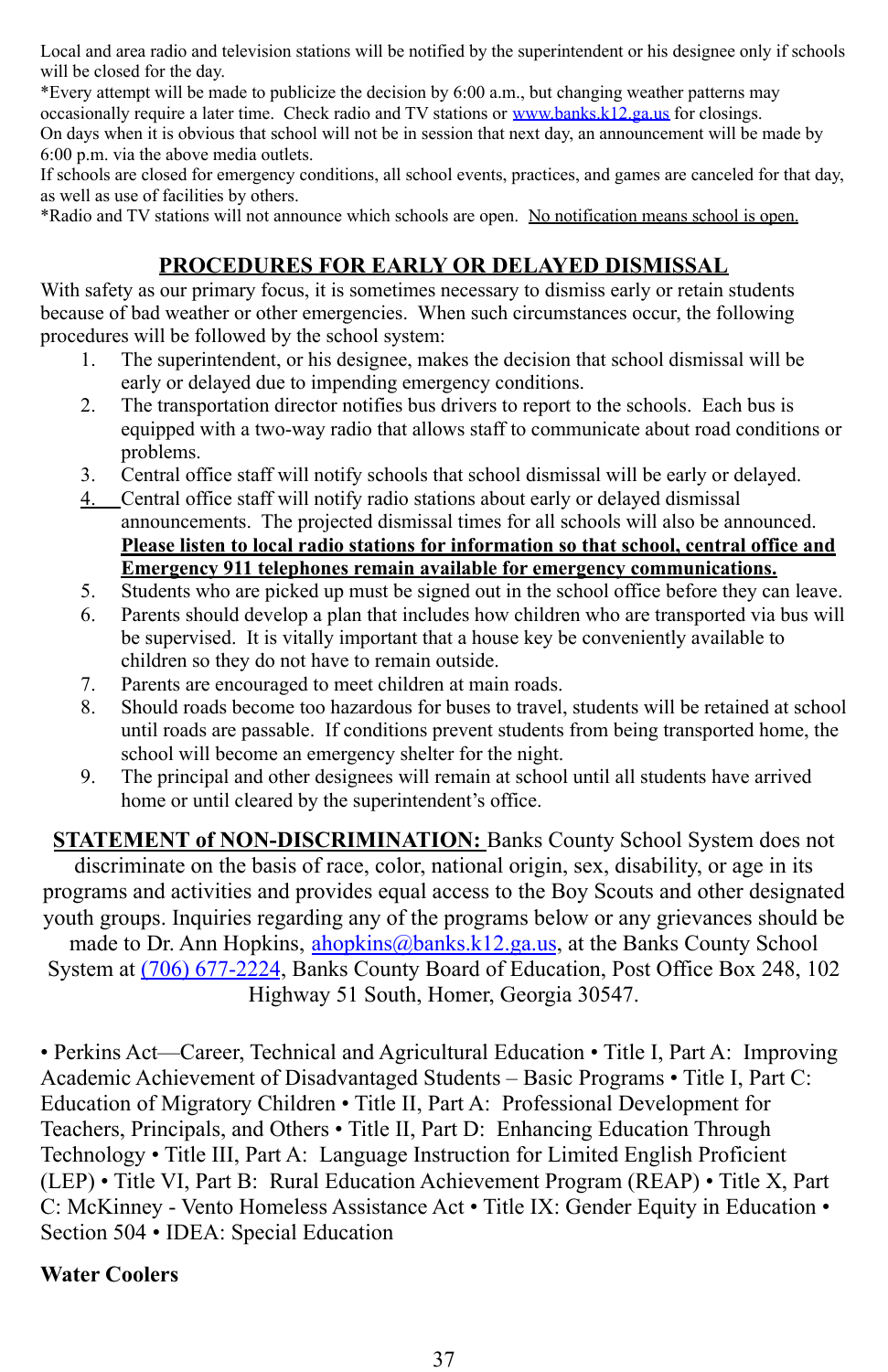Water coolers in the Banks Co. Schools have been tested for lead. No lead was found. Results of the test are on file in the superintendent's office. Anyone interested in reviewing these tests should contact Dr. Ann Hopkins at Banks County School System at (706) 677-2224.

Asbestos Management Plan Annual Notification

An Asbestos Inspection of the Banks County School System took place through the combined efforts of Pioneer Regional Educational Service Agency and the Banks County School System. Based on the inspection, a management plan was written and submitted to the Georgia Department of Education. This plan will be available for public inspection at the schools and at the school superintendent's office. Anyone interested in reviewing this plan should contact Dr. Ann Hopkins at the Banks County School System at (706) 677-2224. It contains the following items:

1. Location, amounts and types of asbestos contained materials in all schools and support buildings.

2. Response actions to the asbestos contained materials selected by the Banks County School System.

3. Plans for re-inspection, periodic surveillance and operation, and maintenance programs.

4. Publication notification procedure.

**Georgia Special Needs Scholarship:** The Georgia Special Needs Scholarship (GSNS) Program is a school choice program available for special needs students attending Georgia public schools who are served under an Individualized Education Plan (IEP). Eligibility requirements for the GSNS program are provided at the Georgia Department of Education website. If a student meets the eligibility criteria for the GSNS Program; a parent/guardian has the right to request a transfer from a student's current public school to: Another public school within their district of residence; or Another public school district outside their district of residence; or One of the three state schools for the blind or deaf; or A private school authorized to participate in the GSNS Program. Funds received through the GSNS Program can only be used to pay for tuition and fees at a private school authorized by the State Board of Education to participate in the program.

**Directory Information:** The Banks County School District has designated the following information as directory information: A) Student's name, address, and telephone number. B) Student's date and place of birth. C) Student's email address. D) Student's participation in official school activities and sports. E) Weight and Height of members of an athletic team. F) Dates of attendance at schools within the district. G) Honors and awards received during the time enrolled in district schools. H) Photograph and Grade Level.

Unless you, as a parent/guardian or eligible student, request otherwise, this information may be disclosed to the public upon request. In addition, two federal laws require school districts receiving federal financial assistance to provide military recruiters, upon request, with students' names, addresses, and telephone numbers unless parents have advised the school district that they do not want their student's information disclosed without their prior written consent. You have the right to refuse to allow all or any part of the above information to be designated as directory information and to refuse to allow it to be disclosed to the public upon request without your prior written consent.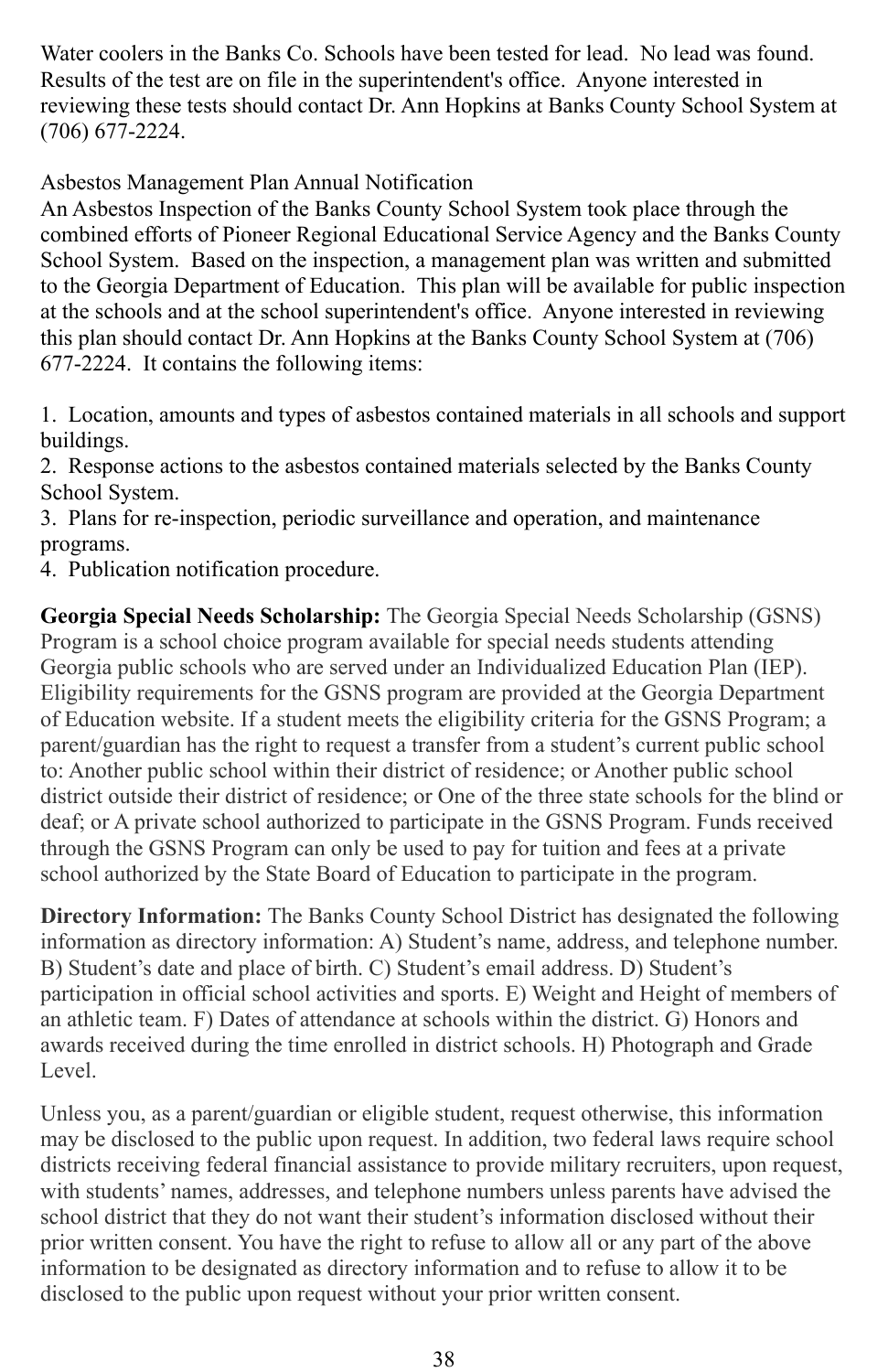If you wish to exercise this right, you must notify the principal of the school at which the student is enrolled in writing within 10 days after officially enrolling in school or within 10 days of the date of the release of this notice.

You are also notified that from time to time, students may be photographed, videoed, or interviewed by the news media at school or at some school activity or event. The principal will take reasonable steps to control access to students by the media or other individuals not affiliated with the school or district. However, your submission of a written objection does not constitute a guarantee that your student will not be photographed, videoed, or interviews, or that such information will not be posted on websites or social media sites not affiliated with the school or district, or in circumstances which are not within the knowledge or control of the principal.

You have a right to file with the U.S. Department of Education a complaint concerning alleged failures by the school district to comply with the requirements of FERPA. The name and address of the office that administers FERPA is:

Family Policy Compliance Office US Department of Education, 400 Maryland Avenue SW, Washington DC 20202.

The Georgia Student Data Privacy, Accessibility, and Transparency Act affords parents and eligible students the right to file a complaint with the school district regarding a possible violation of rights under OCGA 20-2-667 or under other federal or state student data privacy and security laws. Such complaints may filed with: Banks County Schools, PO BOX 248, Homer, GA 30547

## **Title IX, Part A – McKinney-Vento Education for Homeless Children and Youth**

The McKinney-Vento Education for Homeless Children and Youth program is designed to address the problems that homeless children and youth have faced in enrolling, attending, and succeeding in school. Under this program, State educational agencies must ensure that each homeless child and youth has equal access to the same free, appropriate public education, including a public preschool education, as other children and youth.

Homeless children and youth must have access to the educational and other services that they need to enable them to meet the same challenging State student academic achievement standards to which all students are held. In addition, homeless students may not be separated from the mainstream school environment.

The Banks County Homeless Education Liaison acts as a link between family, shelter, school system and community resources to coordinate educational services for homeless students.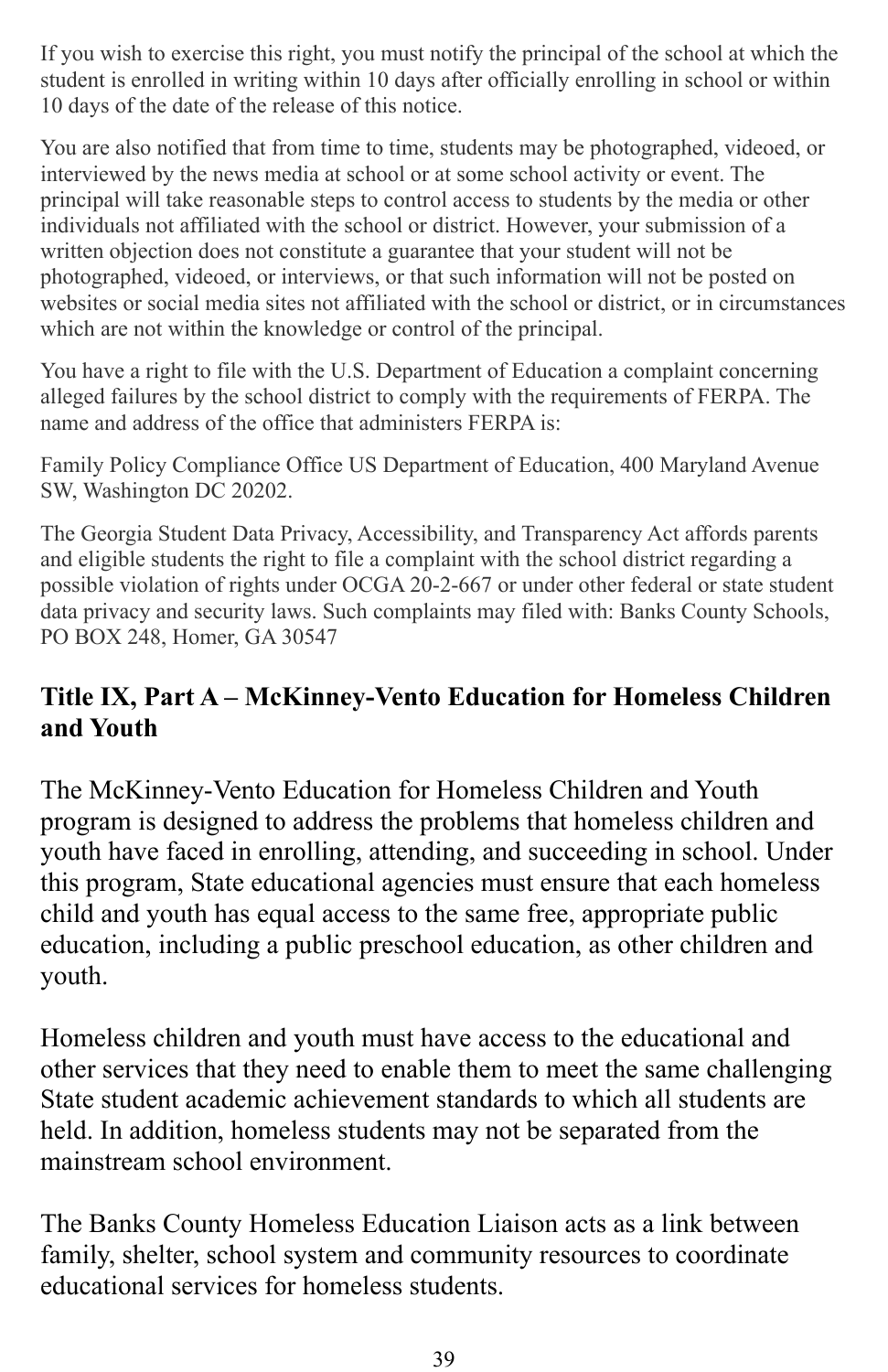If your family lacks a fixed, regular and adequate nighttime residence and is forced to live in any of the following situations:

- Live in a shelter
- share housing with relatives or others because you lost your housing or cannot afford housing
- live in a campground, car, abandoned building, or other inadequate shelter do not have a permanent address and/or permanent housing

• live on the street if you are an unaccompanied youth Then your children may have the right to:

- Enroll in school without proof of residency, immunization, school records, or other documents.
- Choose between their school of origin or the school zoned for where you are currently living, when feasible.
- Receive transportation to school.
- Receive School Supplies
- Receive Community Based Resources

**Title I, Part A - Foster Care Provisions** Foster Care Program focuses on school access, improved educational outcomes, and enhanced academic stability for children and youth in foster care. The provisions derived from the Every Student Succeeds Act (ESSA) establish guidelines for recognizing and addressing the unique needs of foster care children and youth. The Foster Care Program has the responsibility of working closely with local child welfare agencies and local educational agencies to identify children and youth in foster care and to ensure the successful implementation of ESSA provisions. For more information about the McKinney-Vento Education for Homeless Children and Youth Program and the Foster Care Provisions, please contact:

> Holly Koochel Banks County Schools Homeless Liaison 1989 Historic Homer Highway Commerce, GA 30529 706-677-2224 [hkoochel@banks.k12.ga.us](mailto:hkoochel@banks.k12.ga.us)

# **ANNUAL NOTICES REQUIRED BY LAW**

Numerous federal and state laws require school districts to provide students, parents, and/or the public with notices, many of which must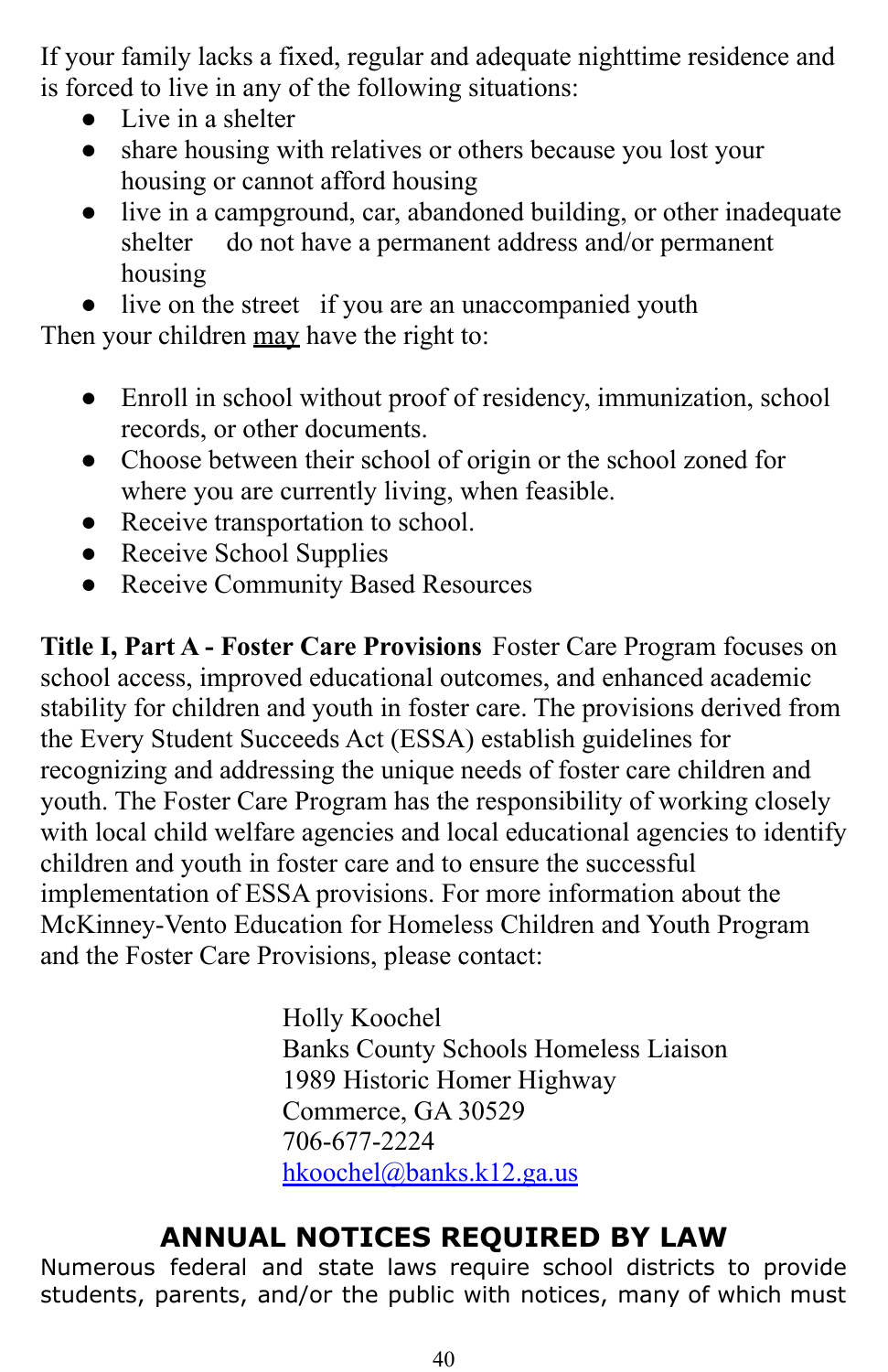be provided at the beginning of the school year. The following chart describes some of the notices required by federal and state law. This chart does not contain a description of employment-related required notices.

| Topic                                                   | Requirement                                                                                                                                                                                                                                                                                                                                                                                                                                                                                                                                                                                                                                                                                                                                                              | Source                                               |
|---------------------------------------------------------|--------------------------------------------------------------------------------------------------------------------------------------------------------------------------------------------------------------------------------------------------------------------------------------------------------------------------------------------------------------------------------------------------------------------------------------------------------------------------------------------------------------------------------------------------------------------------------------------------------------------------------------------------------------------------------------------------------------------------------------------------------------------------|------------------------------------------------------|
| <b>Every Student</b><br>Succeeds Act<br>(ESSA)          | The ESSA requires the state education agency, school<br>districts, and individual schools to provide numerous<br>notices or information to parents, the public, and<br>others. When notice must be given and who must<br>receive the notice differs for each notice.<br>Schools must provide annual notice to parents in Title<br>I schools of their right to ask about their student's<br>teacher qualifications.<br>Schools must notify parents if their children are taught<br>for 4 or more weeks by a teacher not properly certified                                                                                                                                                                                                                                | 20 U.S.C. § 1112                                     |
| Family Educational<br>Rights and Privacy<br>Act (FERPA) | for the class assigned.<br>Pursuant to FERPA, school districts must provide<br>parents/guardians and eligible students annual notice<br>of their rights to inspect and review education records,<br>amend education records, consent to disclosure of<br>personally identifiable information in education<br>records, and file a complaint with the U.S. Department<br>of Education. Under FERPA, school districts may<br>disclose directory information to requesting parties,<br>including military recruiters, if they have given public<br>notice to parents/guardians and eligible students of<br>what information has been designated as directory<br>information and when and how they may opt-out of<br>allowing the district to disclose directory information. | 20 U.S.C. § 1232g;<br>34 C.F.R. §§ 99.7 and<br>99.37 |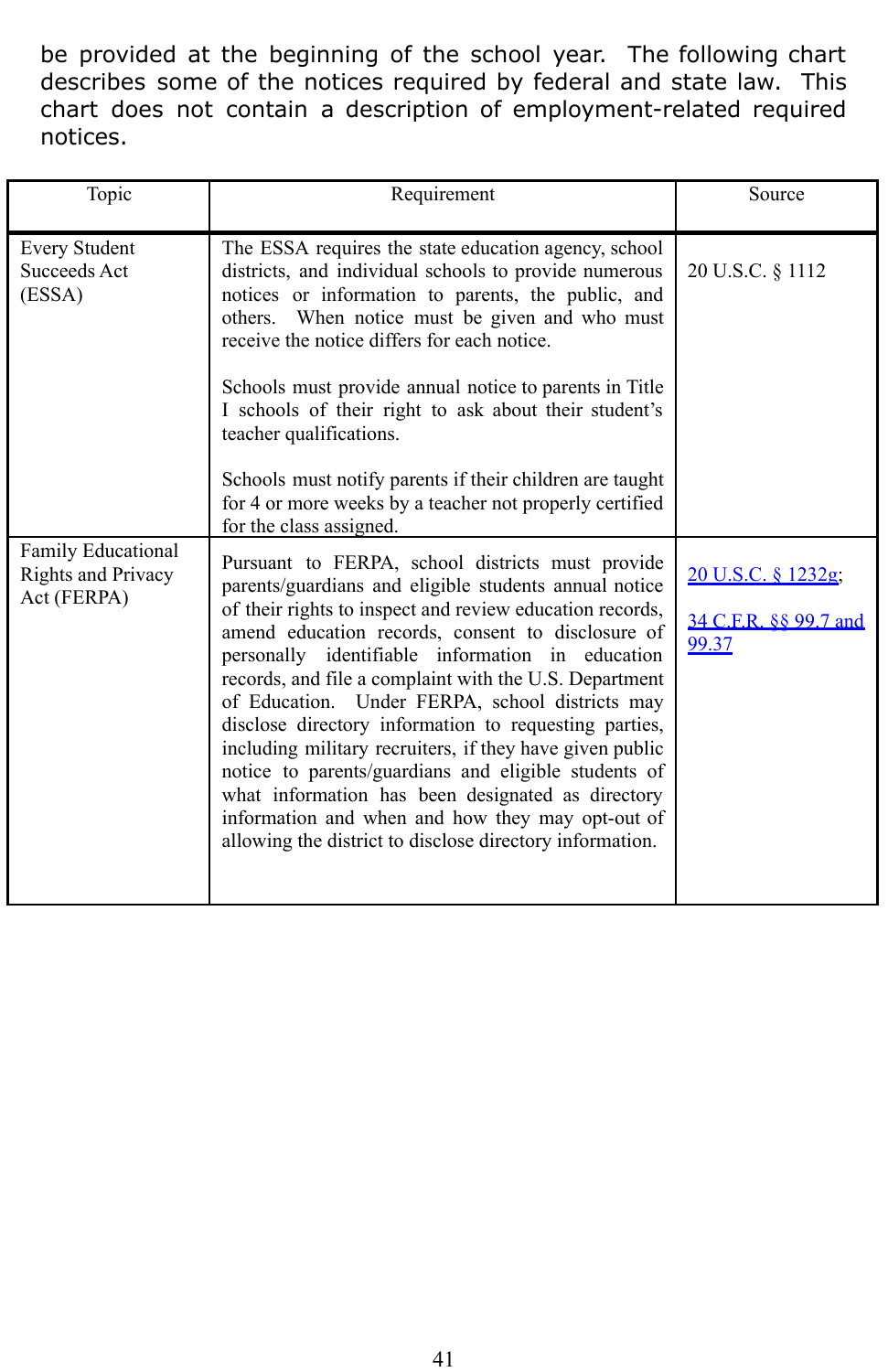| Topic                                                          | Requirement                                                                                                                                                                                                                                                                                                                                                                                                                                                                                                                                                                                                                                                                                                                                                                                                                                                                                                                                   | Source                                                                   |
|----------------------------------------------------------------|-----------------------------------------------------------------------------------------------------------------------------------------------------------------------------------------------------------------------------------------------------------------------------------------------------------------------------------------------------------------------------------------------------------------------------------------------------------------------------------------------------------------------------------------------------------------------------------------------------------------------------------------------------------------------------------------------------------------------------------------------------------------------------------------------------------------------------------------------------------------------------------------------------------------------------------------------|--------------------------------------------------------------------------|
| Protection of Pupil<br><b>Rights Amendment</b><br>(PPRA)       | The PPRA requires school districts to adopt a number<br>of policies regarding surveys, instructional materials,<br>physical examinations and personal information used<br>for marketing.<br>Parents must be notified of these<br>policies at least annually at the beginning of the<br>school year and within a reasonable time period after<br>any substantial change is made to the policies.<br>If districts plan to: (1) use students' personal<br>information for selling or marketing purposes; (2)<br>administer any survey about any of the eight topics<br>listed in the statute (political beliefs, income, sex<br>behavior or attitudes, etc.); or, (3) administer certain<br>non-emergency, invasive physical examinations,<br>districts must notify parents at least annually at the<br>beginning of the school year of the specific or<br>approximate dates when these activities are scheduled<br>or expected to be scheduled. | 20 U.S.C. § 1232h;<br>34 C.F.R. Part 98                                  |
| <b>School Nutrition</b><br>Programs                            | If school districts participate in the National School<br>Lunch Program, the School Breakfast Program, or the<br>Special Milk Program, near the beginning of the<br>school year they must provide both parents and the<br>public information about free and reduced price meals<br>and/or free milk. Districts must also provide parents<br>an application form.<br>School districts must notify parents and others in the<br>community about the content and implementation of<br>the local school wellness policy.                                                                                                                                                                                                                                                                                                                                                                                                                          | 7 C.F.R. § 245.5;<br>42 U.S.C. § 1758(b);<br>O.C.G.A.<br>$20-2-66(b)(3)$ |
| McKinney Vento Act                                             | The McKinney Vento Act requires homeless student<br>liaisons to provide public notice of the education<br>rights of homeless students disseminated in places<br>where homeless students receive services under the<br>Act, such as in homeless shelters.                                                                                                                                                                                                                                                                                                                                                                                                                                                                                                                                                                                                                                                                                      | 42 U.S.C. §<br>11432(e)(3)(C)(iii)                                       |
| Asbestos Hazard<br><b>Emergency Response</b><br>Act<br>(AHERA) | AHERA requires school districts to inspect their<br>buildings for asbestos-containing building materials<br>and develop, maintain, and update an asbestos<br>management plan. School districts must annually<br>notify parents, teachers, and employee organizations<br>in writing of the availability of the management plan<br>of planned or in progress inspections,<br>and<br>reinspections, response actions, and post-response<br>including periodic reinspection<br>actions,<br>and<br>surveillance activities.                                                                                                                                                                                                                                                                                                                                                                                                                        | 40 C.F.R. §§ 763.84<br>40 C.F.R. §§ 793(g)                               |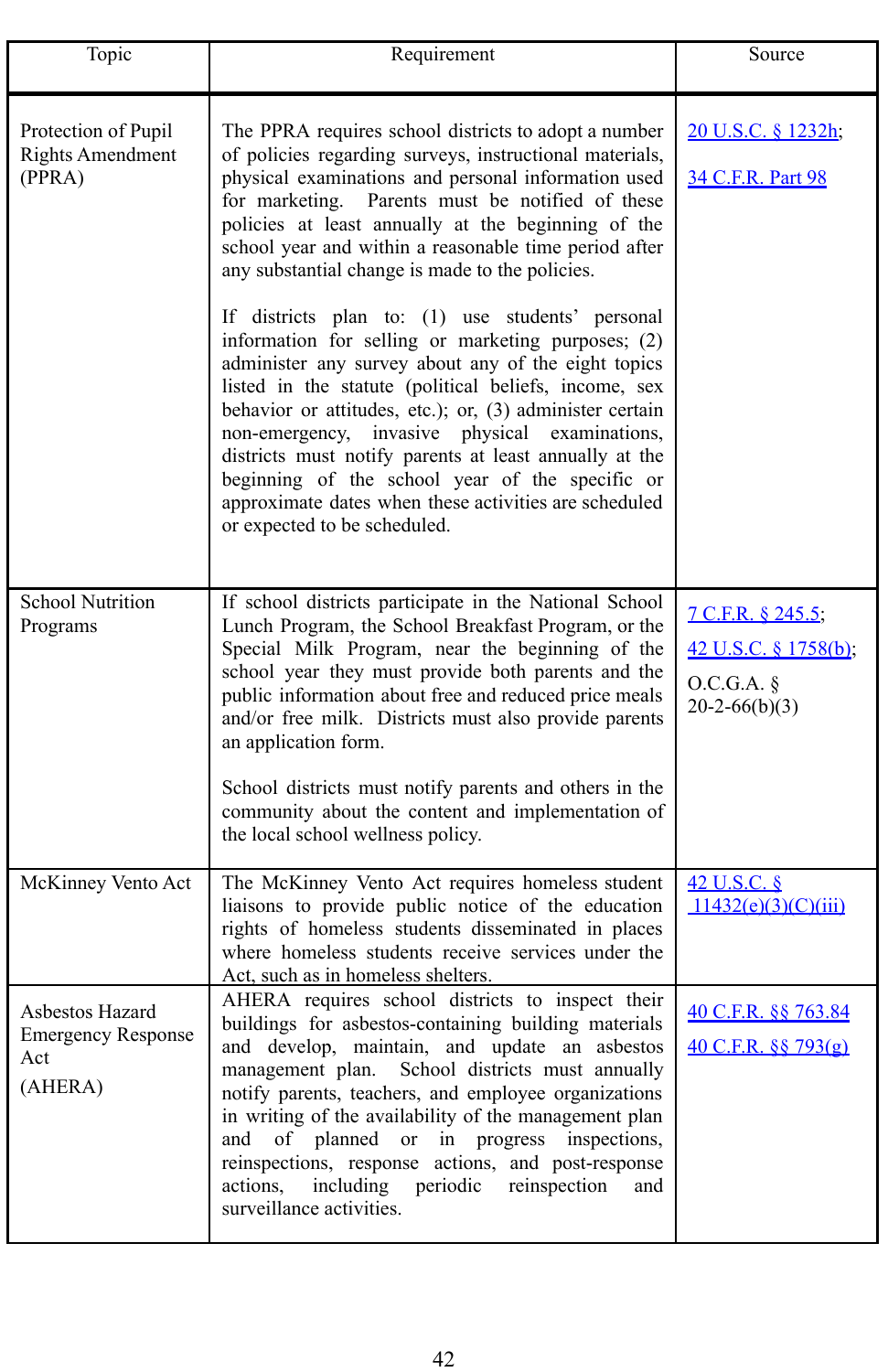| Topic                                                                     | Requirement                                                                                                                                                                                                                                                                                                                                                                                                                                                                                                                                                                                                                                                                                                                                                                                                                                                                                                                                                                                                | Source                                                                                                                                                                                                                           |
|---------------------------------------------------------------------------|------------------------------------------------------------------------------------------------------------------------------------------------------------------------------------------------------------------------------------------------------------------------------------------------------------------------------------------------------------------------------------------------------------------------------------------------------------------------------------------------------------------------------------------------------------------------------------------------------------------------------------------------------------------------------------------------------------------------------------------------------------------------------------------------------------------------------------------------------------------------------------------------------------------------------------------------------------------------------------------------------------|----------------------------------------------------------------------------------------------------------------------------------------------------------------------------------------------------------------------------------|
| Nondiscrimination                                                         | Title IX, Title VI, Section 504, Age Discrimination in<br>Employment Act, and Americans with Disabilities Act<br>require each school district that receives federal funds<br>to notify all students and employees of the name,<br>office address, and telephone number of the<br>designated compliance coordinator, and to adopt and<br>publish a grievance procedure to resolve student and<br>employee complaints in each area.<br>Each recipient<br>must publish a notice that it does not discriminate on<br>the basis of sex (Title IX), race (Title VI), disability<br>(Section 504 and ADA) in admissions or employment,<br>or age (ADEA), and that inquiries concerning the<br>application of federal law may be referred to the<br>appropriate coordinator or the Office of Civil Rights.<br>The notice of nondiscrimination must be displayed<br>prominently in each announcement, bulletin, catalog,<br>student or personnel handbook, or application used to<br>recruit students or employees. | $34$ C.F.R. § $106.9 -$<br>Title IX (sex)<br>$34$ C.F.R. $$100.6(d)$ –<br>Title VI (race)<br>$34$ C.F. R. $8$ 104.8 –<br>Section 504;<br>28 C.F.R. § 35.106<br>(disability)<br>34 C.F.R. § 110.25<br>$\left( \text{age} \right)$ |
| Individuals with<br><b>Disabilities</b><br><b>Education Act</b><br>(IDEA) | Under the IDEA, school districts must give parents of<br>a child with disabilities a copy of their parental rights<br>one time a year. Also, a copy of their rights must also<br>be given to parents upon initial referral or parental<br>request for an evaluation, upon filing a request for a<br>due process hearing, and upon request of a parent. A<br>school district may post a copy of the procedural<br>safeguards on its website.                                                                                                                                                                                                                                                                                                                                                                                                                                                                                                                                                                | 20 U.S.C. § 1415(n)                                                                                                                                                                                                              |
| Attendance protocol,<br>possible<br>consequences                          | The school must annually provide parents with (1) a<br>summary of the possible consequences and penalties<br>for truancy and (2) a statement to sign acknowledging<br>receipt of the summary.<br>After two reasonable<br>attempts to obtain a signed statement, the school must<br>send to the parent the summary and statement via first<br>class mail. Before commencing court action against<br>parents for student truancy, schools must notify them<br>by first class mail. A copy of the notification will be<br>maintained for documentation.                                                                                                                                                                                                                                                                                                                                                                                                                                                       | O.C.G.A.<br>$20-2-690.1(c)$                                                                                                                                                                                                      |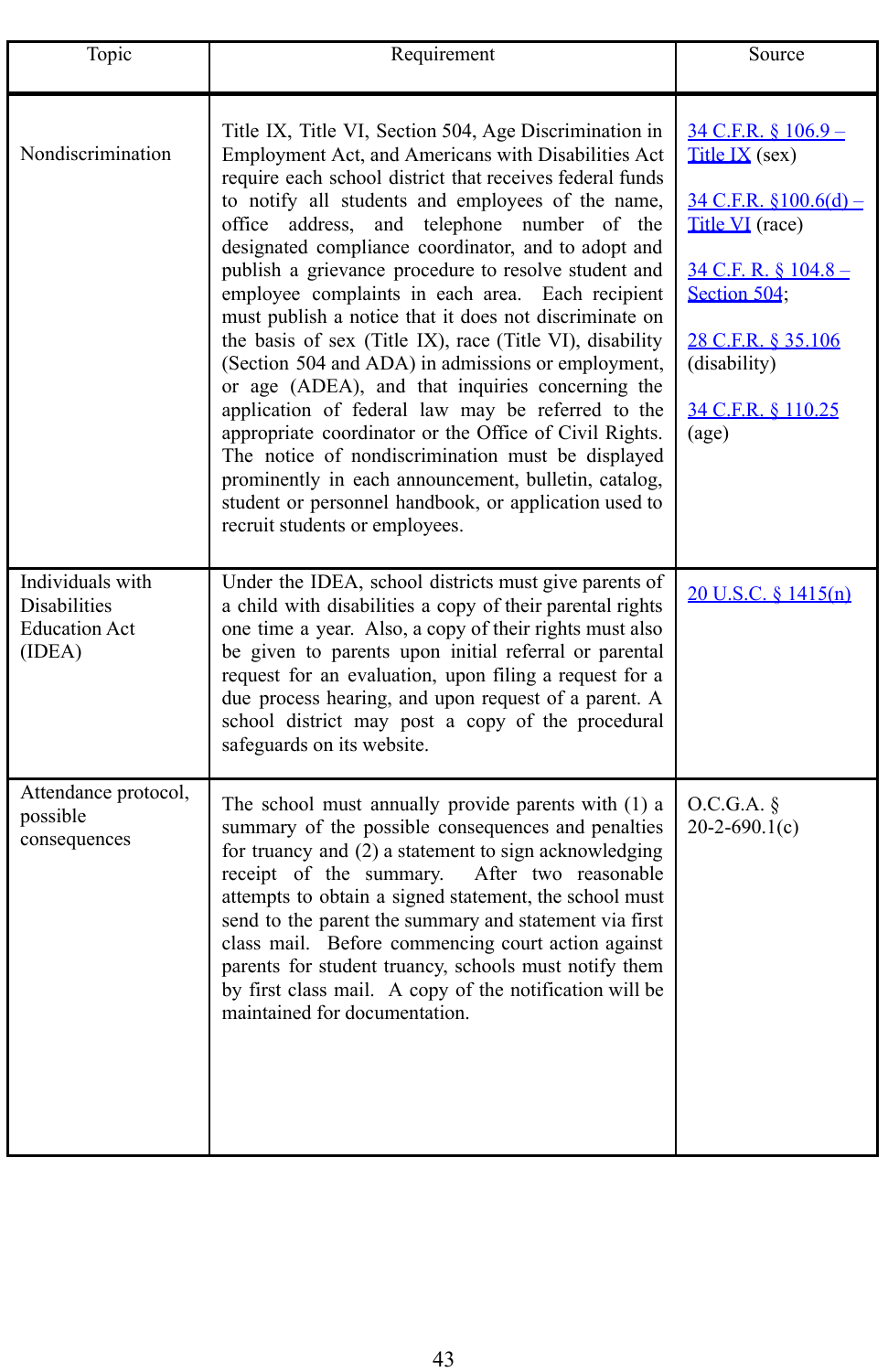| Topic                                                                                                                | Requirement                                                                                                                                                                                                                                                                                     | Source                                                               |   |
|----------------------------------------------------------------------------------------------------------------------|-------------------------------------------------------------------------------------------------------------------------------------------------------------------------------------------------------------------------------------------------------------------------------------------------|----------------------------------------------------------------------|---|
| Code of<br>conduct/clubs                                                                                             | The school must annually provide parents with the<br>code of conduct and a form to acknowledge receipt of<br>the code and/or opt out of student's participation in<br>school sponsored clubs. Parent consent is required for<br>participation in clubs started after the school year<br>begins. | $O.C.G.A.$ §§<br>$20 - 2 - 736(a)$ ;<br>$20-2-751.5(e);$<br>20-2-705 |   |
| <b>Bullying Prohibition</b>                                                                                          | Each school must notify students and their parents of<br>the prohibition against bullying and its penalties by<br>posting such information at the school and including it<br>in student and parent handbooks.                                                                                   | O.C.G.A. § 20-2-<br>751.4(b)(4)                                      |   |
| <b>Equity in Sports</b>                                                                                              | The school system must annually notify all its<br>students of the name, office address, and office phone<br>number of the employee(s) designated to coordinate<br>efforts to comply with Georgia's Equity in Sports Act.                                                                        | O.C.G.A.<br>$20-2-315(g)$                                            | ş |
| Georgia Special<br>Needs Scholarship<br>Act                                                                          | The school system must provide written notice of<br>options available under the Act to parents at the initial<br>IEP meeting in which a disability is identified, and<br>annually thereafter by letter, email,<br>other<br>$\alpha$<br>reasonable means.                                        | O.C.G.A.<br>20-2-2113                                                | ş |
| PSC mandated<br>process for students<br>reporting allegations<br>of inappropriate<br>behavior by school<br>employees | School systems must include the Professional<br>Standards Commission mandated process in student<br>handbooks and in employee handbooks or policies.                                                                                                                                            | O.C.G.A.<br>$20 - 2 - 751.7$                                         |   |
| Public school choice<br>within the district                                                                          | The school system must notify parents by July 1 of<br>each year which schools have available space and to<br>which of these schools parents may request a transfer<br>for their children.                                                                                                       | O.C.G.A.<br>20-2-2131                                                |   |
| School Report Card                                                                                                   | The school must provide parents with appropriate<br>student<br>performance<br>and<br>school<br>completion<br>performance portions of the school report card<br>annually. Report cards must be posted on existing<br>school system websites.                                                     | O.C.G.A. §<br>$20-14-34(d)$                                          |   |
| Scoliosis screening                                                                                                  | The school must give parents advance written notice<br>of the time of scoliosis screening and honor requests<br>of parents who object to such screening.                                                                                                                                        | O.C.G.A.<br>$20 - 2 - 772(b)$                                        | ş |

Child Find id is a federally established comprehensive system designed to assure that each child, regardless of a disability, is educated to his/her maximum potential. The purpose of Child Find is to locate, identify, and evaluate children from birth to age 21 in Banks County who may have a developmental delay or other